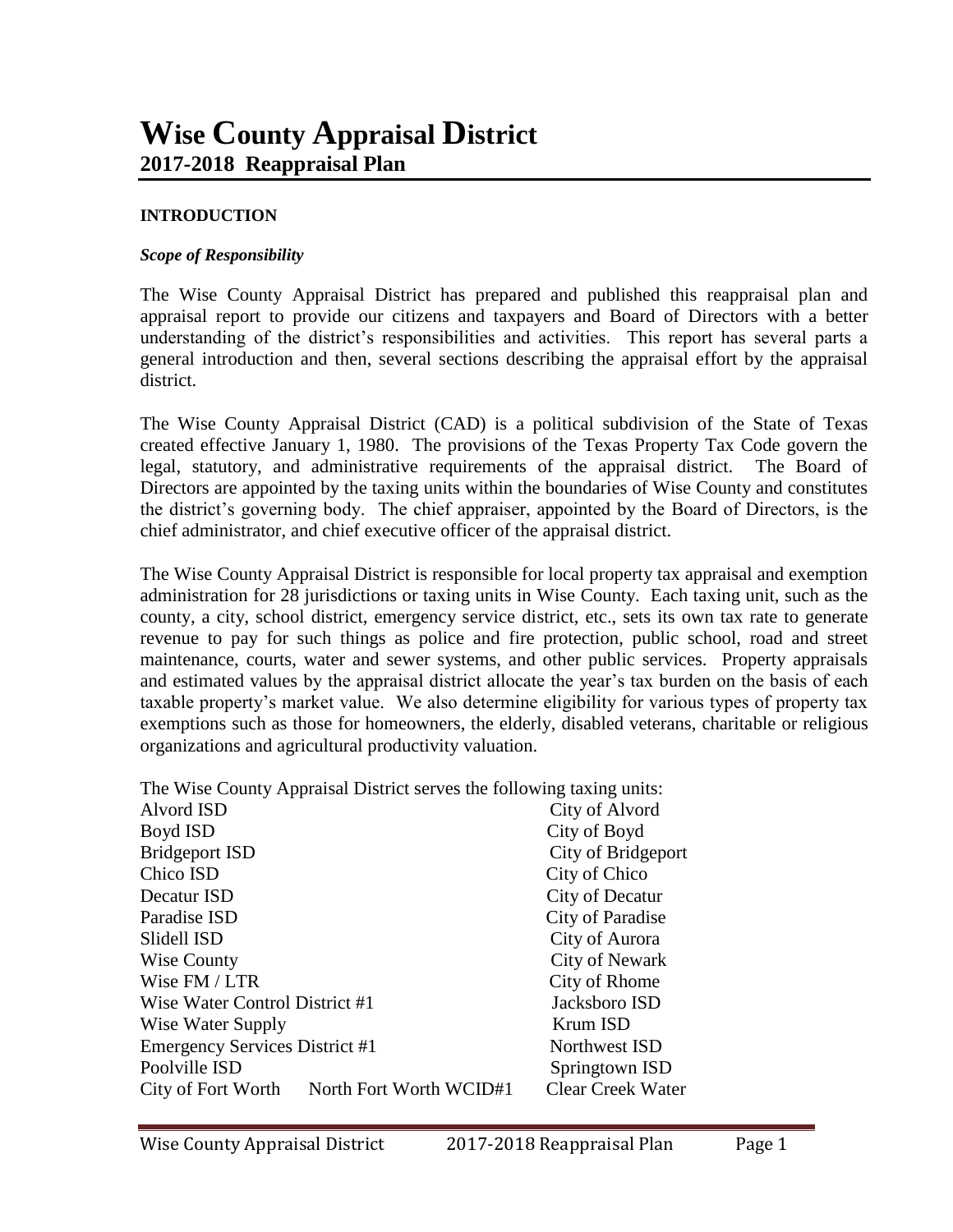Wise County Appraisal District overlaps with the following CAD's affecting the ISD properties in parenthesis:

| Cooke CAD          | (Slidell ISD)                   |
|--------------------|---------------------------------|
| Denton CAD         | (Slidell ISD & Northwest ISD)   |
| <b>Jack CAD</b>    | (Jacksboro ISD)                 |
| Parker CTA         | (Poolville ISD & Springton ISD) |
| Montague CAD       | (Alvord ISD & Slidell ISD)      |
| <b>Tarrant CAD</b> | (Azle ISD & City of Fort Worth) |

Except as otherwise provided by the Property Tax Code, all taxable property is appraised at its "market value" as of Jan 1<sup>st</sup>. Under the tax code, "market value" means the price at which a property would transfer for cash or its equivalent under prevailing market conditions if:

- exposed for sale in the open market with a reasonable time for the seller to find a purchaser;
- both the seller and the buyer know of all the uses and purposes to which the property is adapted and for which it is capable of being used and of the enforceable restrictions on its use, and:
- both the seller and buyer seek to maximize their gains and neither is in a position to take advantage of the exigencies of the other.

The Texas Property Tax Code defines special appraisal provisions for the valuation of residential homestead property (Sec. 23.23), productivity (Sec. 23.411), real property inventory (Sec 23.12), dealer inventory (Sec. 23.121, 23.124, 23.1241 and 23.127), nominal (Sec. 23.18) or restricted use properties (Sec. 23.83) and allocations of interstate property (Sec. 23.03). The owner of business personal property inventory may elect to have the inventory appraised at its market value as of September  $1<sup>st</sup>$  of the year preceding the tax year to which the appraisal applies by filing an application with the chief appraiser requesting that the inventory be appraised as of September  $1<sup>st</sup>$  or on January  $1<sup>st</sup>$  of the tax year without any application.

The Texas Property Tax Code, under Sec. 25.18, requires each appraisal office to implement a plan to update appraised values for real property at least once every three years. The district's current policy is to conduct a general reappraisal of taxable property every other year. Appraised values are reviewed annually and are subject to change. Business personal properties, minerals and utility properties are appraised every year. With changing market conditions, rapid growth in construction, and compliance with Property Tax Assistance Division of the State Comptroller's Office annual review the district's management and Board of Directors feel that the only way to keep up is to update appraised values on at least a biennial basis.

The appraised value of real estate is calculated using specific information about each property. Using computer-assisted mass appraisal programs, and recognized appraisal methods and techniques, we compare that information with the data for similar properties, and with recent cost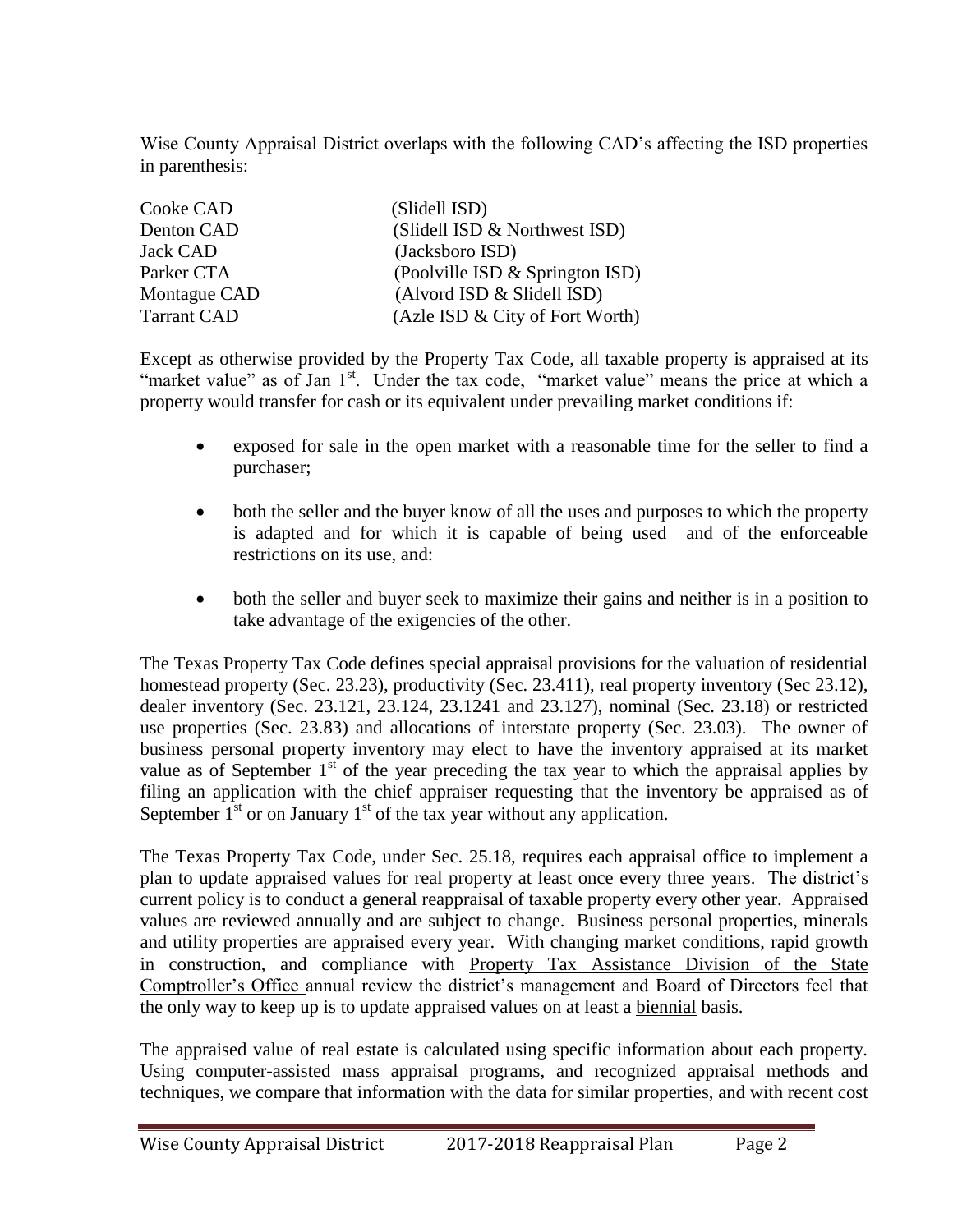and market data. The district follows the standards of the International Association of Assessing Officers (IAAO) regarding its appraisal practices and procedures, and subscribes to the standards promulgated by the Appraisal Foundation known as the Uniform Standards of Professional Appraisal Practice (USPAP) to the extent they are applicable.

# *Personnel Resources*

The office of the Chief Appraiser is primarily responsible for overall planning, organizing, staffing, coordinating, and controlling of district operations. The administration department's function is to plan, organize, direct and control the business support functions related to human resources, budget, finance, records management, purchasing, fixed assets, facilities and postal services. The Appraisal department is responsible for the valuation of all real and personal property accounts. The property types appraised include commercial, residential, business personal, mineral, utilities, and industrial. The district utilizes outside contract professional services for our mineral, utilities, and industrial properties. The district's appraisers are subject to the provisions of the Property Taxation Professional Certification Act and must be duly registered with the Texas Department of Licensing and Regulation. Support functions including records maintenance, information and assistance to property owners, and hearings are coordinated by personnel in support service.

The appraisal district staff consists of 17 employees with the following classifications:

- 2 Official/Administrator (executive level administration)
- 2 Professional (supervisory and management)
- 7 Technicians (appraisers, program appraiser and network support)
- 6 Administrative Support (professional, customer service, clerical and other)

# *Financial Resources*

The Wise County Appraisal District is funded by the taxing entities served by the district. Budget allocations are calculated by adding the total of all calculated tax levies for the prior year and allocating to each entity a percentage of the total budget based on their percentage of the total calculated tax levies. Adequate funding is necessary to provide for completion of the requirements of the Texas Property Tax Code in a timely manner.

It is extremely important to provide competitive salary compensation and benefits in a very competitive job market. Getting and keeping quality personnel along with the education requirements makes retention an important factor in the district's operation.

The expense of maintaining modern technology is also an important budget consideration that must be addressed every year. Computer technology changes rapidly, becomes obsolete, and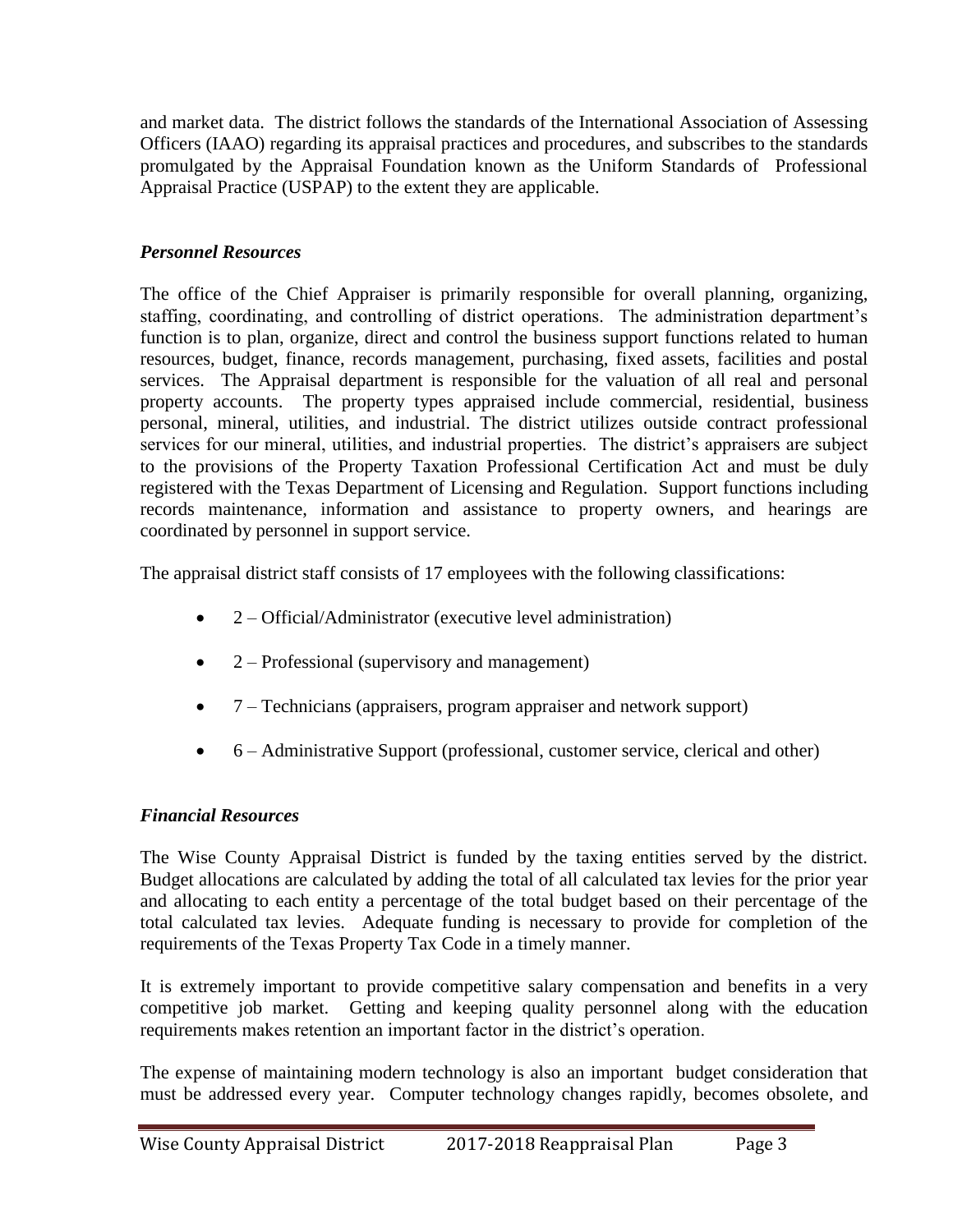unfriendly to the user if not properly updated. Loss of productivity and efficiency is a result of outdated technology. The district has been replacing / updating of technology every 4-5 years which allows us to keep up with change and keep productivity efficient.

A complete copy of the proposed 2017 budget is attached and made a part of this report and listed as Exhibit "A".

## *Staff Education and Training*

All personnel that are performing appraisal work are registered with the Texas Department of Licensing and Regulation are required to take appraisal courses to achieve the status of Registered Professional Appraiser (RPA) after a minimum of 3 years of experience as an appraiser. After they are awarded their certification, they must receive additional training of a minimum of 30 hours of continuing education units every two (2) years. Failure to meet these minimum standards results in the termination of the employee.

Additionally, all appraisal personnel receive training in data gathering processes including data entry fieldwork and statistical analyses of all types of property to ensure equality and uniformity of appraisal of all types of property. Administrators for new appraisers deliver on-the-job training and management meets regularly with staff to introduce new procedures and regularly monitor appraisal activity to ensure that all personnel are following standardized appraisal procedures.

### *Data*

The district is responsible for establishing and maintaining approximately 212,000 real property, personal property, industrial, utility, and mineral accounts covering 932 square miles within Wise County and several hundred square miles in adjoining overlap counties. Portions of adjoining counties are under overlapping taxing jurisdictions and these properties are included within this number of property accounts. These over-lapping jurisdictions enter into Montague and Cooke Counties. In addition over-lapping jurisdictions from Denton, Jack, Parker, and Tarrant Counties enter into Wise County. Beginning in 2008 Wise County became responsible for all appraisals within Wise County. This data includes property characteristics, ownership, and exemption information. Property characteristic data on new construction is updated through an annual field effort; existing property data is maintained through a field review. Sales are routinely validated during a separate field effort however numerous sales are validated as part of the new construction and field inspections. General trends in employment, interest rates, new construction trends is acquired through various sources. Cost and market data is gathered by internally generated questionnaires to buyer and sellers, university research centers, market data centers, and vendor contacts.

The district has a mapping / deed department that maintains cadastral maps and various layers of data and aerial photography. The district's website (myswdata.com/wise) makes a broad range of information available for public access, including information on the appraisal process,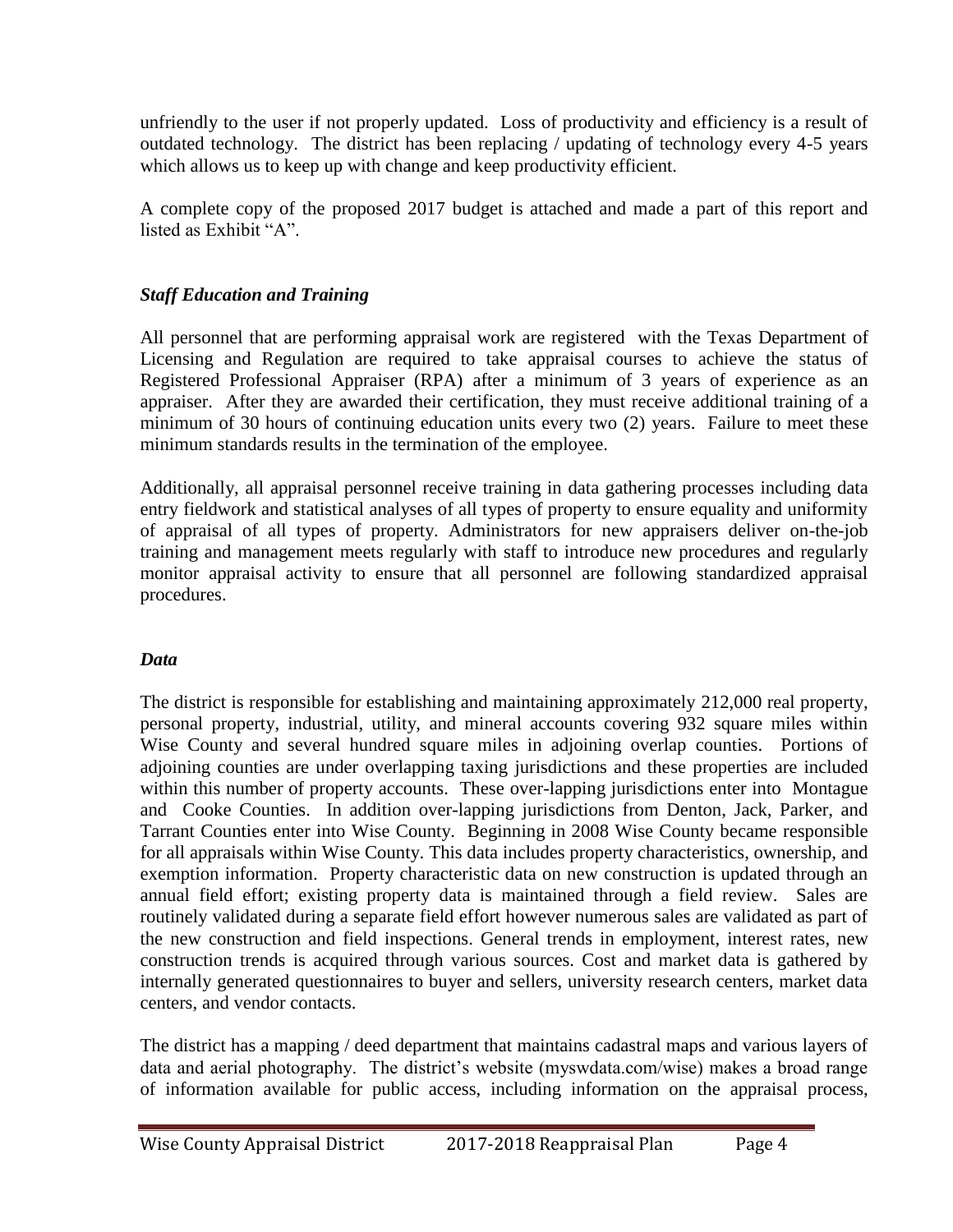property characteristics data, certified values, protests and appeal procedures. Downloadable files of related tax information and district forms, including exemption applications business personal property renditions are also available from Property Tax Division of the State Comptroller's website. The district also maintains current ownership of all properties by utilizing electronic data received from the Wise County Clerk's Office.

## *Information Systems*

The data entry and the computer mapping department manage and maintain the district's data processing facility, software applications, internet website, and geographical information system. The district operates from a hierarchical non-relational database. The Mainframe hardware/system software is Dell Power Edge T610, Power Edge 800 job server, Power Edge 600sc print server, and Dell Power Edge for GIS Mapping. The user base is networked through the mainframe using Windows 2010 Server software. Southwest Data provides software services for appraisal and collections applications.

# *Shared Appraisal District Boundaries*

The district established procedures whereby ownership and property data information are routinely exchanged within over-lapping jurisdictional boundaries. Appraisers from adjacent appraisal districts discuss data collection and valuation issues to minimize the possibility of differences in property characteristics, legal descriptions, and other administrative data. Under current State law, if a different method of developing values is not agreed upon by overlapping counties, the lower of the values is required to be used as the assessed value by all appraisal districts appraising the property.

# *Independent Performance Test*

According to Chapter 5 of the Texas Property Tax Code and Section 403.302 of the Texas Government Code, the State Comptroller's Property Tax Division (PTD) conducts an annual property value study (PVS) of each Texas school district and each appraisal district. As part of this annual study, the code requires the Comptroller to use sales and recognized auditing and sampling techniques; review each appraisal district's appraisal methods, standards and procedures to determine whether the district used recognized standards and practices ( MSP review) test the validity of school district taxable values in each appraisal district and presume the appraisal roll values are correct when values are valid and determine the level and uniformity of property tax appraisal in each appraisal district. The methodology used in the property value study includes stratified samples to improve sample representation and techniques or procedures of measuring uniformity.

This study utilizes statistical analyses of sold properties (sale ratio study) and appraisals of unsold properties ( appraisal ratio study) as a basis for assessment ratio reporting. For appraisal districts, the reported measures include median level of appraisal, coefficient of dispersion (COD), the percentage of properties within 10% of the median, the percentage of properties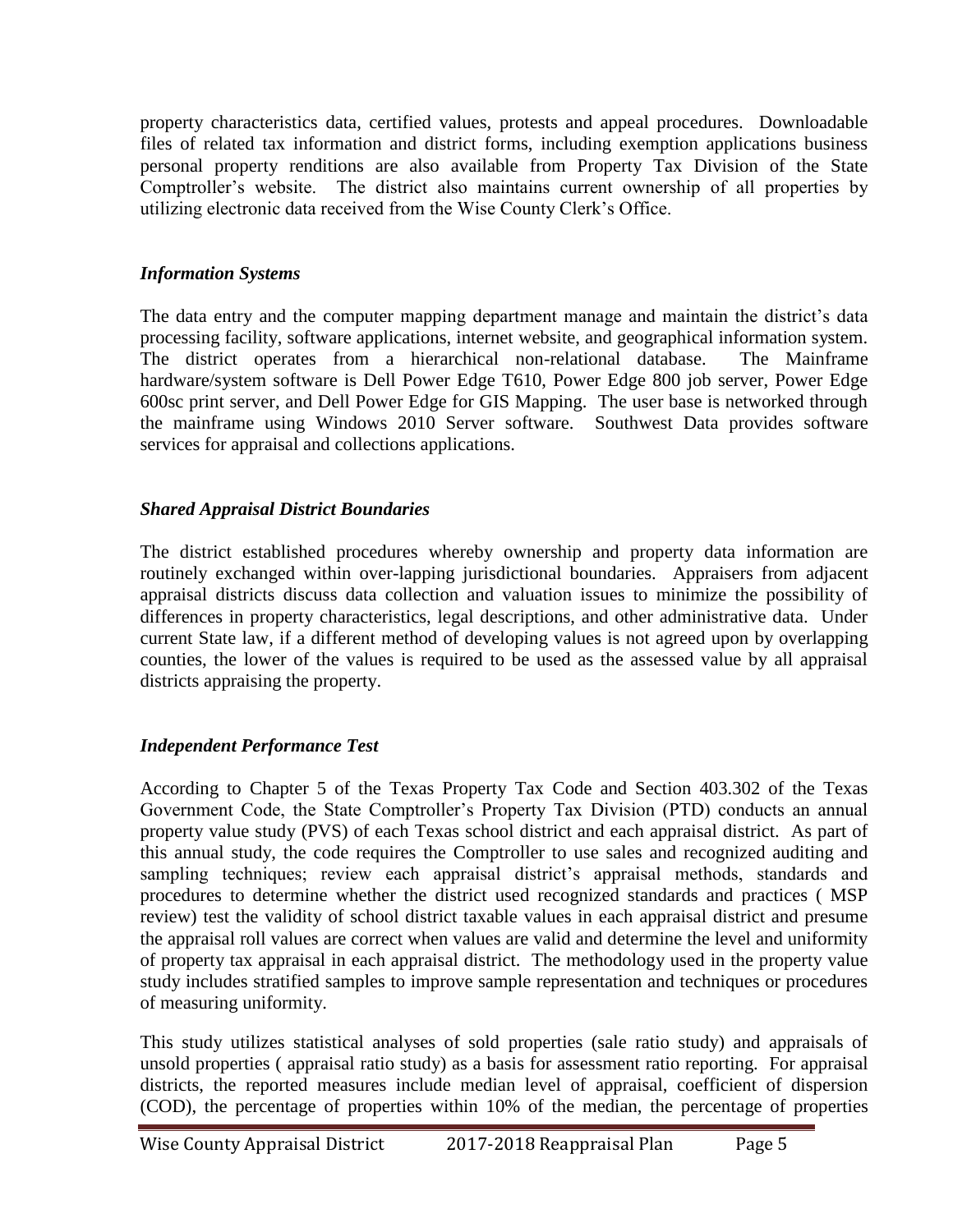within 25% of the median, and price-related differential (PRD) for properties overall and by state category.

There are thirteen (13) independent school districts served by Wise CAD for which appraisal rolls are annually developed. The preliminary results of this study are released February 1 in the year following the year of appraisement. The final results of this study are certified to the Education Commissioner of the Texas Education Agency (TEA) the following July of each year. This outside (third party) ratio study provides additional assistance to the CAD in determining areas of market activity or changing market conditions. Copies of the most recent PTD Study are attached and made a part of this report listed as Exhibit "B".

# **Appraisal Activities**

\_\_\_\_\_\_\_\_\_\_\_\_\_\_\_\_\_\_\_\_\_\_\_\_\_\_\_\_\_\_\_\_\_\_\_\_\_\_\_\_\_\_\_\_\_\_\_\_\_\_\_\_\_\_\_\_\_\_\_\_\_\_\_\_\_\_\_\_\_\_\_\_\_\_\_\_\_\_

## **INTRODUCTION**

### *Appraisal Responsibilities*

This field appraisal staff is responsible for collecting and maintaining property characteristic data for classification, valuation, and other purposes. Accurate valuation of real and personal property by any method requires a comprehensive physical description of personal property, and land and building characteristics. This appraisal staff is responsible for administering, planning and coordinating all activities involving data collection and maintenance of all commercial, residential and personal property types located within the boundaries of Wise County and the jurisdictions of this appraisal district. The data collection effort involves the field inspection of real and personal property accounts, as well as data entry of all data collected into the existing information system. The goal is to periodically field inspect residential, commercial, and personal properties in the district every year. The appraisal opinion of value for all property located in the district is reviewed and evaluated each year.

### *Appraisal Resources*

- **Personnel** The appraisal activities are conducted by 7 appraisers.
- **Data** The data used by filed appraisers includes the existing property characteristic information contained in **CAMA** (Computer Assisted **Mass** Appraisal System) from the district's computer system. The data is printed on a property record card (PRD), or personal property data sheets. Other data used includes maps, sales data, fire and damage reports, building permits, photos and actual cost and market information. Sources of information are gathered using excellent reciprocal relationships with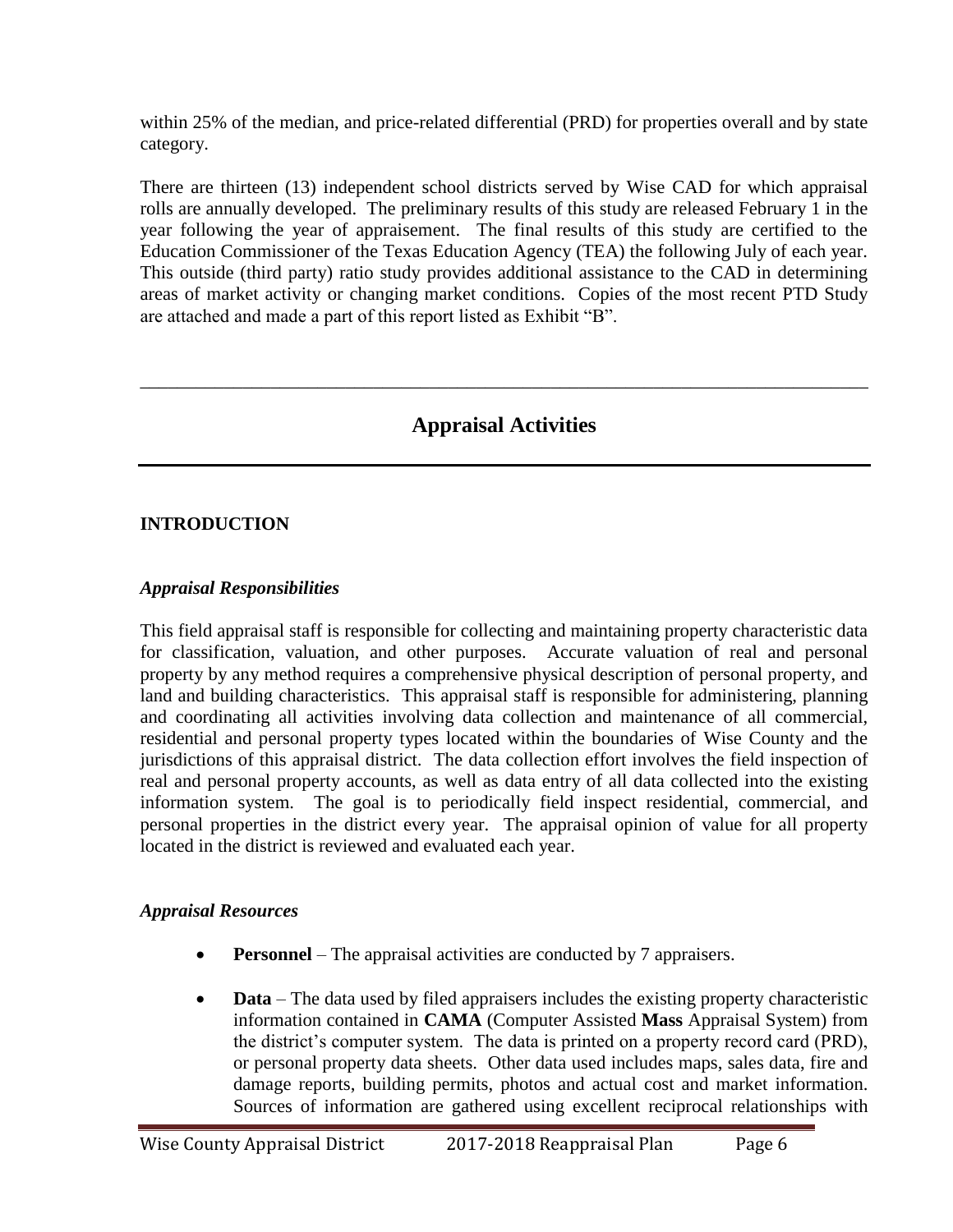other participants in the real estate market place. The district cultivates sources and gathers information from both buyers and sellers participating in the real estate market.

## *Appraisal Frequency and Method Summary*

- **Residential Property** Residential property is physically viewed every year with appraisers driving along public and private roadways in front of each home, noting condition of the improvement and looking for changes that might have occurred to the property since the last on-site check. In some subdivisions where change of condition is frequent, homes are examined more closely. Exterior pictures are taken of homes as changes occur. Every subdivision is statistically analyzed annually to ensure that sales that have occurred in the subdivision during the past 12 months are within a +-5% range of appraised value. If the sales do not indicate that range, adjustments are made to the subdivision using a process outlined in detail in the Residential Appraisal section of this report.
- **Commercial Property** Commercial and industrial real estate is observed annually to verify class and condition. The inspection occurs in addition to Business Personal Property appraisers checking BPP accounts. Pictures are taken of the improvements as changes occur. Real estate accounts are analyzed against sales of similar properties in Wise CAD as well as similar communities in North Texas that have similar economies. The income approach to value is also utilized to appraise larger valued commercial properties such as shopping centers, apartment complexes, office buildings, restaurants, motels and hotels, and other types of property that typically sell based on net operating income.
- **Business Personal Property** Business personal property is observed annually with appraisers actually going into businesses to develop quality and density observations. A rendition is left for new businesses to complete. Similar businesses to a subject are analyzed annually to determine consistency of appraisal per square foot. Businesses are categorized using SIC codes. Rendition laws provide additional information on which to base values of all BPP accounts.
- **Minerals** Working and royalty interests of producing oil and gas wells are appraised annually by Prichard & Abbott. The most recent production data available from the Texas Railroad Commission is downloaded into appraisal software that estimates economically recoverable reserves. Those reserves are then based upon State mandated pricing using the previous year's average of oil or gas values. A discount rate is applied over the anticipated life of the well in order to consider the value of money over time to recover those reserves. Each producing lease is valued as a unit and then that value is divided according to the various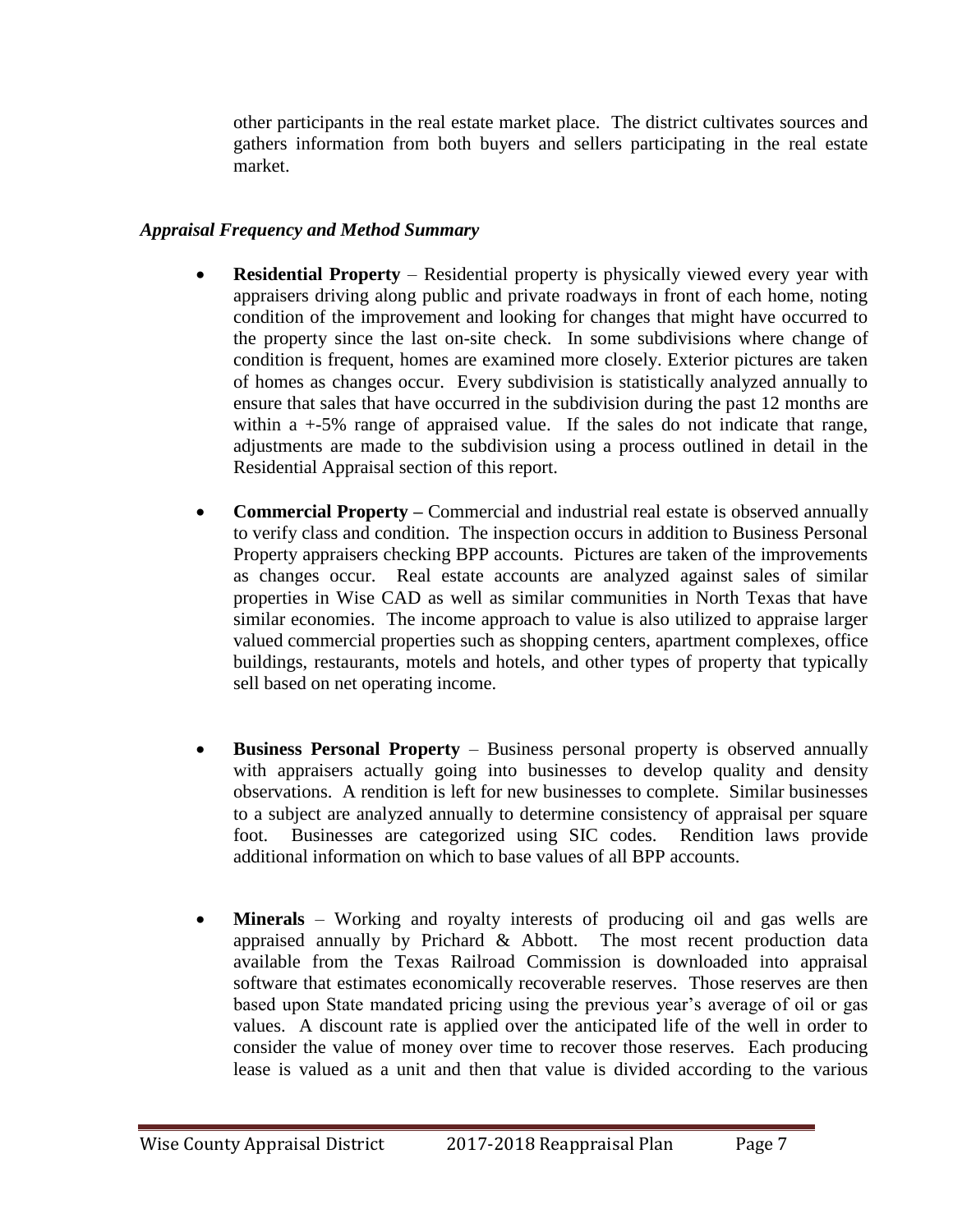owners of the lease listed in the division orders. Minerals are contracted out to Pritchard & Abbott.

 **Utilities and Pipelines** – Utility companies and pipelines are appraised annually using a unit value developed using all three approaches to value. For example, a utility company's total value in the State is estimated using cost, market, and income approaches to value and then the entire value is allocated using the components of that utility company that have situs in the various tax units of Wise CAD. Components include such things as miles of distribution lines, substations and the like for an electric utility. Utilities and pipelines are also contracted out to Pritchard & Abbott.

# **PRELIMINARY ANALYSIS**

## *Data Collection/Validation*

Data collection of real property involves maintaining data characteristics of the property on CAMA ( Computer Assisted Mass Appraisal). The information contained in CAMA includes site characteristics, such as land size and topography, and improvement data, such as square foot of living area, year built, quality of construction, and condition. Field appraises are required to use a property classification system that establishes uniform procedures for the correct listing of real property. All properties are coded according to a classification system. These approaches to value are structured and calibrated based o this coding system and property description and characteristics. The field appraisers use property classification references during their initial training and as a guide in the field inspection of properties. Data collection for personal property involves maintaining information on software designed to record and appraise business personal property. The type of information contained in the BPP file includes personal property such as business inventory, furniture and fixtures, machinery and equipment, with details such as cost and location. The field appraisers conducting on-site inspections use a personal property classification system during their initial training and as a guide to correctly list all personal property that is taxable.

The listing procedure utilized by the field appraisers is available in the district offices. Appraisers periodically update the classification system with input from the valuation group.

### *Sources of Data*

The sources of data collection are through property inspection, new construction field effort, data review / review field effort, data mailer questionnaires, hearings, sales validation field effort, commercial sales verification and field effort, newspapers and publications, and property owner correspondence by mail or via the internet. A principal source of data comes from building permits received from taxing jurisdictions that require property owners to take out a building permit. Where available, permits are received electronically and loaded to our data base.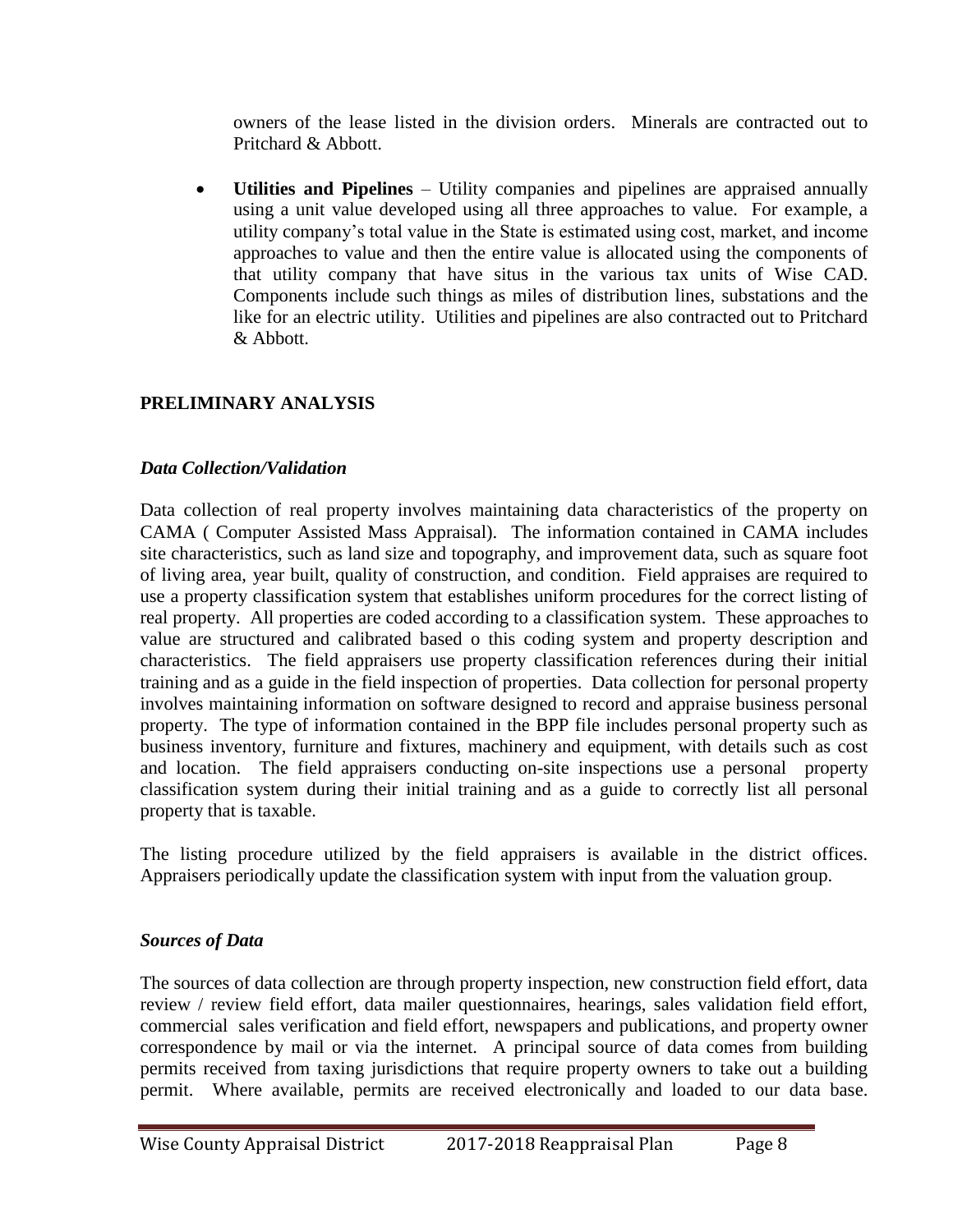Otherwise, paper permits are received and matched manually with the property's tax account number for data entry. The Multiple Listing Service of the Denton -Wise Board of Realtors is a reliable source of data, for both property description and market sales data. Area and regional real estate brokers and managers are also sources of market and property information. Data surveys of property owners requesting market information and property description information is also valuable data. Soil surveys and agricultural surveys of farming and ranching property owner and industry professionals are helpful for productivity value calibration. The Texas Railroad Commission is the source for mineral production data and leasing information. Capital market information is available from Ibbotson's Valuation Edition, Wall Street Journal, Value Line Investment Survey, and the Oil and Gas Journal. Improvement cost information is gathered from local building contractors and Marshall and Swift Valuation Service. Various income and rental surveys are performed by interviewing property managers and operators to determine operating income and expenses for investment and income producing real property.

Data review of entire neighborhoods is generally a good source for data collection. Appraisers drive entire neighborhoods to review accuracy of our data and identify properties that have to be re-listed. The sales validation effort in real property pertains to the collection of market data for properties that have sold. In residential, the sales validation effort involves on-site inspection by field appraisers to verify the accuracy of the property characteristics and confirmation of the sales price. In commercial, the commercial sales group is responsible for contacting sales participants to confirm sales prices and to verify pertinent data.

Property owners are one of the best sources for identifying incorrect data that generates a field check. Frequently, the property owner provides reliable data to allow correction of records without having to send an appraiser on-site. As the district has increased the amount of information available on the Internet, property owners have the opportunity to review information on their property and forward corrections via e-mail.

For the property owner without access to the Internet, letters are sometimes submitted notifying the district of inaccurate data. Properties identified in this manner are added to a work file and inspected at the earliest opportunity. Accuracy and validity in property descriptions and characteristics date is the highest goal and is stressed throughout the appraisal process from year to year. Appraisal opinion quality and validity relies on data accuracy as its foundation.

# *Data Collection Procedures*

The appraisers are assigned specific areas throughout the district to conduct field inspections. These geographic areas of assignment generally follow ISD boundary lines and are maintained for several years to enable the appraiser assigned to that area to become knowledgeable of all the factors that drive values for that specific area. Appraisers of real estate and business personal property conduct field inspections and record information using data entry worksheets that hold all data dealing with the property and allows for the entry of corrections and additions that the appraiser may find in his or her field inspection.

The quality of the data used is extremely important in estimating market values of taxable property. While work performance standards are established and upheld for the various field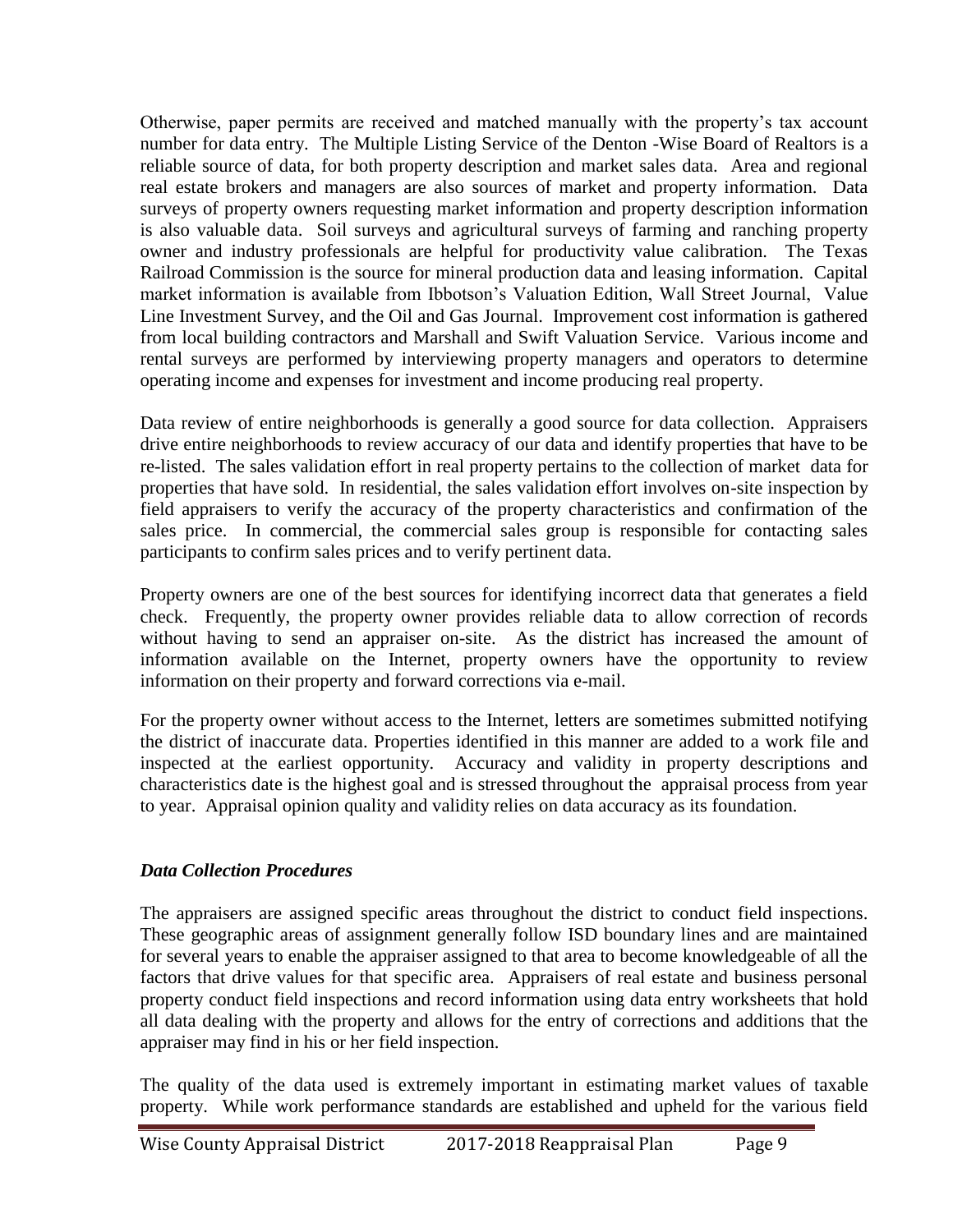activities, quality of data is emphasized as the goal and responsibility of each appraiser. New appraisers are trained in the specifics of data collection and the classification system set forth and recognized as "rules" to follow. Experienced appraisers are routinely re-trained in listing procedures prior to major filed projects such as new construction, sales validation or data review. The quality assurance process exists through supervisory review of the work being performed by the field appraisers. Supervision is charged with the responsibility of ensuring that appraisers follow listing procedures, identify training issues, and provide uniform training throughout the field appraisal staff.

### *Data Maintenance*

The field appraiser is responsible for the data entry of his / her fieldwork into the computer file. This responsibility includes not only data entry, but also quality assurance in reviewing the work after data is entered. The majority of the data collected in the field is input by computer staff with review by the field appraiser. Data updates and file modification for property descriptions and input accuracy is conducted as the responsibility of the field appraiser and appraisal supervisors.

## **INDIVIDUAL VALUE REVIEW PROCEDURES**

### *Field Review*

The date of last inspection and the CAD appraiser responsible are listed on the CAMA record or property card. If a property owner or jurisdiction disputes the district's records concerning this data during a hearing, via a telephone call or other correspondence received, the record may be corrected based on the evidence provided or an on-site inspection may be conducted. Typically, a field inspection is requested to verify this information for the current year's valuation or for the next year's valuation. Every year a field review of real property located in certain areas or neighborhoods in the jurisdiction is done during the data review/re-list field effort. A field review is performed on all personal property accounts to confirm taxable situs each year.

### *Office Review*

Office reviews are completed on properties where update information has been received from the owner of the property and is considered accurate and correct. Data mailers, sent in mass, or at the request of the property owner, frequently verify some property characteristics or current condition of the property. When the property data is verified in this manner, and considered accurate and correct, field inspections may not be required. The personal property department mails property rendition forms in January of each year to assist in the annual review of the property.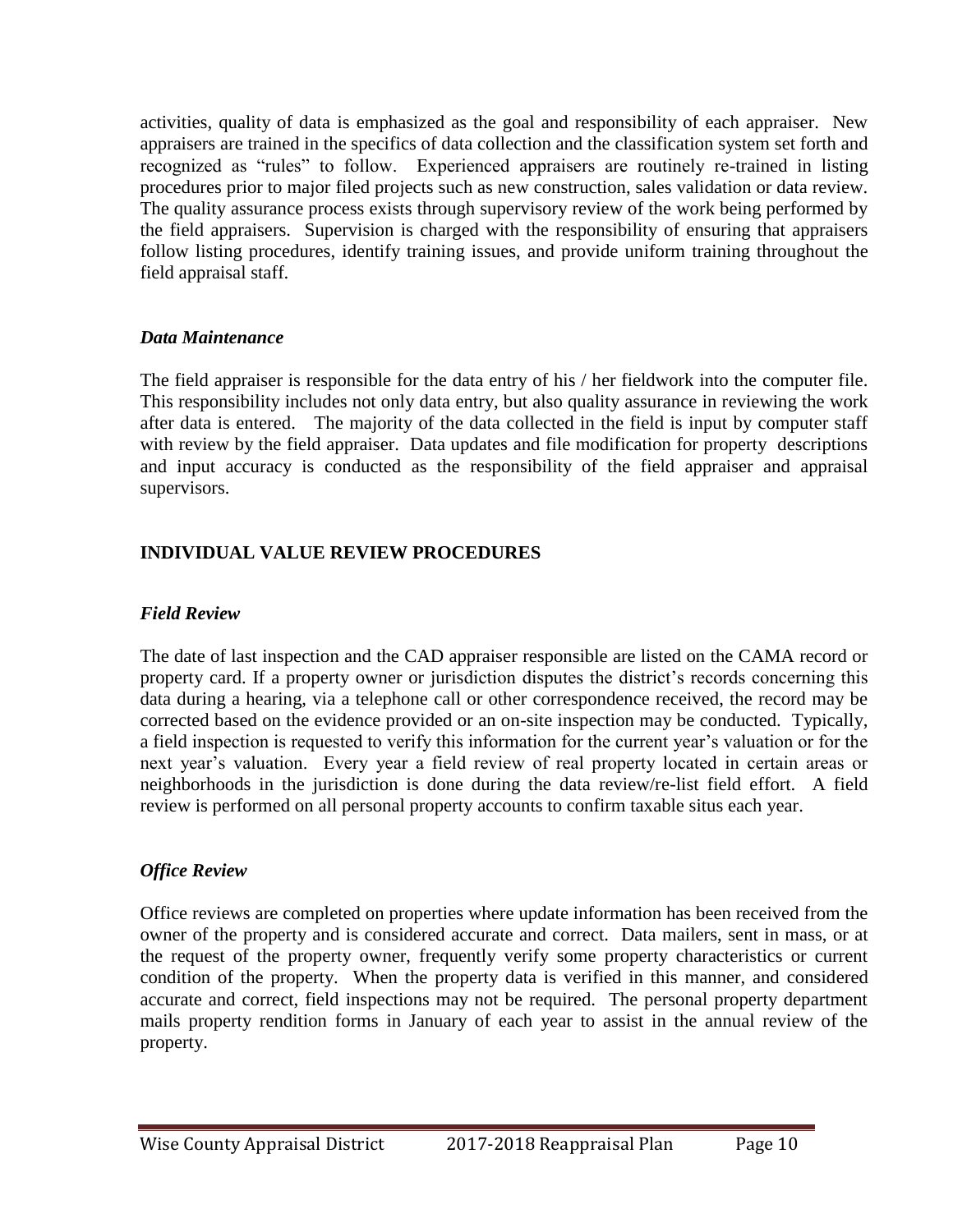#### *PERFORMANCE TESTING*

The property appraisers are responsible for conducting ratio studies and comparative analysis. Ratio studies are conducted on property located within certain neighborhoods or districts by appraisal staff. The sale ratio and comparative analysis of sale property to appraised property forms the basis for determining the level of appraisal and market influences and factors for the neighborhood. This information is the basis for updating property valuation for the entire area of property to be evaluated. Field appraisers, in many cases, may conduct field inspections to insure the accuracy of the property descriptions at the time of sale for this study. This inspection is to insure that the ratios produced are accurate for the property sold and that appraised values utilized in the study are based on accurate property data characteristics observed at the time of sale. Also, property inspections are performed to discover if property characteristics had changed as of the sale date or subsequent to the sale date. Sale ratios should be based on the value of the property as of the date of sale not after a subsequent or substantial change was made to the property after the negotiation and agreement in price was concluded. Properly performed ratio studies are a good reflection of the level of appraisal for the district. Copies of the most recent internal ratio studies are attached to this report and listed as Exhibit "C".

# **Residential Valuation Process**

\_\_\_\_\_\_\_\_\_\_\_\_\_\_\_\_\_\_\_\_\_\_\_\_\_\_\_\_\_\_\_\_\_\_\_\_\_\_\_\_\_\_\_\_\_\_\_\_\_\_\_\_\_\_\_\_\_\_\_\_\_\_\_\_\_\_\_\_\_\_\_\_\_\_\_\_\_\_

#### **INTRODUCTION**

#### *Scope of Responsibility*

The residential appraisers are responsible for estimating equal and uniform market values for residential improved and vacant property. There are approximately 26,500 residential improved single and multiple family parcels and 5,500 vacant residential properties in Wise County and adjoining over-lapping jurisdictional areas.

#### *Appraisal Resources*

**Personnel** – The residential appraisal staff consists of 5 appraisers and 1 data collector. The following appraisers are responsible for estimating the market value of residential property: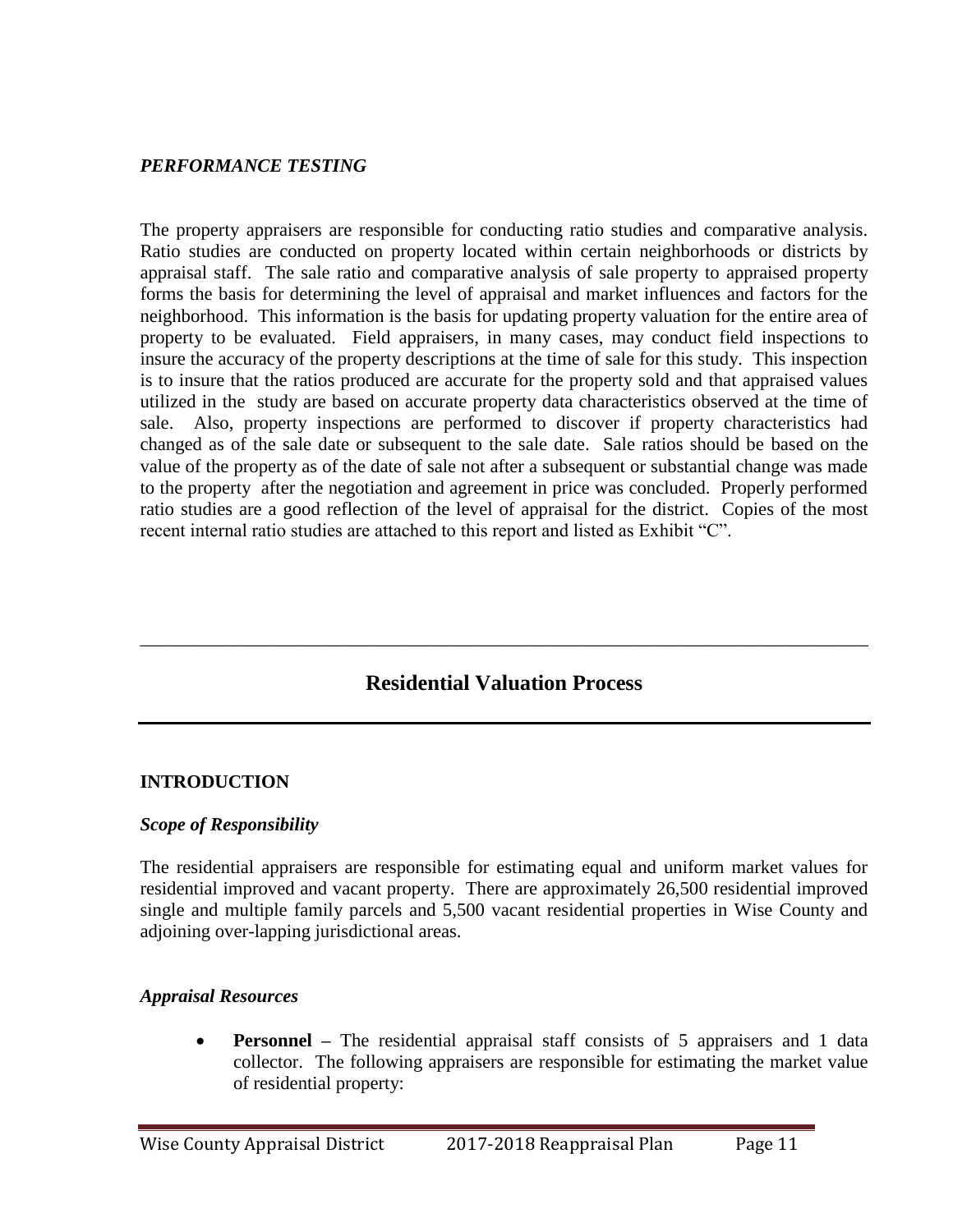**Data –** An individualized set of data characteristics for each residential dwelling and multiple family units in this district are collected in the field and data entered o the computer. The property characteristic data drives the application of computerassisted mass appraisal (CAMA) under the Cost, Market, and Income Approaches to property valuation.

# **VALUATION APPROACH**

### *Land Analysis*

Residential land valuation analysis is conducted prior to neighborhood sales analysis. The value of the land component to the property is estimated based on available market sales for comparable and competing land under similar usage. A comparison and analysis of comparable land sales is conducted based on a comparison of land characteristics found to influence the market price of land located in the neighborhood. A computerized land table file stores the land information required to consistently value individual parcels within neighborhoods given known land characteristics. Specific land influences are considered, where necessary, and depending on neighborhood and individual lot or tract characteristics, to adjust parcels outside the neighborhood norm for such factors as access, view, shape, size and topography. The appraisers use abstraction and allocation methods to insure that estimated land values best reflect the contributory market value of the land to the overall property value.

### *Area Analysis*

Data on regional economic forces such as demographic patterns, regional location factors, employment and income patterns, general trends in real property prices and rents, interest rate trends, availability of vacant land, and construction trends and costs are collected from private vendors and public sources and provide the field appraiser a current economic outlook on the real estate market. Information is gleaned from real estate publications and sources such as continuing education in the form of TDLR classes.

While the development of neighborhoods and their market analysis is described under Neighborhood and Market Analysis, some of the general market areas for Wise County are as follows:

- 1. City of Alvord Estimated population 2010 Census was 1,334 which represent a 32.5% growth from 2000. Estimated 549 housing units with 86.9% being occupied.
- 2. City of Aurora Estimated population 2010 Census was 1,220 which represent a 43.00% growth from 2000. Estimated 477 housing units with 90.6% being occupied.
- 3. City of Bridgeport Estimated population 2010 Census 5,976 which represent a 38.7% growth from 2000. Estimated 1,877 housing units with 90.1% being occupied.
- 4. City of Boyd Estimated population 2010 Census was 1,207 which represent a 9.8% growth from 2000. Estimated 521 housing units with 88.3% being occupied.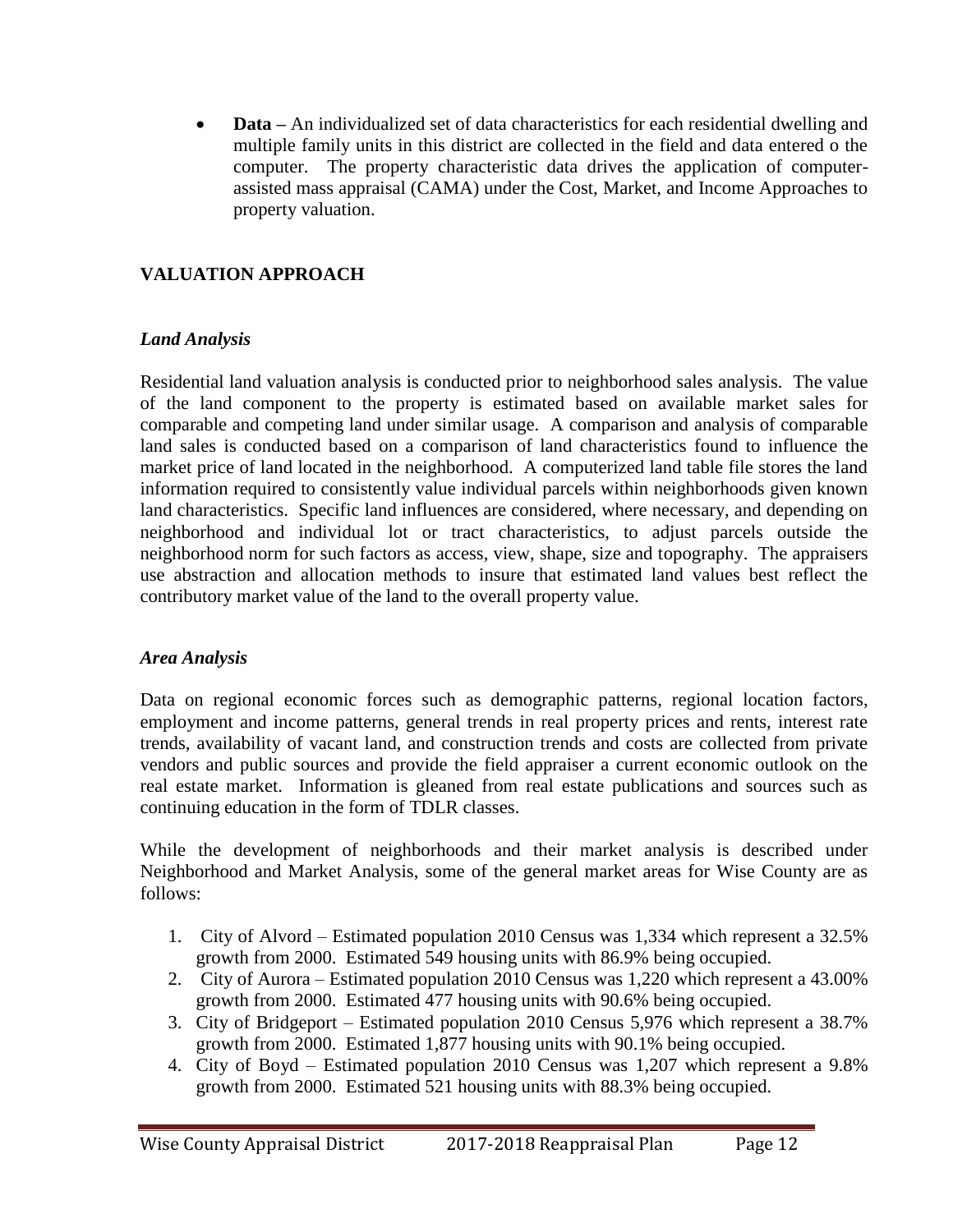- 5. City of Chico Estimated population 2010 Census was 1,002 which represent a 5.8% growth from 2000. Estimated 406 housing units with 88.2% being occupied.
- 6. City of Decatur Estimated population 2010 Census was 6,042 which represent a 16.2% growth from 2000. Estimated 2,441 housing units with 89.8% being occupied.
- 7. City of New Fairview Estimated population 2010 Census was 1,258 which represent a 43.4% growth from 2000. Estimated 489 housing units with 85.5% being occupied.
- 8. City of Newark Estimated population 2010 Census was 1,005 which represent a 13.30% increase from 2000. Estimated 392 housing units with 87.8% occupied.
- 9. City of Paradise Estimated population 2010 Census was 441 which represent a 3.9% decrease from 2000. Estimated 200 housing units with 87.5% occupied.
- 10. City of Rhome Estimated population 2010 Census was 1,522 which represent a 176.2% increase since 2000. Estimated 588 housing units with 92.9% being occupied.
- 11. City of Runaway Bay Estimated population 2010 Census was 1,286 which represent a 16.5% increase since 2000. Estimated housing 658 units with 84.30% being occupied.
- 12. Wise County (outside incorporated areas) Estimated population 2010 Census 36,834 which represents a 21.2% growth from 2000.

Each of these areas is clearly defined as having their own unique market conditions and trends. These individual areas are reviewed along with individual ISD's. In cases where data and / or market conditions warrant these individual areas are broken down into smaller segments such as subdivisions and market areas such as lakefront, golf course front, etc. for further analysis and adjustment. Attached map also shows FM # areas which are used to manage data loaded to electronic field devices and can also be used as a "Market Area" in analyzing data.

# *Neighborhood and Market Analysis*

Neighborhood analysis involves the examination of how physical, economic, governmental and social forces and other influences affect property values. The effects of these forces are also used to identify, classify, and stratify comparable properties into smaller, manageable subsets of the universe of properties known as neighborhoods. Residential valuation and neighborhood analysis is conducted on various market areas within each of the political entities known as Independent School Districts (ISD). Analysis of comparable market sales forms the basis of estimating market activity and the level of supply and demand affecting market prices for any given market area, neighborhood or district. Market sales indicate the effects of these market forces and are interpreted by the appraiser into an indication of market price ranges and indications of property component change considering a given time period relative to the date of appraisal. Cost and Market Approaches to estimate value are the basic techniques utilized to interpret these sales. For multiple family properties the Income Approach to value is also utilized to estimate an opinion of value for investment level residential property.

The first step in neighborhood analysis is the identification of a group of properties that share certain common traits. A "neighborhood" for analysis purposes is defined as the largest geographic grouping of properties where the property's physical economic, governmental and social forces are generally similar and uniform. Geographic stratification accommodates the local supply and demand factors that vary across a jurisdiction. Once a neighborhood with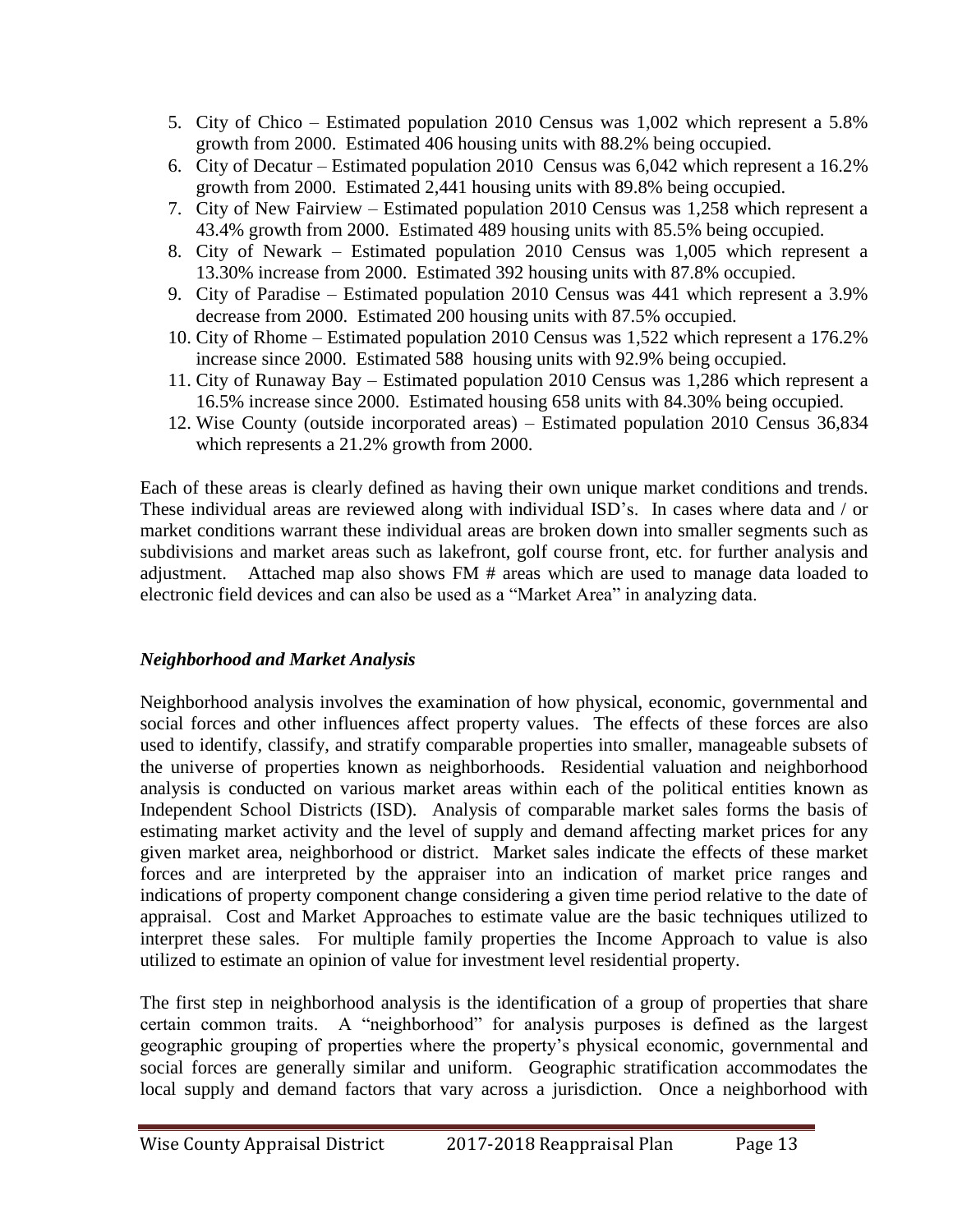similar characteristics has been identified, the next step is to define its boundaries. This process is known as "delineation". Some factors used in neighborhood delineation include location, sales price range, lot size, age of dwelling, quality of construction and condition of dwellings, square footage of living area, and story height. Delineation can involve the physical drawing of neighborhood boundary lines on a map, but it can also involve statistical separation or stratification based on attribute analysis. Part of neighborhood analysis is the consideration of discernible patterns of growth that influence a neighborhood's individual market. neighborhoods are fixed I character. Each neighborhood may be characterized as being in a state of growth, stability or decline. The growth period is a time of development and construction.

As new neighborhoods in a community are developed, they compete with existing neighborhoods. An added supply of new homes tends to induce population shift from older homes to new homes. In the period of stability, or equilibrium, the forces of supply and demand are about equal. Generally, in the state of equilibrium, older neighborhoods can be more desirable due to their stability of residential character and proximity to the work place and other community facilities. The period of decline reflects diminishing demand or desirability. During decline, general property use may change from residential to a mix of residential and commercial uses. Declining neighborhoods may also experience renewal, rebuilding, reorganization, or restoration, which promotes increased demand and economic desirability.

Neighborhood identification and delineation is the cornerstone of the residential valuation system at the district. Neighborhoods are field inspected and delineated based on observable aspects of homogeneity. Neighborhood delineation is periodically reviewed to determine if further neighborhood delineation is warranted. Whereas neighborhoods involve similar properties in the same location, a neighborhood group is simply defined as similar neighborhoods in similar locations. Each residential neighborhood is assigned to a neighborhood group based on observable aspects of homogeneity between neighborhoods. Neighborhood grouping is highly beneficial in cost-derived areas of limited or no sales, or use in direct sales comparison analysis. Neighborhood groups, or clustered neighborhoods, increase the available market data by linking comparable properties outside a given neighborhood. Sales ratio analysis, discussed below, is performed on a neighborhood basis, and in soft sale areas on a neighborhood group basis.

Wise County is a rural county located adjacent to the third largest metropolitan area in the United States known as the Dallas – Fort Worth Metroplex (DFW). This presents several challenges with rapid growth occurring at double digit pace for the past several years making neighborhood identification more difficult with some areas undergoing rapid transition from old to new. Wise County has very limited number of homogenous neighborhoods where construction type, age, and quality are similar. In some of areas the neighborhood will include the entire City or ISD boundary and may be spread across large portions of rural area.

# *Highest and Best Use Analysis*

The highest and best use of property is the reasonable and probable use that supports the highest present value as of the date of the appraisal. The highest and best use must be physically possible, legal, financially feasible, and productive to its maximum. The highest and best use of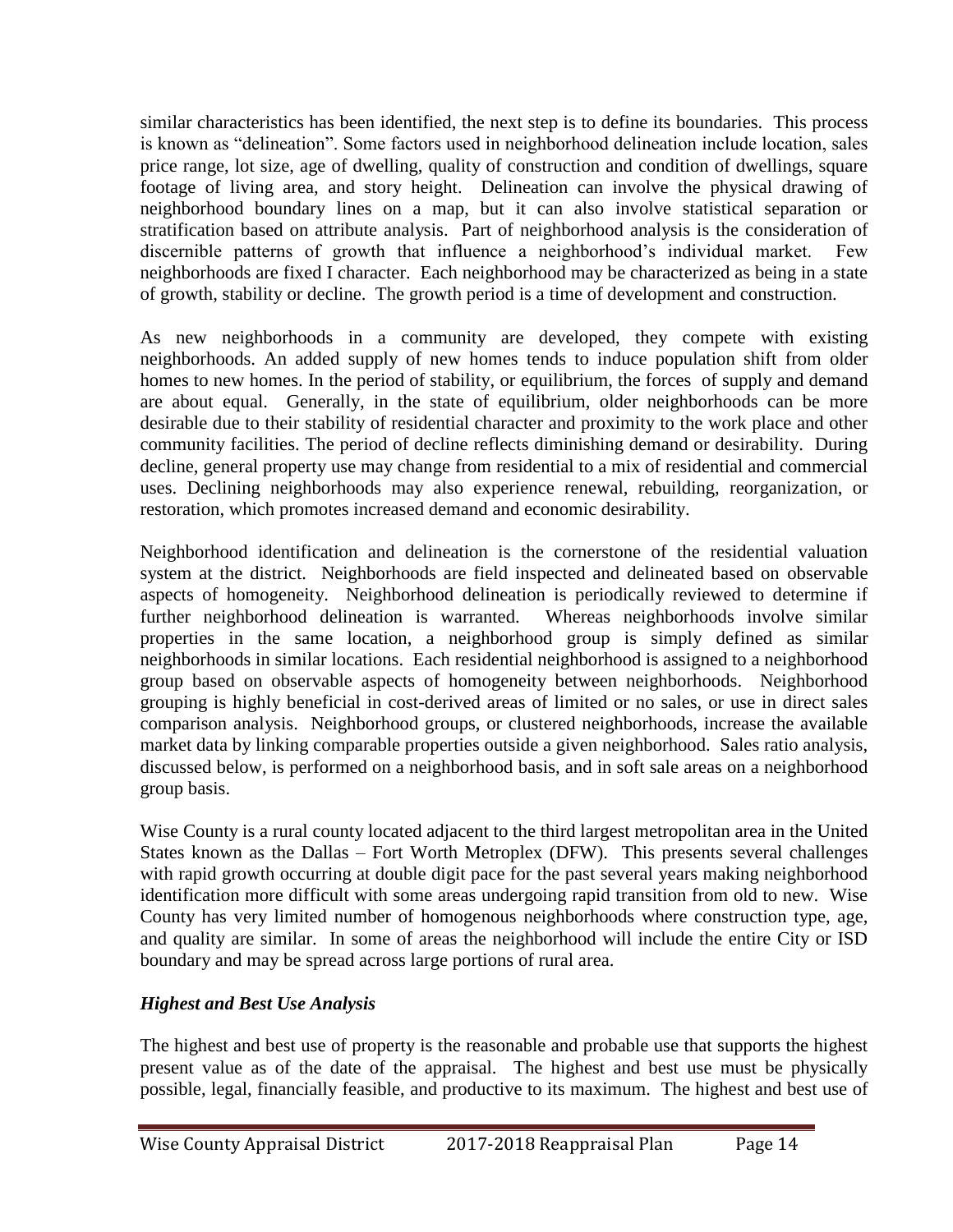residential property is normally its current use. This is due in part to the fact that residential development, in many areas, through use of deed restrictions and zoning, precludes other land uses. Residential valuation undertakes reassessment of highest and best use in transition areas with ongoing change; the appraiser reviews the existing residential property use and makes a determination regarding highest and best use. Once the conclusion is made that the highest and best use remains residential, further highest and best use analysis is done to decide the type of residential use on a neighborhood basis. It may be determined in a transition area that older, non-remodeled homes are economic mis-improvements, and the highest and best use of such property is the construction of new dwellings or value of the land only.

In areas of mixed residential and commercial use the appraiser reviews properties in these areas on a periodic basis to determine if changes in the real estate market require reassessment of the highest and best use on a select population of properties. In some areas of residential to commercial transition the highest and best use may be vacant land only.

# **VALUATION AND STATISTICAL ANALYSIS (Model Calibration)**

# *Cost Schedules*

All residential parcels in the district are valued with a replacement cost estimated from identical cost schedules based on the improvement classification system using a comparative unit method. The district's residential cost schedules are estimated from Marshall and Swift, a nationally recognized cost estimator service. These cost estimates are compared with sales of new improvements and evaluated form year-to-year and indexed to reflect the local residential building and labor market. Costs may also be indexed for neighborhood factors and influences that affect the total replacement cost of the improvements in smaller market area based on evidence taken from a sample of market sales. The cost schedules are reviewed annually as a result of recent state legislation requiring that the appraisal district cost schedules be within a range of plus or minus 10% from nationally recognized cost schedules.

A review of the residential cost schedule is performed annually. As part of this review and evaluation process of the estimated replacement cost, newly constructed sold properties representing various levels of quality of construction in district are considered. The property data characteristics of these properties are verified and photographs are taken of the samples. CAD replacement costs are compared against Marshall & Swift, a nationally recognized cost estimator, and the indicated replacement cost abstracted from these market sales of comparably improved structures. The results of this comparison are analyzed using statistical measures, including stratification by quality and reviewing of estimated building costs plus land to sales prices. As a result of this analysis, a new regional multiplier or economic index factor and indications of neighborhood economic factors are developed for use in the district's cost process. This new economic indexes estimated and used to adjust the district's cost schedule to be in compliance with local building costs as reflected by the local market.

*Sales Information*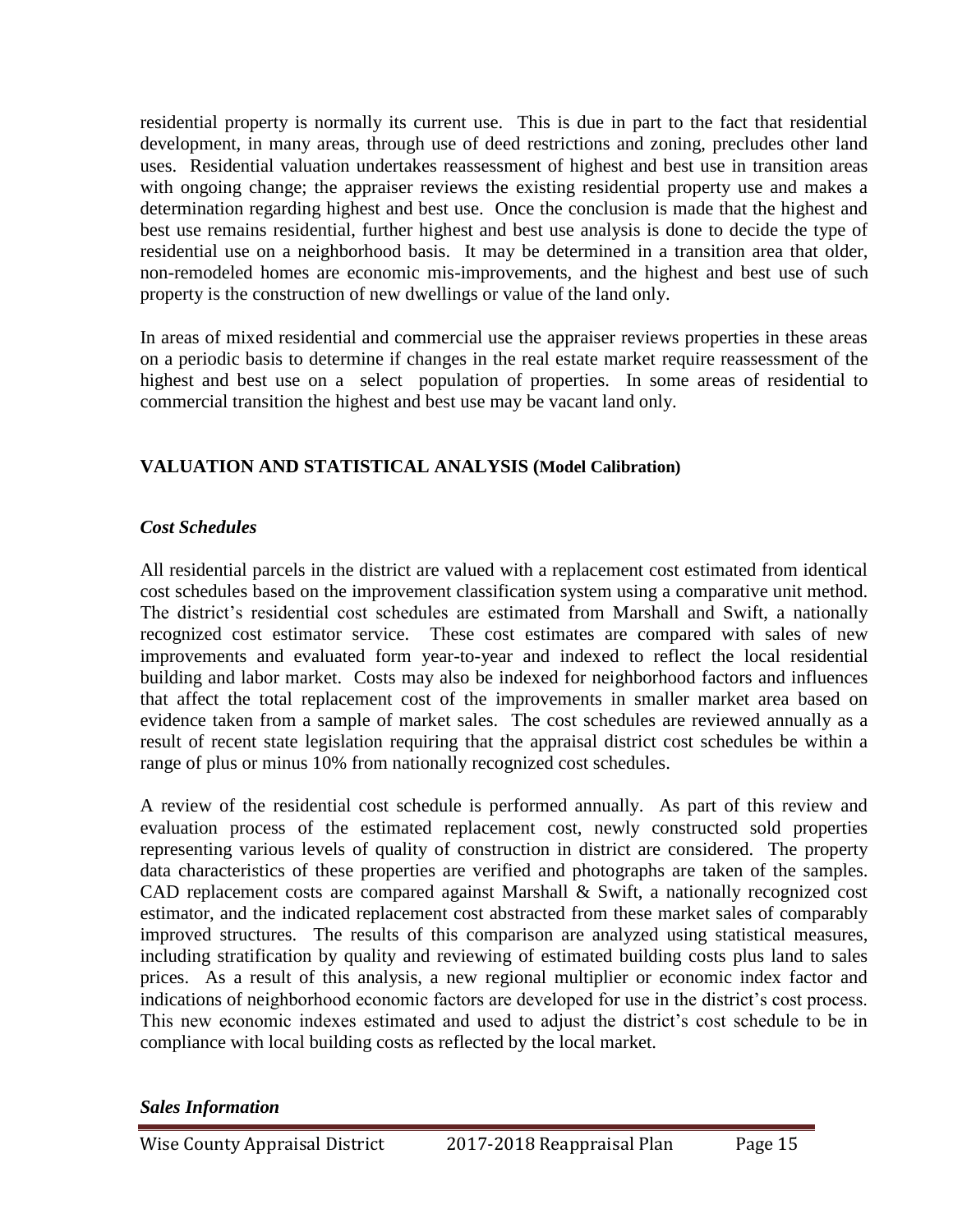A sales file for the storage of "snapshot" sales data at the time of sale is maintained for real property. Residential vacant land sales, along with commercial improved and vacant land sales are maintained in a sales information system. Residential improved and vacant sales are collected from a variety of sources, including: district questionnaires sent to buyer, field discovery, and protest hearings, Board of Realtor's MLS, various sale vendors, builders, and realtors. A system of type, source, validity and verification codes has been established to define salient facts related to a property's purchase or transfer and to help determine relevant market sale prices.

The effect of time as an influence on price was considered by paired comparison and applied in the ratio study to the sales as indicated within each neighborhood area. Neighborhood sales reports are generated as an analysis tool for the appraiser in the development and estimation of market price ranges and property component value estimates. Monthly time adjustments are estimated based on comparative analysis using paired comparison of sold property. Sales of the same property were considered and analyzed for any indication of price change attributed to a time change or influence. Property characteristics, financing, and conditions of sale were compared for each property sold in the pairing of property to isolate only the time factor as an influence on price.

Abstraction and allocation of property components based on sales of similar property is an important analysis tool to interpret market sales under the cost and market approaches to value. These analysis tools help determine and estimate the effects of change, with regard to price, as indicated by sale prices for similar property within the current market.

# *Statistical Analysis*

The residential valuation appraisers perform statistical analysis annually to evaluate whether estimated values are equitable and consistent with the market. Ratio studies are conducted on each of the residential valuation neighborhoods in the district to judge the two primary aspects of mass appraisal accuracy-level and uniformity of value. Appraisal statistics of central tendency generated from sales ratios are evaluated and analyzed for each neighborhood. The level of appraised values is determined by the weighted mean ratio for sales of individual properties within a neighborhood, and a comparison of neighborhood weighted means reflect the general level of appraised value between comparable neighborhoods.

The appraiser, through the sales ratio analysis process, reviews every neighborhood annually. The first phase involves neighborhood ratio studies that compare the recent sales prices of neighborhood properties to the appraised values of these sold properties. This set of ratio studies affords the appraiser an excellent means of judging the present level of appraised value and uniformity of the sales. The appraiser, based on the sales ratio statistics and designated parameters for valuation update, makes a preliminary decision as to whether the value level in a neighborhood needs to be updated or whether the level of market value in a neighborhood is at an acceptable level.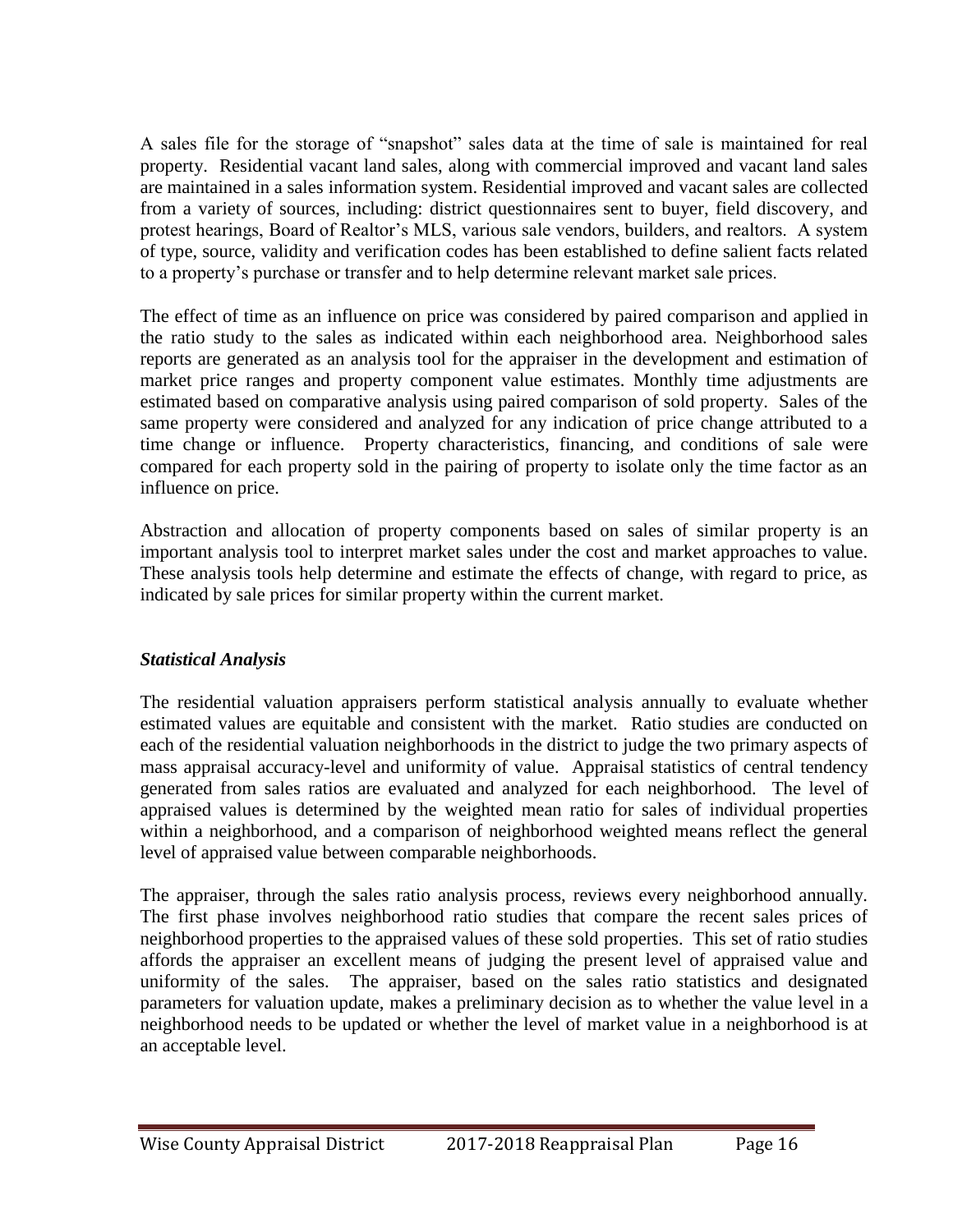#### *Market and Cost Reconciliation and Valuation*

Neighborhood analysis of market sales to achieve an acceptable sale ratio or level of appraisal is also the reconciliation of the market and cost approaches to valuation. Market factors are developed from appraisal statistics provided from market analyses and ratio studies and are used to ensure that estimated values are consistent with the market and to reconcile cost indicators. The district's primary approach to the valuation of residential properties uses a hybrid cost-sales comparison approach. This type of approach accounts for neighborhood market influences not particularly specified in a purely cost model.

The following equation denotes the hybrid model used:

$$
MV = LV = (RCN - AD)
$$

Whereas, in accordance with the cost approach, the estimated market value (MV) of the property equals the land value (LN) plus the replacement cost new of property improvements (RCN) less accrued depreciation (AD). As the cost approach separately estimates both land and building contributory values and uses depreciated replacement costs, which reflect only the supply side of the market, it is expected that adjustments to the cost values may be needed to bring the level of appraisal to an acceptable standard as indicated by market sales. Thus, demand side economic factors and influences may be observed and considered. These market, or location adjustments, may be abstracted and applied uniformly within neighborhoods to account for location variances between market areas or across a jurisdiction. Whereas, in accordance with the Market Approach, the estimated market value (MV) of the property equals the basic unit of property, under comparison, times the market price range per unit for sales of comparable property. For residential property, the unit of comparison is typically the price per square foot of living area or the price indicated for the improvement contribution. This analysis for the hybrid model is based on both the cost and market approaches as a correlation of indications of property valuation. A significant unknown for these two indicators of value is determined to be the rate of change for the improvement contribution to total property value. The measure of change for this property component can best be reflected and based in the annualized accrued depreciation rate. This cost related factor is most appropriately measured by sales of similar property. The market approach, when improvements are abstracted from the sale price, indicates the depreciated value of the improvement component, in effect, measuring changes in accrued depreciation, a cost factor. The level of improvement contribution to the property is measured by abstraction of comparable market sales, which is the property sale price less land value. The primary unknown for the cost approach is to accurately measure accrued depreciation affecting the amount of loss attributed to the improvements as age increases and condition changes. This evaluation of cost results in the depreciated value of the improvement component based on age and condition.

The evaluation of this market and cost information is the basis of reconciliation and indication of property valuation under this hybrid model.

When the appraiser reviews a neighborhood, the appraiser reviews and evaluates a ration study that compares recent sales prices of properties, appropriately adjusted for the effects of time, within a delineated neighborhood, with the value of the properties' based on the estimated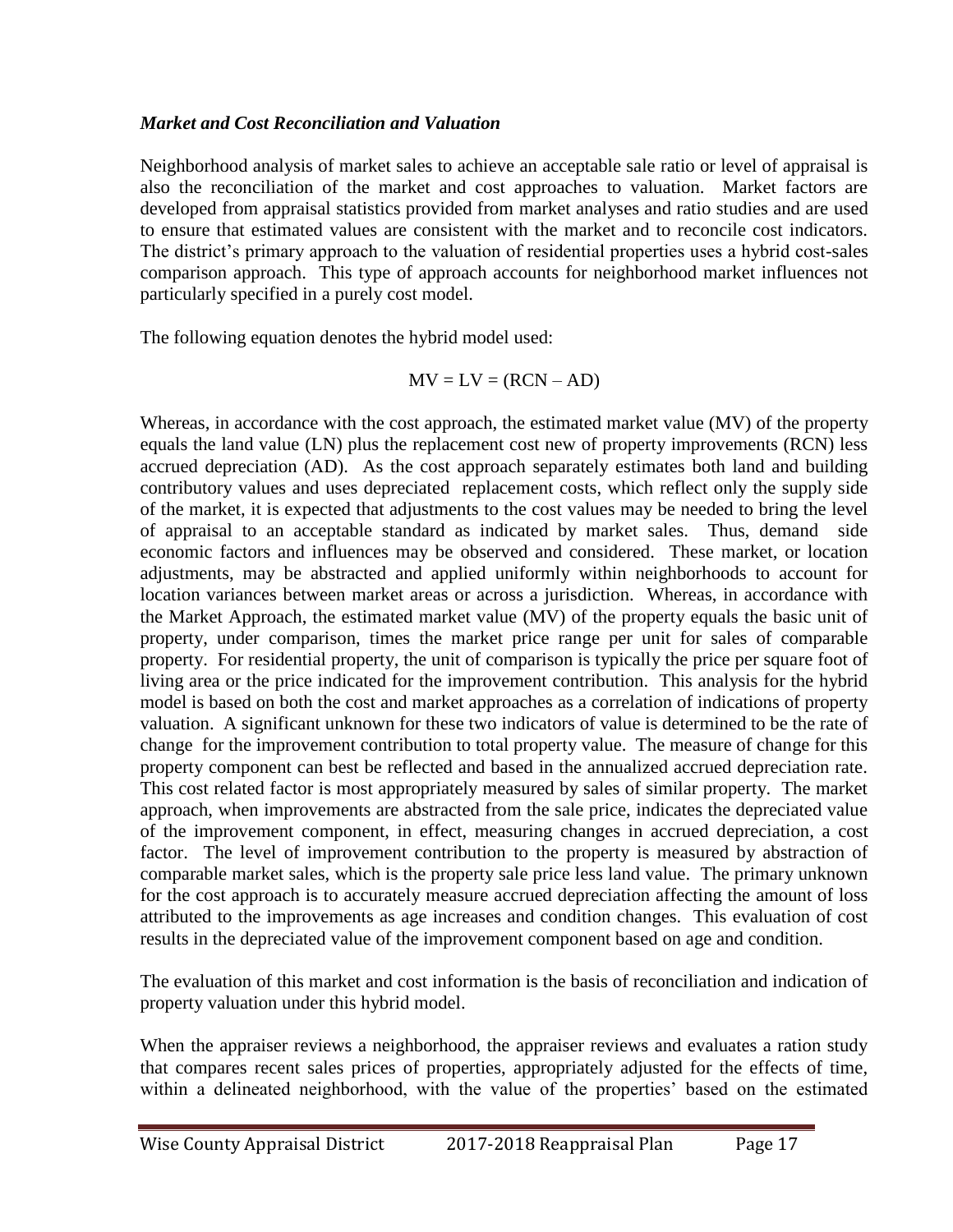depreciated replacement cost of improvements plus land value. The calculated ration derived fro the sum of the sold properties' estimated value divided by the sum of the time adjusted sales prices indicates the neighborhood level of appraisal based on sold properties. This ratio is compared to the acceptable appraisal ratio, 95% to 105%, to determine the level of appraisal for each neighborhood. If the level of appraisal for the neighborhood is outside the acceptable range of ratios, adjustment to the neighborhood is made.

If the reappraisal of the neighborhood is indicated, the appraiser analyses available market sales, appropriately adjusted for the apparent effects of time, by market abstraction of property components. This abstraction of property components allows the appraiser to focus on the rate of change for the improvement contribution to the property by providing a basis for calculating accrued depreciation attributed to the improvement component. This impact on value is the most significant factor affecting property value and the most important unknown to determine by market analysis. Abstraction of the improvement component from the adjusted sale price for a property indicates the effect of overall market suggested influences and factors on the price of improvements that were a part of this property, recently sold. Comparing this indicated price or value allocation for the improvement with the estimated replacement cost new of the improvement indicates any loss in value due to accrued forms of physical functional, or economic obsolescence. This is a market driven measure of accrued depreciation and results in a true and relevant measure of improvement marketability, particularly when based on multiple sales that indicate the trending of this rate of change over certain classes of improvements within certain neighborhoods. Based on this market analysis, the appraiser estimates the annual rate of depreciation for given improvement descriptions considering age and observed condition. Once estimated, the appraiser recalculates the improvement value of all property within the sale sample to consider and review the effects on the neighborhood sale ration. After an acceptable level of appraisal is achieved within the sale sample, the entire neighborhood of property is recalculated utilizing the indicated deprecation rates taken from market sales. This depreciation factor is the basis for trending all improvement values and when combined with any other site improvement and land value, brings the estimated property value through the cost approach closer to actual market prices as evidenced by recent sale prices available within a given neighborhood. Based on analysis of recent sales located within a given neighborhood, estimated property values will reflect the market influences and conditions only for the specified neighborhood, thus producing more representative and supportable values.

The estimated property values calculated for each update neighborhood are based on market indicated factors applied uniformly to all properties within a neighborhood. With all the markettrend factors applied, a final ratio study is generated that compares recent sale prices with the proposed appraised values for these sold properties. From this set of ratio studies, the appraiser judges the appraisal level and uniformity in both update and non-update neighborhoods and verifies appraised values against overall trends as exhibited by the local market, and finally, for the school district as a whole.

### **TREATMENT OF RESIDENCE HOMESTEADS**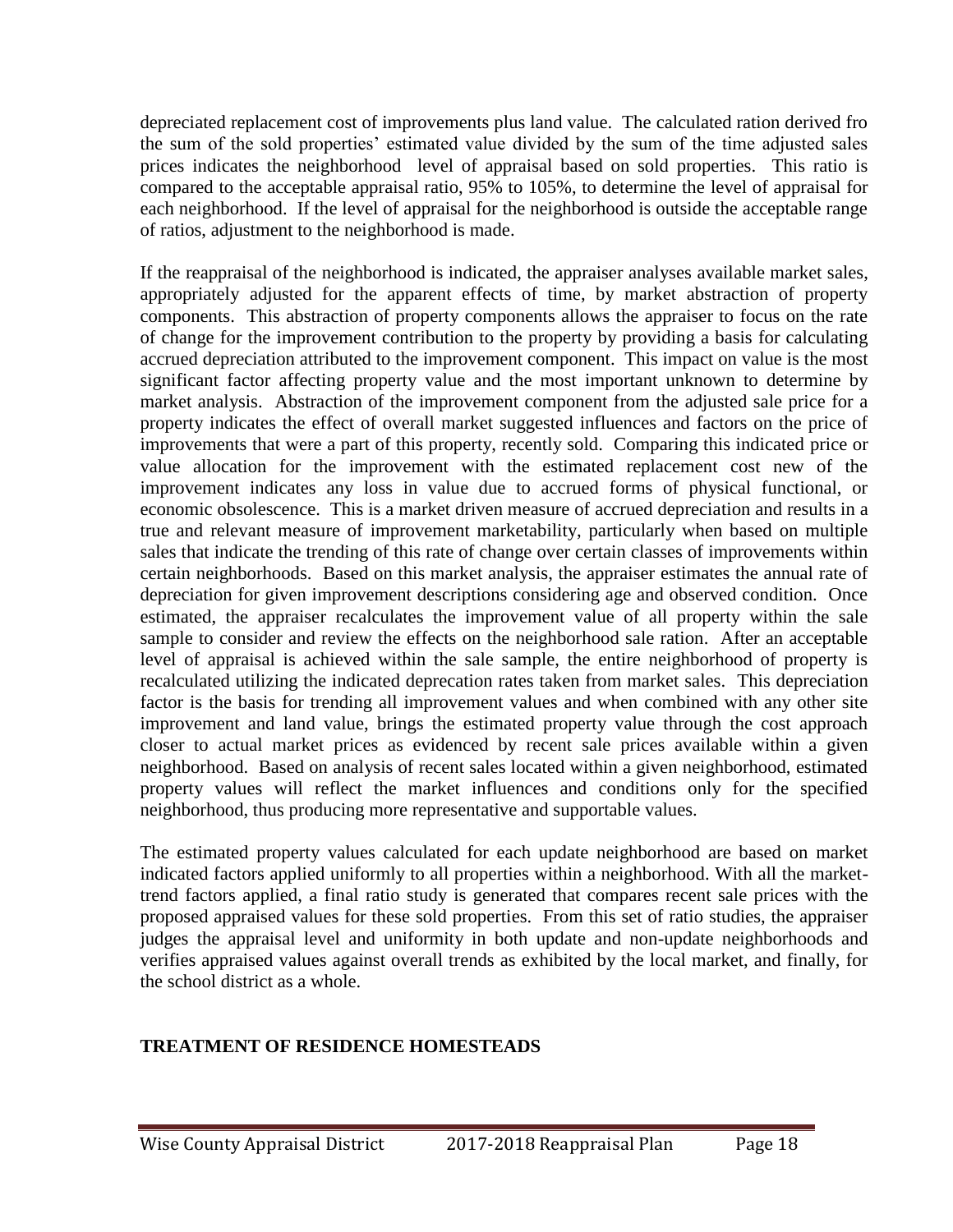Beginning in 1998, the State of Texas implemented a constitutional classification scheme concerning the appraisal of residential property that receives a residence homestead exemption. Under that law, beginning in the second year a property receives a homestead exemption; increases in the assessed value of that property are "capped". The value for tax purposes (assessed value) of a qualified residence homestead will be the LESSER of

- the Market value: or
- the preceding year's appraised value PLUS 10 percent for each year since the property was re-appraised; PLUS the value of any improvements added since the last re-appraisal.

Assessed values of capped properties must be recomputed annually. If a capped property sells, the cap automatically expires as of January  $1<sup>st</sup>$  of the year following sale of the property and the property is appraised at its market value. An analogous provision applies to new homes. While a developer owns them, unoccupied residences may be partially complete and appraised as part of an inventory. This valuation is estimated using the district's land value and the percentage of completion for the improvement contribution that usually is similar to the developer's construction costs as a basis of completion on the valuation date. However, in the year following changes in completion, occupancy, or sale, they are appraised at market value.

Beginning in 2010, Texas Property Tax Code Section 23.01 © was amended to require that the market value of a residence homestead be determined solely on the basis of the current use of the property regardless of its highest and best use.

# **INDIVIDUAL VALUE REVIEW PROCEDURES**

# *Field Review*

The appraiser identifies individual properties in critical need of field review through sales ratio analysis. Sold properties are field reviewed on a monthly and periodic basis to check for accuracy of data characteristics.

As the district's parcel county has increased through new home construction, and the homes constructed in the boom years of the late 70's and early 80's experience remodeling, the appraisers are required to perform the field activity associated with transitioning and high demand neighborhoods. Increased sales activity has also resulted in a more substantial field effort on the part of the appraisers to review and resolve sales outliers. Additionally, the appraiser frequently field reviews subjective data items such as quality of construction, condition, and physical, functional and economic obsolescence, factors contributing significantly to the market value of the property. After preliminary estimates of value have been determined in targeted areas, the appraiser takes valuation documents to the field to test the computer-assisted values against his own appraisal judgment. During this review, the appraiser is able to physically inspect both sold properties and unsold properties for comparability and consistency of values.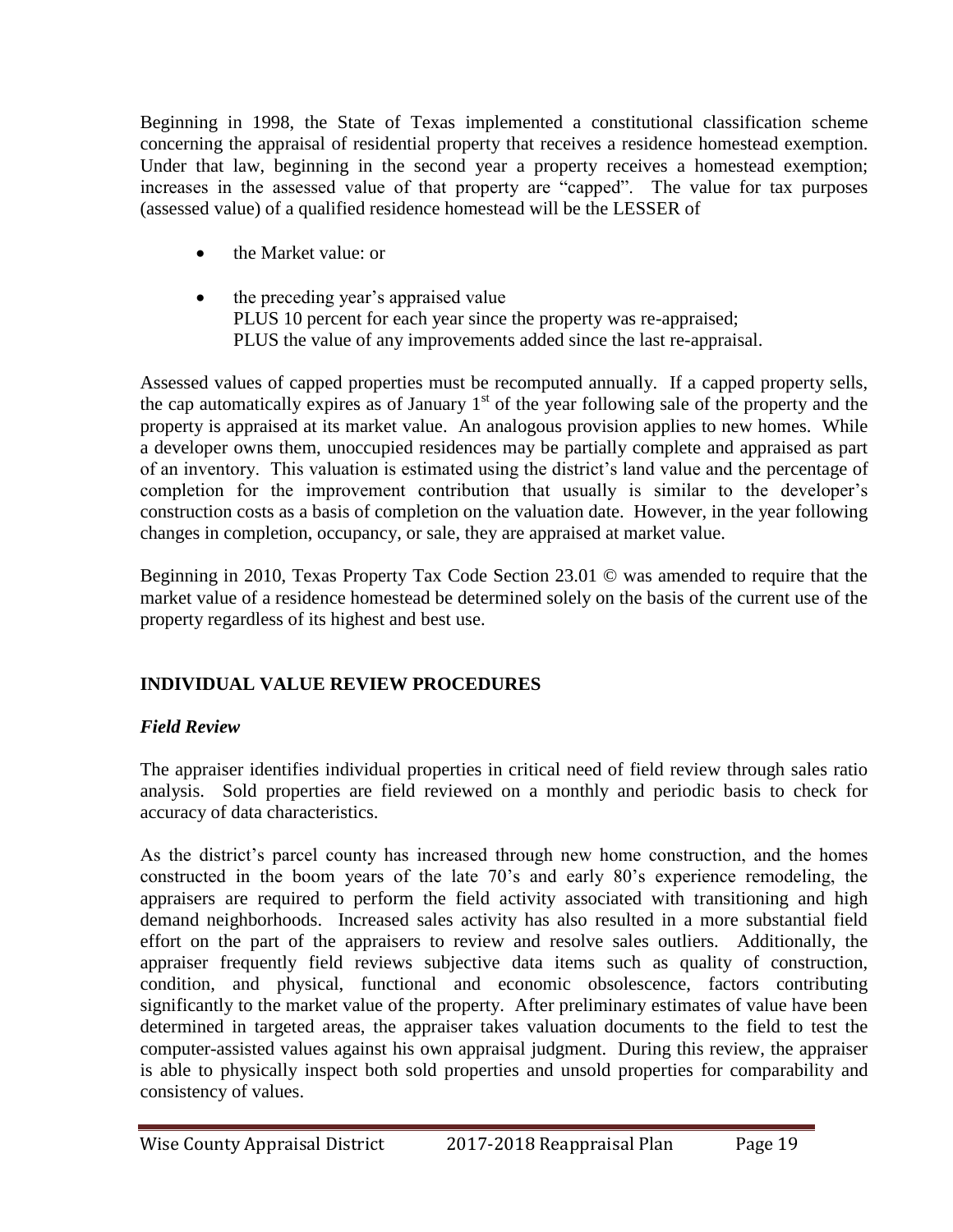#### *Office Review*

Once field review is completed, the appraiser conducts a routine valuation review of all properties as outlined in the discussion of ratio studies and market analysis. Valuation reports comparing previous values against proposed and final values are generated for all residential improved and vacant properties. The percentage of value difference are noted for each property within a delineated neighborhood allowing the appraiser to identify, research and resolve value anomalies before final appraised values are released. Previous values resulting from a hearing protest are individually reviewed to determine if the value remains appropriate for the current year.

Once the appraiser is satisfied with the level and uniformity of value for each neighborhood within his area of responsibility, the estimates of value go to noticing.

#### **PERFORMANCE TESTS**

#### *Sales Ratio Studies*

The primary analytical tool used by the appraisers to measure and improve performance is the ratio study. The district ensures that the appraised values that it produces meet the standards of accuracy in several ways. Overall sales ratios are generated for each neighborhood to allow the appraiser to review general market trends within their area of responsibility, and provide an indication of market appreciation over a specified period of time. The PC-based ratio studies are designed to emulate the findings of the state comptroller's annual property value study for category "A" property

#### *Management Review Process*

Once the proposed value estimates are finalized, the appraiser reviews the sales ratios by neighborhood and presents pertinent valuation data, such as weighted sales ratio and pricing trends, to the appraisal supervisors and the Chief Appraiser for final review and approval. This review includes comparison of level of value between related neighborhoods within and across jurisdiction lines. The primary objective of this review is to ensure that the proposed values have met preset appraisal guidelines appropriate for the tax year in question.

# **Commercial And Industrial Property Valuation Process**

\_\_\_\_\_\_\_\_\_\_\_\_\_\_\_\_\_\_\_\_\_\_\_\_\_\_\_\_\_\_\_\_\_\_\_\_\_\_\_\_\_\_\_\_\_\_\_\_\_\_\_\_\_\_\_\_\_\_\_\_\_\_\_\_\_\_\_\_\_\_\_\_\_\_\_\_\_\_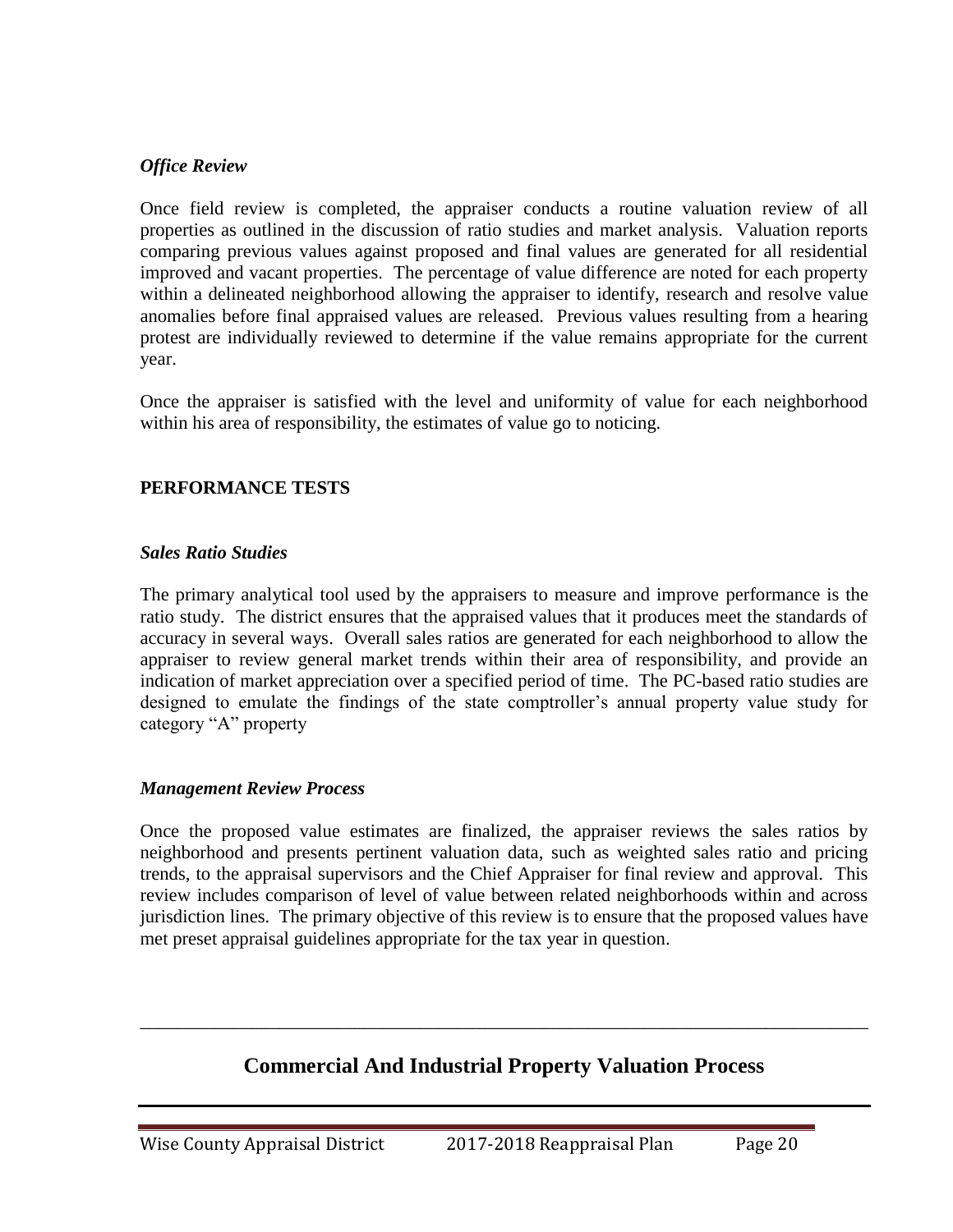#### **INTRODUCTION**

#### *Appraisal Responsibility*

This mass appraisal assignment includes all of the commercially described real property which falls within the responsibility of the commercial valuation appraisers of the Wise County Appraisal District and located within the boundaries of this taxing jurisdiction. Commercial appraisers appraise the fee simple interest of properties according to statute and court decisions. However, the effect of easements, restrictions, encumbrances, leases, contracts or special assessments are considered on an individual basis, as is the appraisement of any non-exempt taxable fractional interest in real property (i.e. certain multi-family housing projects). Fractional interests or partial holdings of real property are appraised in fee simple for the whole property and divided programmatically based on their prorated interest.

#### *Appraisal Resources*

**Personnel** – The improved real property appraisal responsibilities are categorized according to major property types of multi-family or apartment, office, retail, warehouse and special use (i.e. hotels, hospitals and, nursing homes). One (1) appraiser is assigned to improved commercial property types and the industrial properties are contracted out.

**Data –** The data used by the commercial appraisers includes verified sales of vacant land and improved properties and the pertinent data obtained from each (sales price levels, capitalization rates, income multipliers, equity dividend rates, marketing period, etc.). Other data used by the appraisers includes actual income and expense data (typically obtained through the hearings process), actual contract rental data, leasing information (commissions, tenant finish, length of terms, etc.), and actual construction cost data. In addition to the actual data obtained from specific properties, market data publications are also reviewed to provide additional support for market trends.

#### **PRELIMINARY ANALYSIS**

#### *Market Study*

Market studies are utilized to test new or existing procedures or valuation modifications in a limited sample of properties located in the district and are also considered and become the basis of updating whenever substantial changes in valuation are made. These studies target certain types of improved property to evaluate current market prices for rents and for sales of commercial and industrial real property. These comparable sale studies and ratio studies reveal whether the valuation system is producing accurate and reliable value estimates or whether procedural and economic modifications are required. The appraiser implements this methodology when developing cost approach, market approach, and income approach models.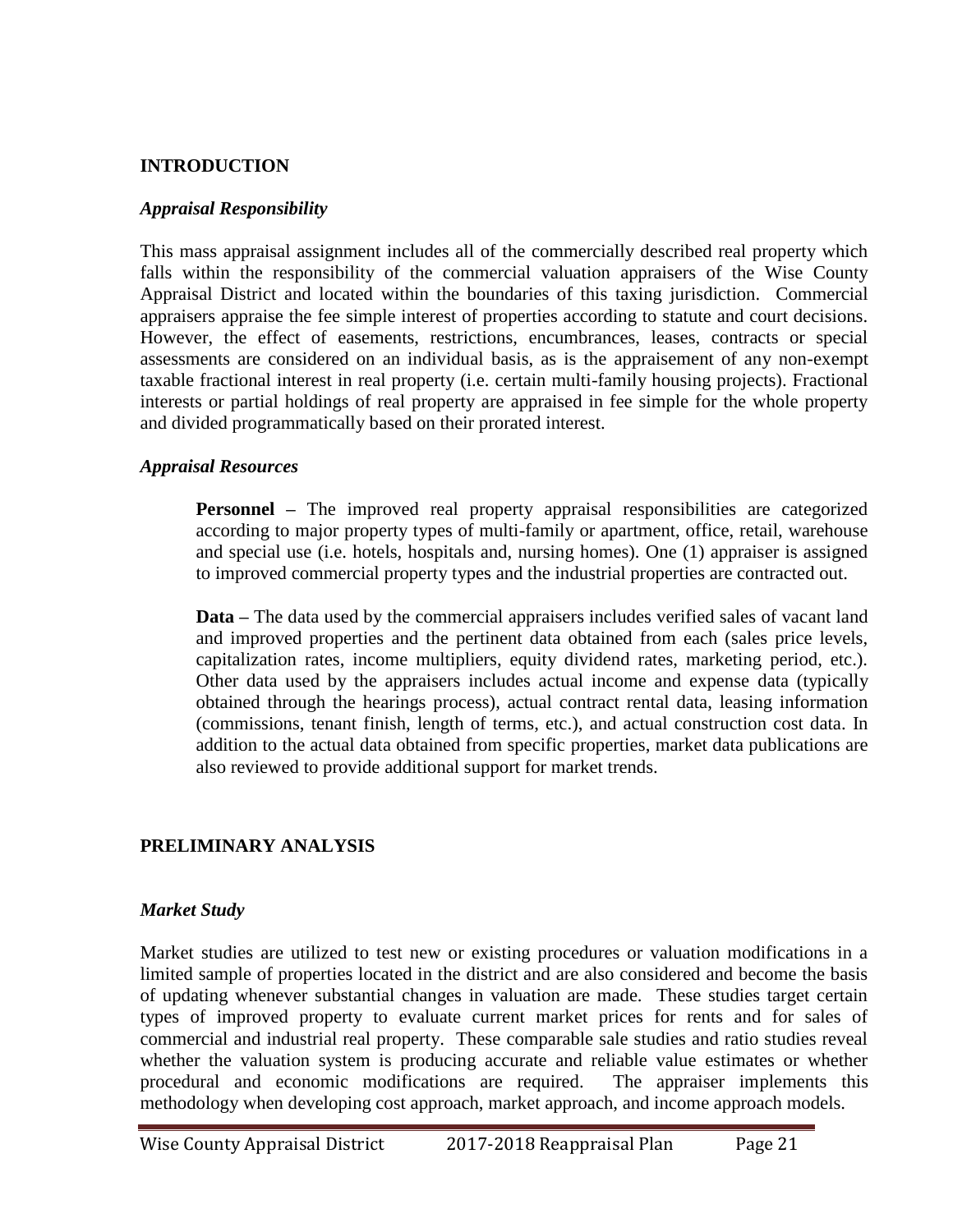Wise CAD coordinates its discovery and valuation activities with adjoining appraisal districts. Numerous field trips, interviews and data exchanges with adjacent appraisal districts have been conducted to ensure compliance with state statutes. In addition, Wise CAD administration and personnel interact with other assessment officials through professional trade organizations including the Texas Association of Appraisal Districts and the Texas Association of Assessing Officers. District staff strive to maintain appraisal skills and professionalism by continuing education I the form of courses that are offered by several professional associations such as Texas Association of Assessing Officers (TAAO), Texas Association of Appraisal Districts (TAAD) and Texas Department of Licensing and Regulation (TDLR) courses.

# **VALUATION APPROACH**

## *Land Value*

Commercial land is analyzed annually to compare appraised values with recent sales of land in the market area. If appraised values differ from sales prices being paid, adjustments are made to all land in that region. Generally, commercial property is appraised on a price per square foot basis factors are placed on individual properties based on corner influence, depth of site, shape of site, easements across site, and other factors that may influence value. The land is valued as though vacant at the highest and best use.

# *Area Analysis*

Area data on regional economic forces such as demographic patterns, regional location factors, employment and income patterns, general trends in real property prices and rents, interest rate

Trends, availability of vacant land, and construction trends and costs are collected from private vendors and public sources.

# *Neighborhood Analysis*

The neighborhood and market areas are comprised of the land area and commercially classed properties located within the boundaries of this appraisal jurisdiction. These areas consist of a wide variety of property types including multiple-family residential, commercial and industrial. Neighborhood and area analysis involves the examination of how physical, economic, governmental and social forces and other influences may affect property values within subgroups of property locations. The effects of these forces are also used to identify, classify and organize comparable properties into smaller, manageable subsets of the universe of properties known as neighborhoods. In the mass appraisal commercial and industrial properties these subsets of a universe of properties are generally referred to as market areas, neighborhoods, or economic areas.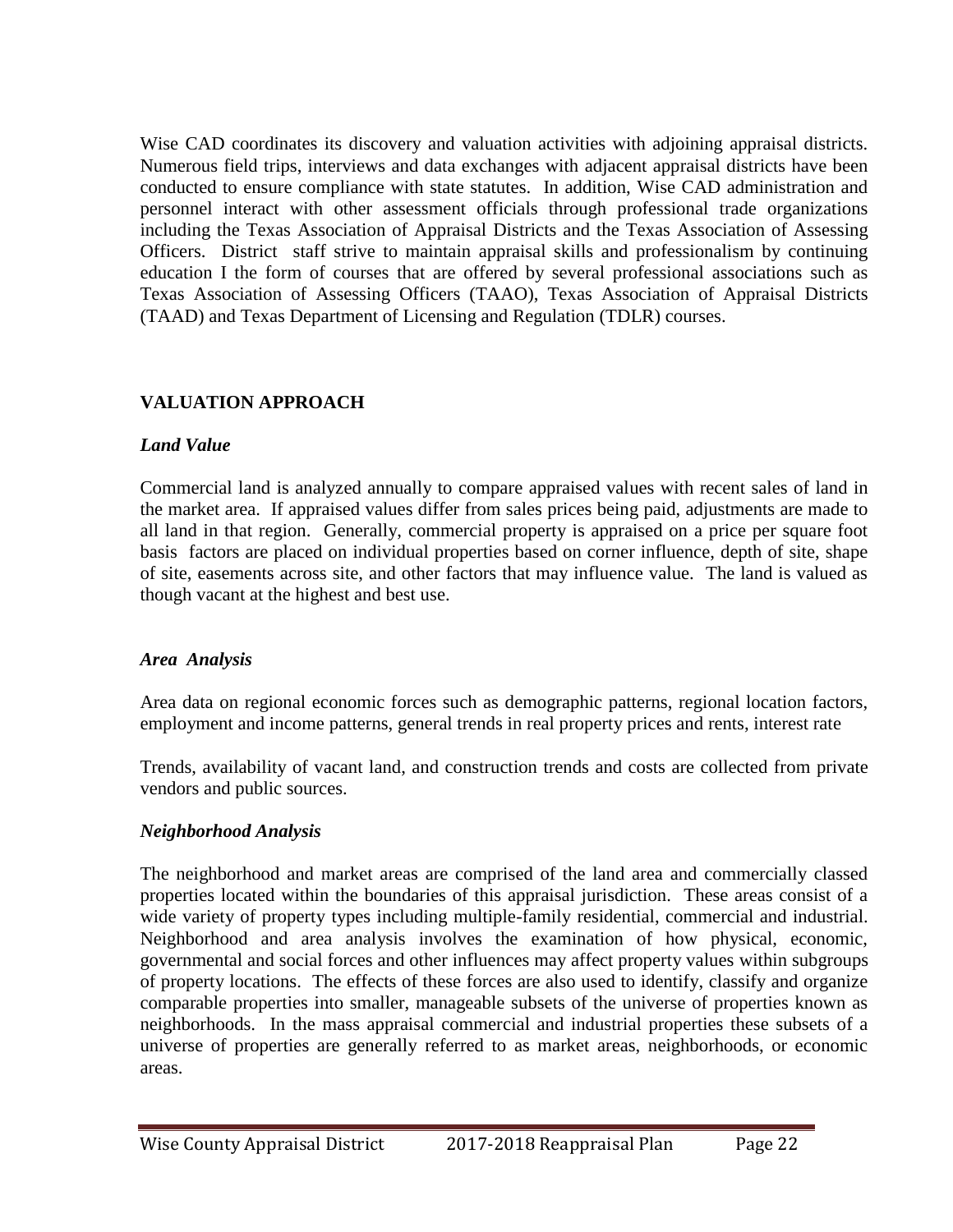Economic areas are defined by each of the improved property use types (apartment, office, retail, warehouse and special use) based upon an analysis of similar economic or market forces. These include but are not limited to similarities of rental rates, classification of projects (known a building class by area commercial market experts), date of construction, overall market activity or other pertinent influences. Economic area identification and delineation by each major property use type is the benchmark of the commercial valuation system. All income model valuation (income approach to value estimates) is economic area specific. Economic areas are periodically reviewed to determine if re-delineation is required. The geographic boundaries as well as income, occupancy and expense levels and capitalization rates by age within each economic area for all commercial use types and its corresponding income model have been estimated for these properties.

## *Highest and Best Use Analysis*

The highest and best use is the most reasonable and probable use that generates the highest net to land and present value of the real estate as of the date of valuation. The highest and best use of any given property must be physically possible, legally permissible, financially feasible, and maximally productive. For improved properties, highest and best use is evaluated as improved and as if the site were still vacant. This perspective assists in determining if the existing improvements have a transitional use, interim use, nonconforming use, multiple uses, speculative use, is excess land or a different optimum use if the site were vacant.

For vacant tracts of land within this jurisdiction, the highest and best use is considered speculative based on the surrounding land uses. Improved properties reflect a wide variety of highest and best uses which include, but are not limited to: office, retail, apartment, warehouse, light industrial, special purpose, or interim uses. In many instances, the property's current use is the same as its highest and best use. This analysis insures that an accurate estimate of market value (sometimes referred to as value in exchange) is derived.

On the other hand, value in use represents the value of a property to a specific user for a specific purpose. This perspective for value may be significantly different than market value, which approximates market price under the following assumption: (i) no coercion of undue influence over the buyer or seller in an attempt to force the purchase or sale, (ii) well-informed buyers and sellers acting in their own best interest, (iii) a reasonable time for the transaction to take place, and (iv) payment in cash or its equivalent.

# *Market Analysis*

A market analysis relates directly to examining market forces affecting supply and demand. The study involves the relationships between social, economic, environmental, governmental, and site conditions. Current market activity including sales of commercial properties, new construction, new leases, lease rates, absorption rates, vacancies, allowable expenses (inclusive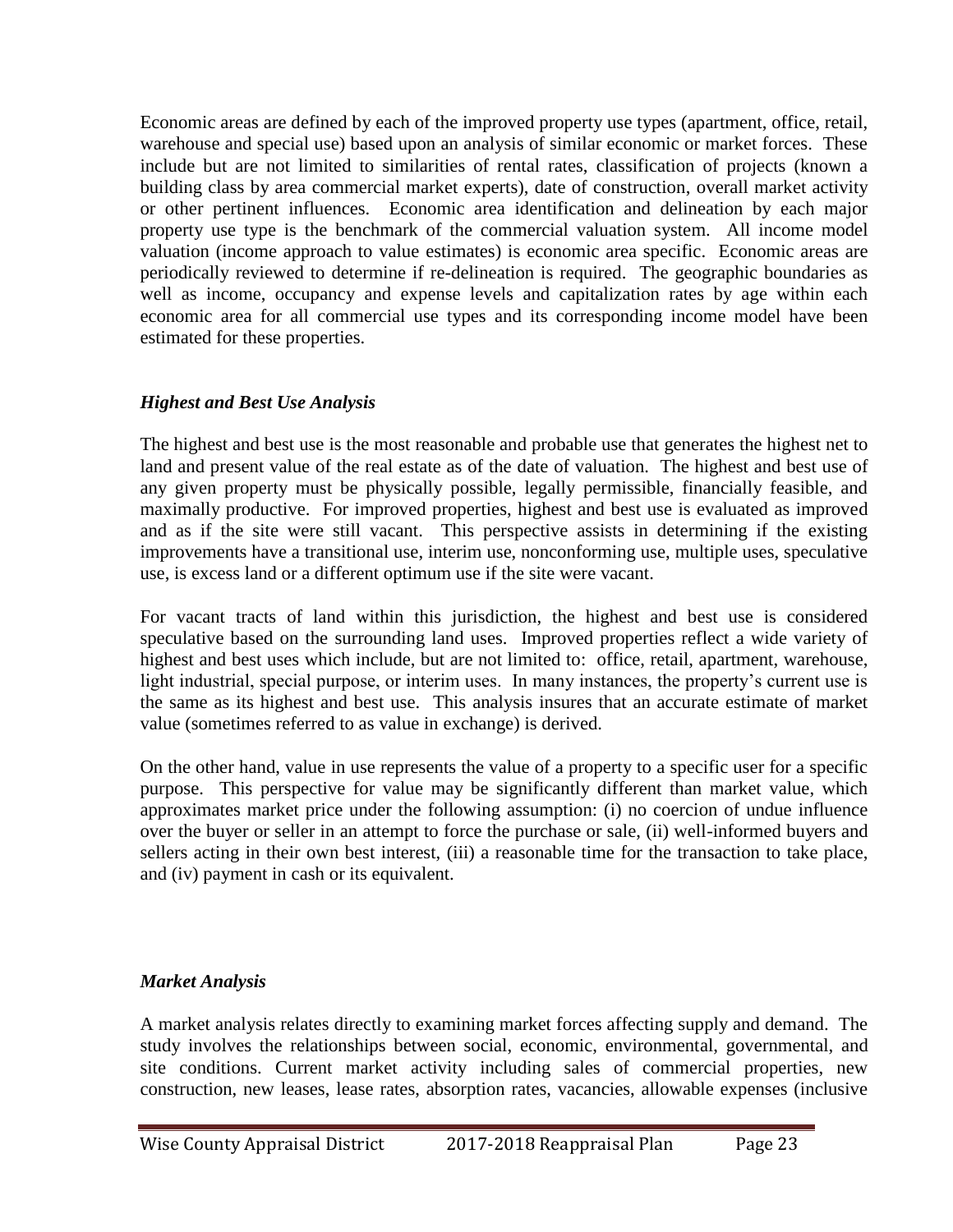of replacement reserves), expense ratio trends, capitalization rate studies are analyzed to determine market ranges in price, operating costs and investment return expectations.

# **DATA COLLECTION / VALIDATION**

### *Data Collection Manuals*

Data collection and documentation for Commercial/Industrial property is continually updated, providing a uniform system of itemizing the multitude of components comprising improved properties. All properties located in Wise CAD's inventory are coded according to a specific classification system and the approaches to value are structured and calibrated based on this coding system.

Annually, after the sales of property have been researched, verified, keyed into the database, and quality control has been completed, the sales data is summarized and produced into list form. The confirmed sales reports, known as the Commercial improved and Vacant Land sales listings categorize the sales by property and use type, and sort the data by location and chronological order. Many of these sales are available to the public for use during protest hearings, and are also used by the Wise CAD appraisers during the hearings process.

## *Sources of Date*

In terms of commercial sales data, Wise CAD receives a copy of the deeds recorded in Wise County and adjoining counties that convey commercially classed properties. These deeds involving a change in commercial ownership are entered into the sales information system and researched in an attempt to obtain the pertinent sale information. Other sources of sales data include the protest hearings process and local, regional and national real estate and financial publications.

For those properties involved in a transfer of commercial ownership, a sale file is produced which begins the research and verification process. The initial step in sales verification involves a computer-generated questionnaire, which is mailed to both parties in the transaction (Grantor and Grantee). If a questionnaire is answered and returned, the documented responses are recorded into the computerized sales database system. If no information is provided, verification of many transactions is then attempted via phone calls to parties thought to be knowledge of the specifics of the sale. Other sources contacted are the brokers involved in the sale, property managers or commercial vendors. In other instances, sales verification is obtained from local appraisers or others that may have the desired information. Finally, closing statements are often provided during the hearings process. The actual closing statement is the most reliable and preferred method of sales verification.

# **VALUATION ANALYSIS**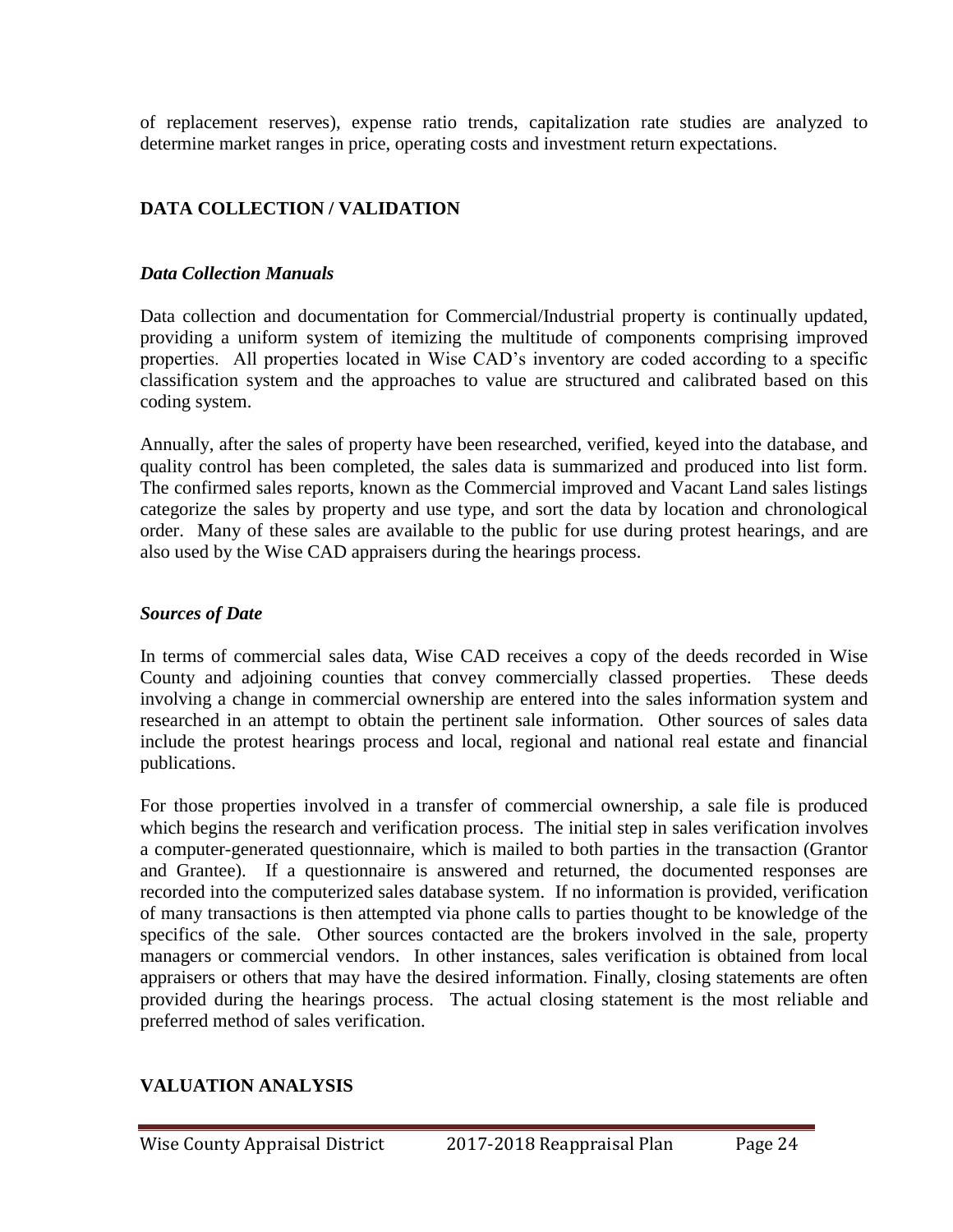Model calibration involves the process of periodically adjusting the mass appraisal formula, tables and schedules to reflect current local market conditions. Once the models have undergone the specification process, adjustments can be made to reflect new construction procedures, materials and/or costs, which can vary from year to year. The basic structure of a mass appraisal model can be valid over an extended period of time, with trending factors utilized for updating the data to the current market conditions. However, at some point, if the adjustment process becomes too involved, the model calibration technique can mandate new model specifications or a revised model structure.

## *Cost Schedules*

The cost approach to value is applied to improved real property utilizing the comparative unit method. This methodology involves the utilization of national cost data reporting services as well as actual cost information on local comparable properties whenever possible. Cost models are typically developed based on the Marshall Valuation Service which indicates estimated hard or direct costs of various improvement types.

Cost models include the derivation of replacement cost new (RCN) of all improvements represented within the district. These include comparative base rates, per unit adjustments and lump sum adjustments for variations in property description, design, and types of improvement construction. This approach and analysis also employs the sales comparison approach I the evaluation of soft or indirect costs of construction. Evaluating market sales of newly developed improved property is an important part of understanding total replacement cost of improvements. What total costs may be involved in the development of the property, as well as any portion of cost attributed to entrepreneurial profit can only be revealed by market analysis of pricing acceptance levels. In addition, market related land valuation for the underlying land value is important in understanding and analyzing improved sales for all development costs and for the abstraction of improvement costs for construction and development. Time and location modifiers are necessary to adjust cost data to reflect conditions in a specific market and changes in costs over a period of time. Because a national cost service is used as a basis for the cost models, location modifiers and estimates of soft cost factors are necessary to adjust these base costs specifically for various types of improvements located in Wise County. Thusly, local modifiers are additional cost factors applied to replacement cost estimated by the national cost service. Estimated replacement cost new will reflect all costs of construction and development for various improvements located in Wise CAD as of the date of appraisal.

Accrued deprecation is the sum of all forms of loss affecting the contributory value of the improvements. It is the measured loss against replacement cost new taken from all forms of physical deterioration, functional and economic obsolescence. Accrued depreciation is estimated and developed based on losses typical for each property type at that specific age. Depreciation estimates have been implemented for what is typical of each major class of commercial property by economic life categories. Estimates of accrued depreciation have been calculated for improvements with a range of variable years expected life based on observed condition considering actual age. These estimates are continually tested to ensure they are reflective of current market conditions. The actual and effective ages of improvements are noted in CAMA. Effective age estimates are based on the utility of the improvements relative to where the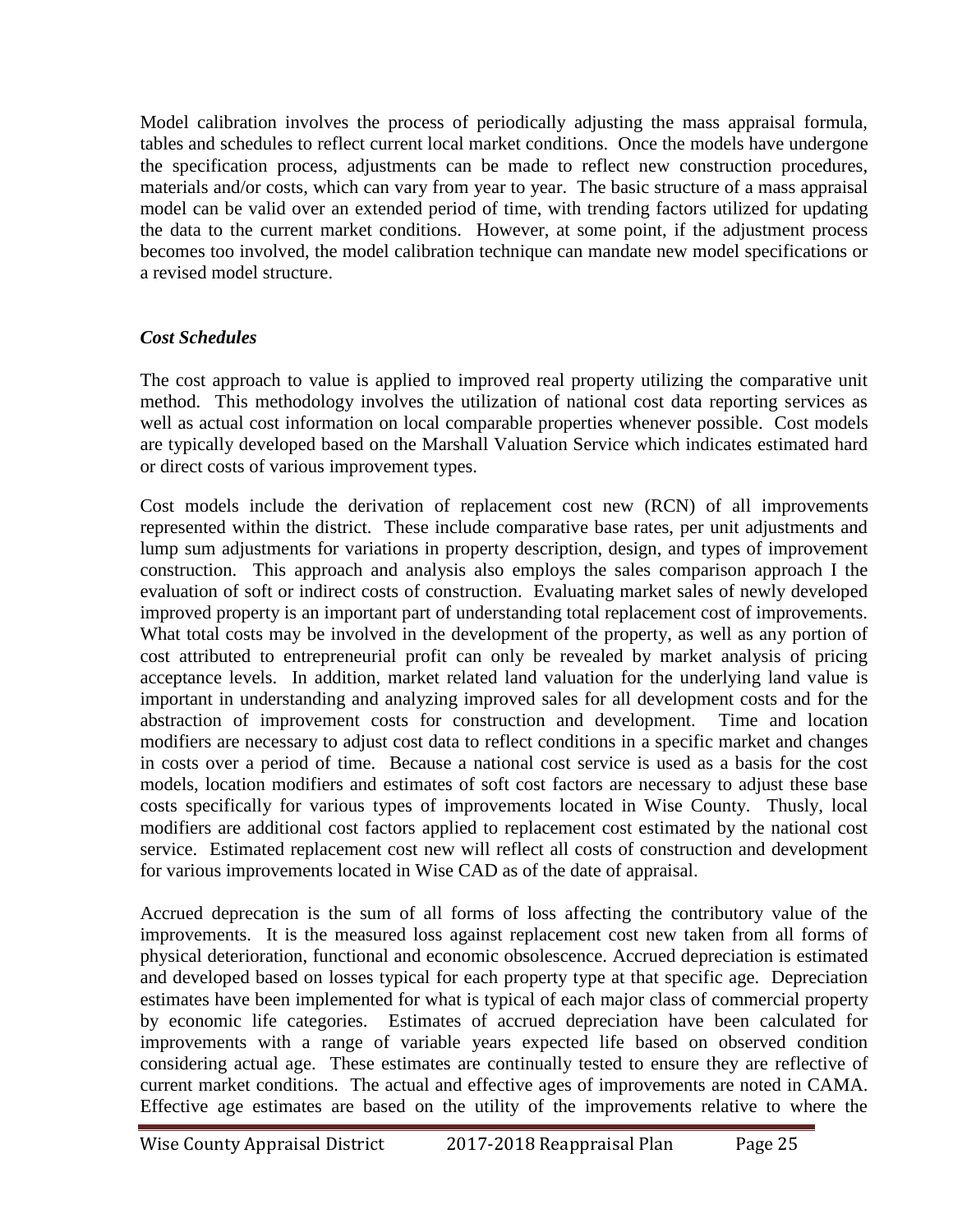improvement lies on the scale of its total economic life and its competitive position in the marketplace. Effective age estimates are considered and reflected based on five levels or rankings of observed condition, given actual age.

Additional forms of depreciation such as external and/or functional obsolescence can be applied if observed. A depreciation calculation override can be used if the condition or effective age of a property varies from the norm by appropriately noting the physical condition and functional utility ratings on the property data characteristics. These adjustments are typically applied to a specific condition adequacy or deficiency, property type or location and can be developed via ratio studies or other market analyses.

The result of estimating accrued depreciation and deducting that from the estimated replacement cost new of improvements indicates the estimated contributory value of the improvements. Adding the estimated land value, as if vacant, to the contributory value of the improvements indicates a property value by the cost approach. Given relevant cost estimates and market related measures of accrued depreciation, the indicated value of the property by the cost approach becomes a very reliable valuation technique.

# *Income Models*

The income approach to value is applied to those real properties which are typically viewed by market participants as "income producing", and for which the income methodology is considered a leading value indicator. The first step in the income approach pertains to the estimation of market rent on a per unit basis. This is derived primarily from actual rent data furnished by property owners and from local market surveys conducted by the district and by information from area rent study reviews. This per unit rental rate multiplied by the number of units results in the estimate of potential gross rent.

A vacancy and collection loss allowance is the next item to consider in the income approach. The projected vacancy and collection loss allowance is established from actual data furnished by property owners and local market survey trends. This allowance accounts for periodic fluctuations I occupancy, both above and below an estimated stabilized level. This feature may also provide for a reasonable lease-up period for multi-tenant properties, where applicable. The market derived stabilized vacancy and collection loss allowance is subtracted from the potential gross rent estimate to yield an indication of estimated annual effective gross rent to the property.

Next, a secondary income or service income is considered and, if applicable, calculated as a percentage of stabilized effective gross rent. Secondary income represents parking income, escalations, reimbursements, and other miscellaneous income generated by the operations of real property. The secondary income estimate is derived from actual data collected and available market information. The secondary income estimate is then added to effective gross rent to arrive at an effective gross income, when applicable.

Allowable expenses and expense ratio estimates are based on a study of the local market, with the assumption of prudent management. An allowance for non-recoverable expenses such as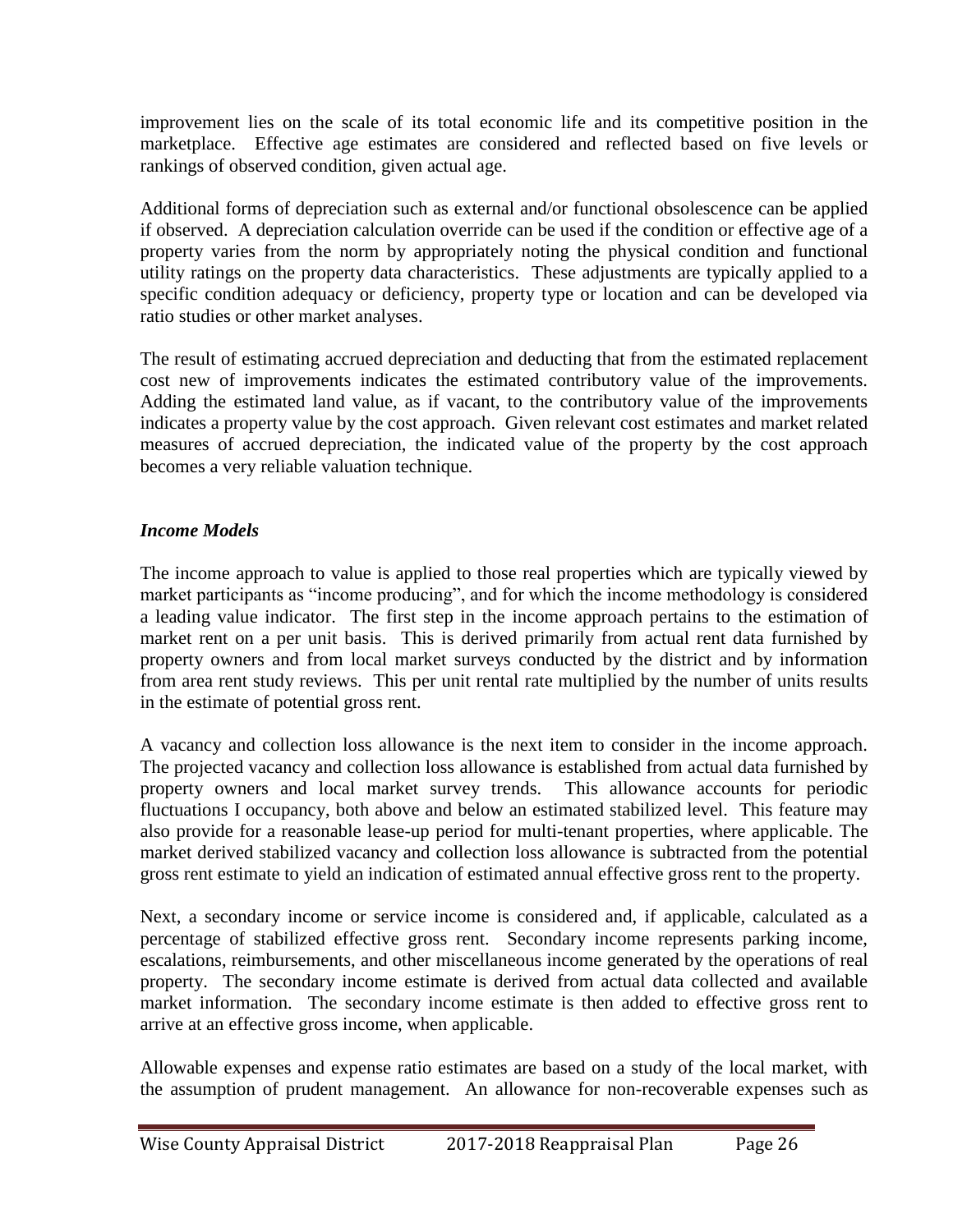leasing costs and tenant improvements may be included I the expenses. A non-recoverable expense represents costs that the owner pays to lease rental space. Relevant expense ratios are developed for different types of commercial property based on use and market experience.

For instance, retail properties are most frequently leased on a triple-net basis, whereby the tenant is responsible for all operating expenses, such as ad valorem taxes, insurance, and common area and property maintenance. In comparison, a general office building is most often leased on a base year expense stop. This lease type stipulates that the owner is responsible for all expenses incurred during the first year of the lease. As a result, expense ratios are implemented and estimated based on observed market experience in operating various types of commercial property.

Another form of allowable expense is the replacement of short-lived items (such as roof or floor coverings, air conditioning or major mechanical equipment or appliances) requiring expenditures of lump sum costs. When these capital expenditures are analyzed for consistency and adjusted, they may be applied on an annualized basis as stabilized expenses. When performed according to local market practices by commercial property type, these expenses when annualized are known as replacement reserves. For some types of property, typical management does not reflect expensing reserves and is dependent on local and industry practices.

Subtracting the allowable expenses (inclusive of non-recoverable expenses and replacement reserves when applicable) from the annual effective gross income yields an estimate of annual net operating income to the property.

Return rates and income multipliers are used to convert operating income expectations into an estimate market value for the property under the income approach. These include income multipliers, overall capitalization rates, and discount rates. Each of these multipliers or return rates are considered and used in specific applications. Rates and multipliers may vary between property types, as well as by location, quality, condition, design, age, and other factors. Therefore, application of the various rates and multipliers must be based on a thorough analysis of the market for individual income property types and uses. These procedures are supported and documented based on analysis market sales for these property types.

Capitalization analysis is used in the income approach models to form an indication of value. This methodology involves the direct capitalization of net operating income as an indication of market value for a specific property. Capitalization rates applicable for direct capitalization method and yield rates for estimating terminal cap rates of discounted cash flow analysis are derived from the market. Sales of improved properties from which actual income and expense data are obtained provide a very good indication of property return expectations a specific market participant is requiring from an investment at a specific point in time. In addition, overall capitalization rates can be derived and estimated from the built-up method (band-of-investment).

This method relates to satisfying estimated market return requirements of both the debt and equity positions in a real estate investment. This information is obtained from available sales of property, local lending sources, and from real estate financial publications.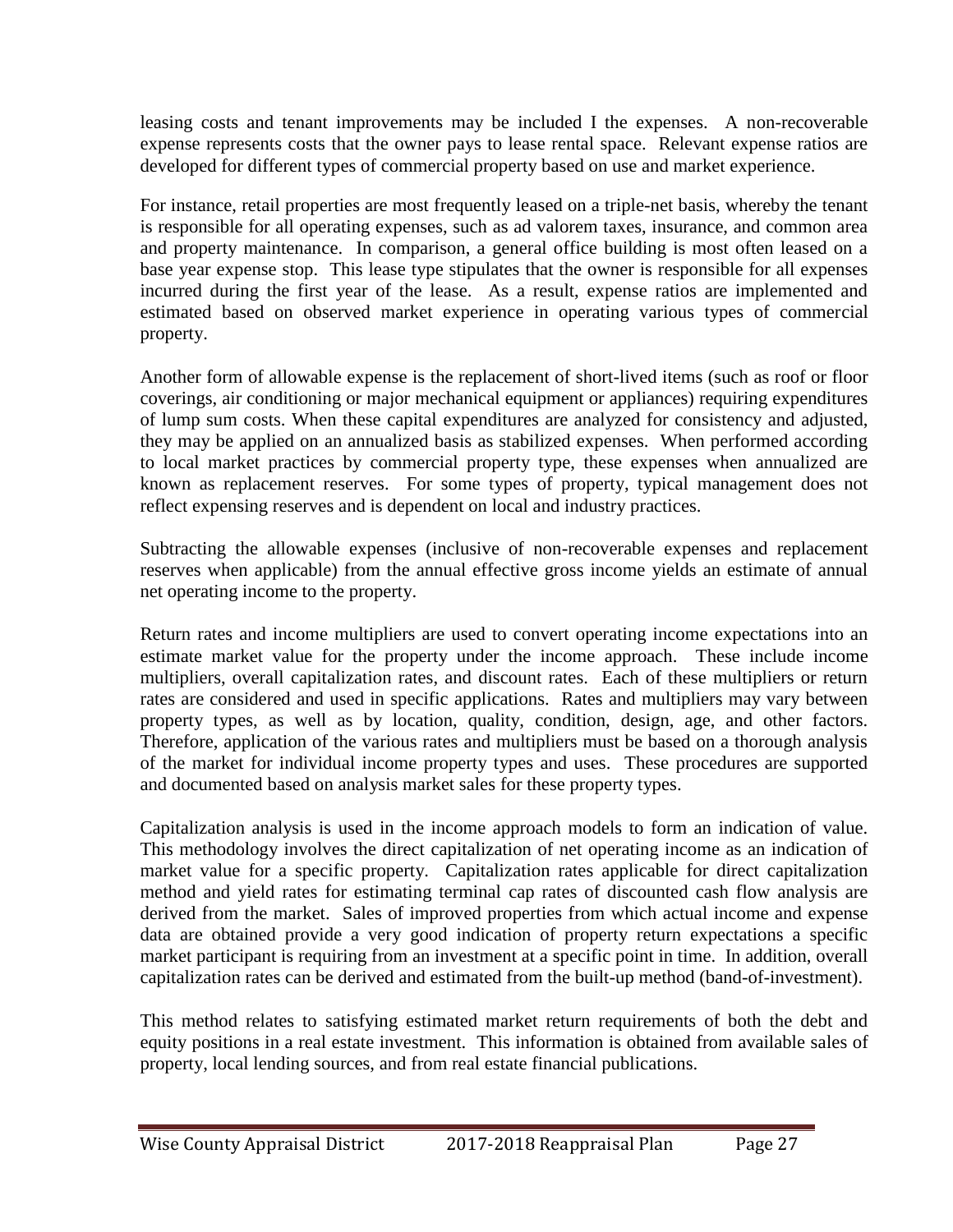Rent loss concessions are estimated for specific properties with vacancy problems. A rent loss concession accounts for the impact of lost rental income while the building is moving toward stabilized occupancy. The rent loss is calculated by multiplying the rental rate by the percent difference of the property's stabilized occupancy and its actual occupancy. Build out allowances (for first generation space or retrofit/second generation space a appropriate) and leasing expenses are added to the rent loss estimate. The total adjusted loss from these real property operations is discounted using an acceptable risk rate. The discounted value (inclusive of rent loss due to extraordinary vacancy, build out allowances and leasing commissions) becomes the rent loss concession and is deducted from the value indication of the property at stabilized occupancy. A variation of this technique allows a rent loss deduction to be estimated for every year that the property's actual occupancy is less than stabilized occupancy.

## *Sales Comparison (Market) Approach*

Although all three of the approaches to value are based on market data, the Sales Comparison Approach is most frequently referred to as the Market Approach. This approach is utilized not only for estimating land value but also in comparing sales of similarly improved properties to parcels on the appraisal roll. As previously discussed in the Data Collection/Validation section of this report, pertinent data from actual sales of properties, both vacant and improved, is pursued throughout the year in order to obtain relevant information, which can be used in all aspects of valuation. Sales of similarly improved properties can provide a basis for the depreciation schedules in the Cost Approach, rates and multipliers used in the Income Approach, and as a direct comparison in the Sales Comparison Approach. Improved sales are also used in ration studies, which afford the appraiser an excellent means of judging the present level and uniformity of the appraised values.

# *Final Valuation Schedules*

Based on the market data analysis and review discussed previously in the cost, income and sales approaches, the cost and income models are calibrated and finalized. The calibration results are keyed to the schedules and models in the CAMA system for utilization on all commercial properties in the district. Market factors reflected within the cost and income approaches are evaluated and confirmed based on market sales of commercial and industrial properties. The appraisers review the cost, income, and sales comparison approaches to value for each of the types of properties with available sales information.

The final valuation of a property is estimated based on reconciling these indications of value considering the weight of the market information available for evaluation and analysis in these approaches to value.

### *Statistical and Capitalization Analysis*

Statistical analysis of final values is an essential component of quality control. This methodology represents a comparison of the final value against the standard and provides a concise measurement of the appraisal performance. Statistical comparisons of many different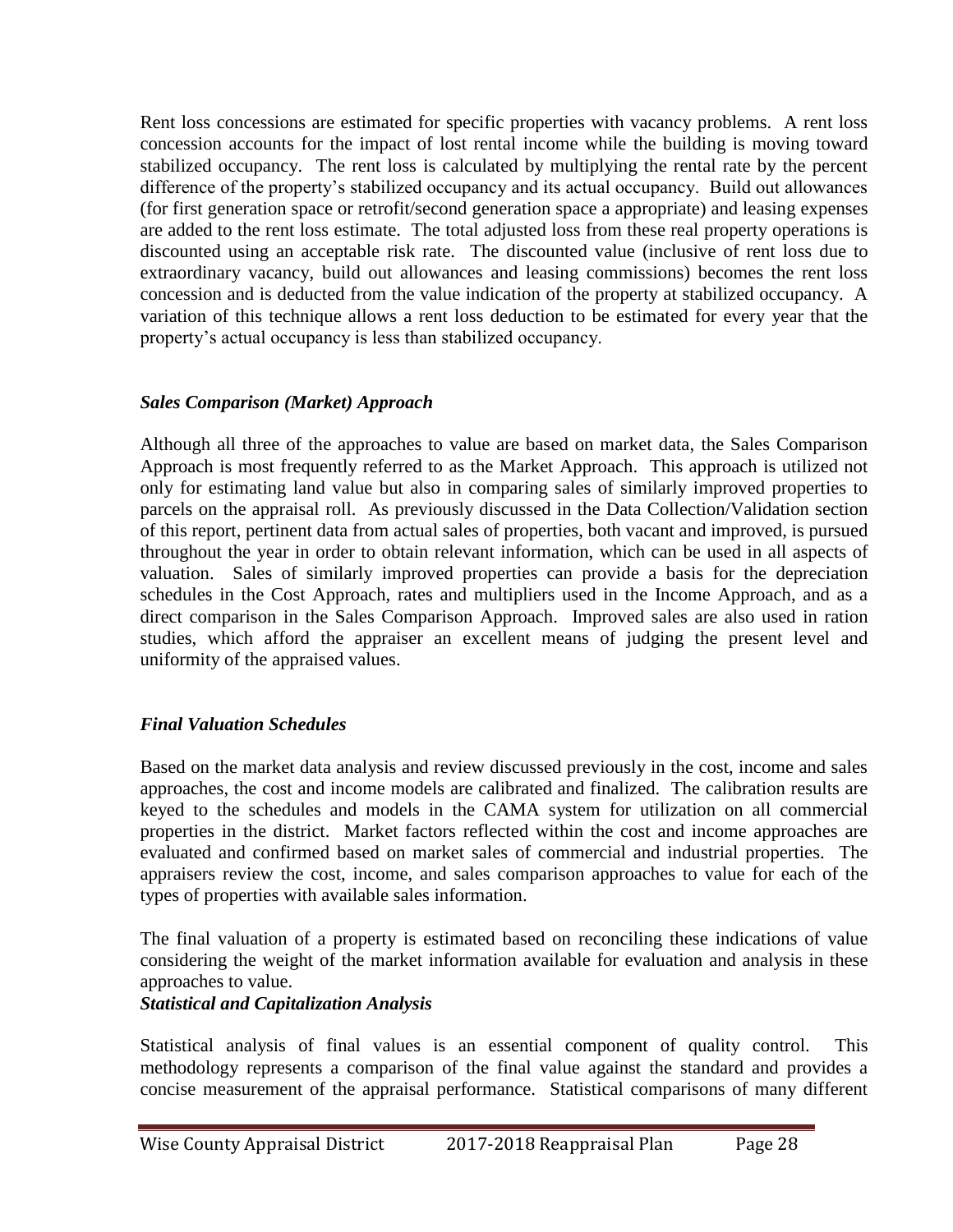standards are used including sales of similar properties, the previous year's appraised value, audit trails, value change analysis and sales ratio analysis.

Appraisal Statistics of central tendency and dispersion generated from sales ratios are calculated for each property type with available sales data. These summary statistics including, but not limited to, the weighted mean, provide the appraisers an analytical tool by which to determine both the level and uniformity of appraised value of a particular property type. The level of appraised values can be determined by the weighted mean for individual properties within a specific type, and a comparison of weighted means can reflect the general level of appraised value.

The appraisers review every commercial property type annually through the sale ration analysis process. The first phase involves ration studies that compare the recent sales prices of properties to the appraised values of the sold properties. This set of ratio studies affords the appraiser an excellent means of judging the present level of appraised value and uniformity of the appraised values. The appraiser, based on the sales ration statistic and designated parameters for valuation update, makes a preliminary decision as to whether the value level of a particular property type needs to be updated I an upcoming reappraisal, or whether the level of market value is at an acceptable level.

Potential gross rent estimates, occupancy levels, secondary income, allowable expenses (inclusive of non-recoverable and replacement reserves), net operating income and capitalization rate and multipliers are continuously reviewed. Income model estimates and conclusions are compared to actual information obtained on individual commercial and industrial income properties during the protest hearing process, as well as with information from published sources and area property managers and owner.

# **INDIVIDUAL VALUE REVIEW PROCEDURES**

# *Field Review*

The date of last inspection, extent of that inspection, and the Wise County CAD appraiser responsible are listed in the CAMA system. If a property owner disputes the District's records concerning this data in a protest hearing, CAMA may be altered based on the credibility of the evidence provided. Normally, a new field check is then requested to verify this information for the current year's valuation or for the next year's valuation. In addition, if a building permit is filed for a particular property indicating a change in characteristics, that property is added to a work file for review.

Commercial appraisers are somewhat limited in the time available to field review all commercial properties of a specific use type. However, a major effort is made by appraisers to field review as many properties as possible or economic areas experiencing large numbers of remodels, renovations, or retrofits, changes in occupancy levels or rental rates, new leasing activity, new construction, or wide variations in sale prices. Field review of real property accounts is accomplished while business personal property is reviewed and inspected in the field. Additionally, the appraisers frequently field review subjective data items such as building class,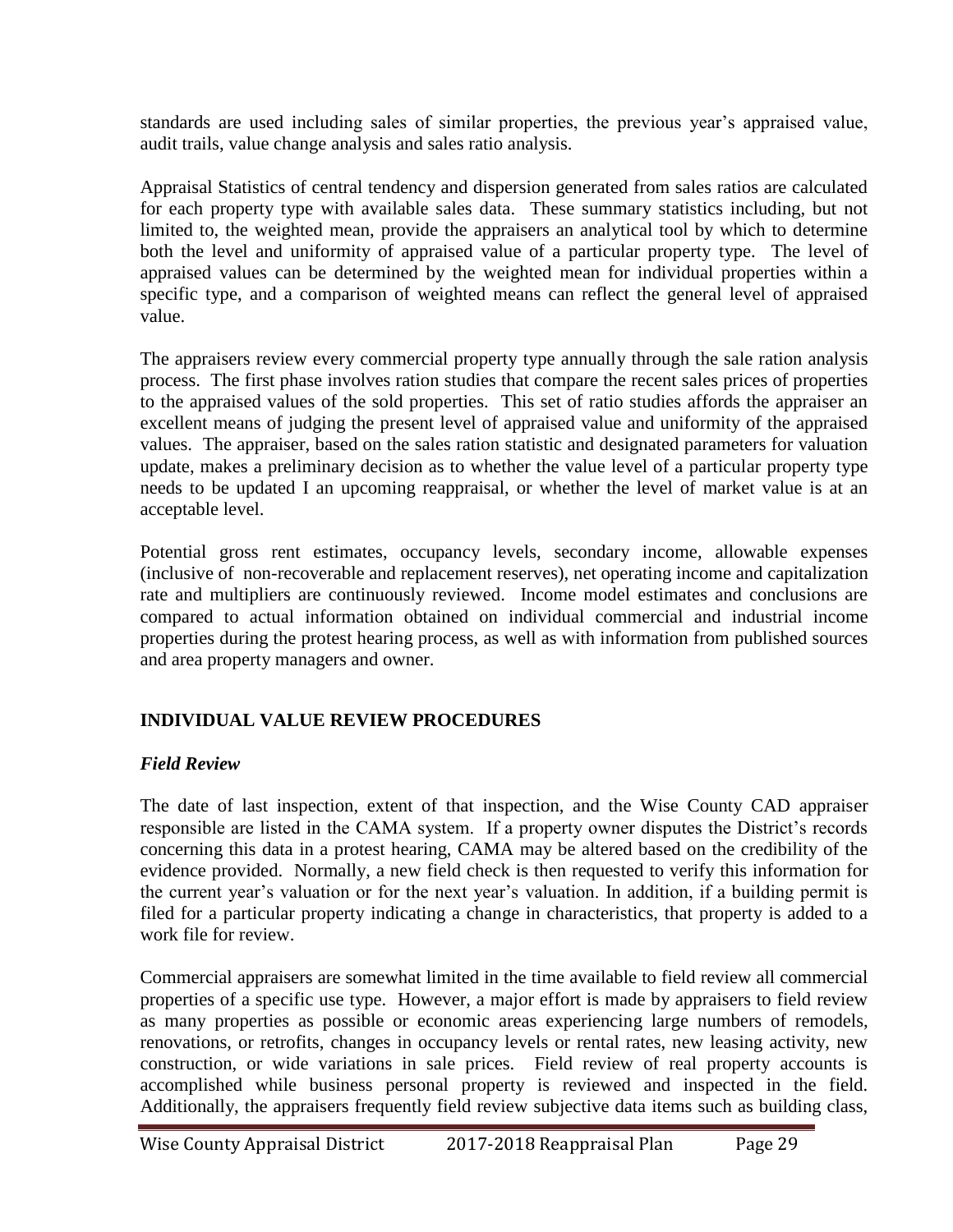quality of construction (known as cost modifiers), condition, and physical, functional and economic obsolescence factors contributing significantly to the market value of the property. In come cases field reviews are warranted when sharp changes in occupancy or rental rate levels occur between building classes or between economic areas. With preliminary estimates of values in these targeted areas, the appraisers test computer assisted values against their own appraisal judgment. While in the field, the appraisers physically inspect sold and unsold properties for comparability and consistency of values.

# *Office Review*

Office reviews are completed on properties subject to field inspections and are performed in compliance with the guidelines required by the existing classification system. Office reviews are typically limited by the available market data presented for final value analysis These reviews summarize the pertinent data of each property as well as comparing the previous value to the proposed value conclusions of the various approaches to value. These valuations and reviews show proposed value changes, income model attributes or overrides, economic factor ( cost overrides) and special factors affecting the property valuation such as new construction status, and a three years sales history (USPAP property history requirement for non residential property).

The appraiser may review methodology for appropriateness to ascertain that it was completed in accordance with USPAP or more stringent statutory and district policies. This review is performed after preliminary ratio statistics have been applied. If the ratio statistics are generally acceptable overall the review process is focused primarily on locating skewed results on an individual basis. Previous values resulting from protest hearings are individually reviewed to determine if the value remains appropriate for the current year based on market conditions.

Each appraiser's review is limited to properties in their area of responsibility by property type (improved) or geographic area (commercial vacant lane).

Once the appraiser is satisfied with the level and uniformity of value for each commercial property within their area of responsibility, the estimates of value go to noticing. Each parcel is subjected to the value parameters appropriate for its use type.

# *Performance Tests*

The primary tool used to measure mass appraisal performance is the ratio study. A ratio study compares appraised values to market prices. In a ratio study, market values (value in exchange) are typically represented with the range of sale prices, i.e. a sales ratio study. Independent, expert appraisals may also be used to represent market values in a ratio study, i.e. an appraisal ratio study. If there are not enough examples of market price to provide necessary representativeness, independent appraisals can be used as indicators for market value. This can be particularly useful for commercial or industrial real property for which sales are limited. In addition, appraisal ratio studies can be used for properties statutorily not appraised at market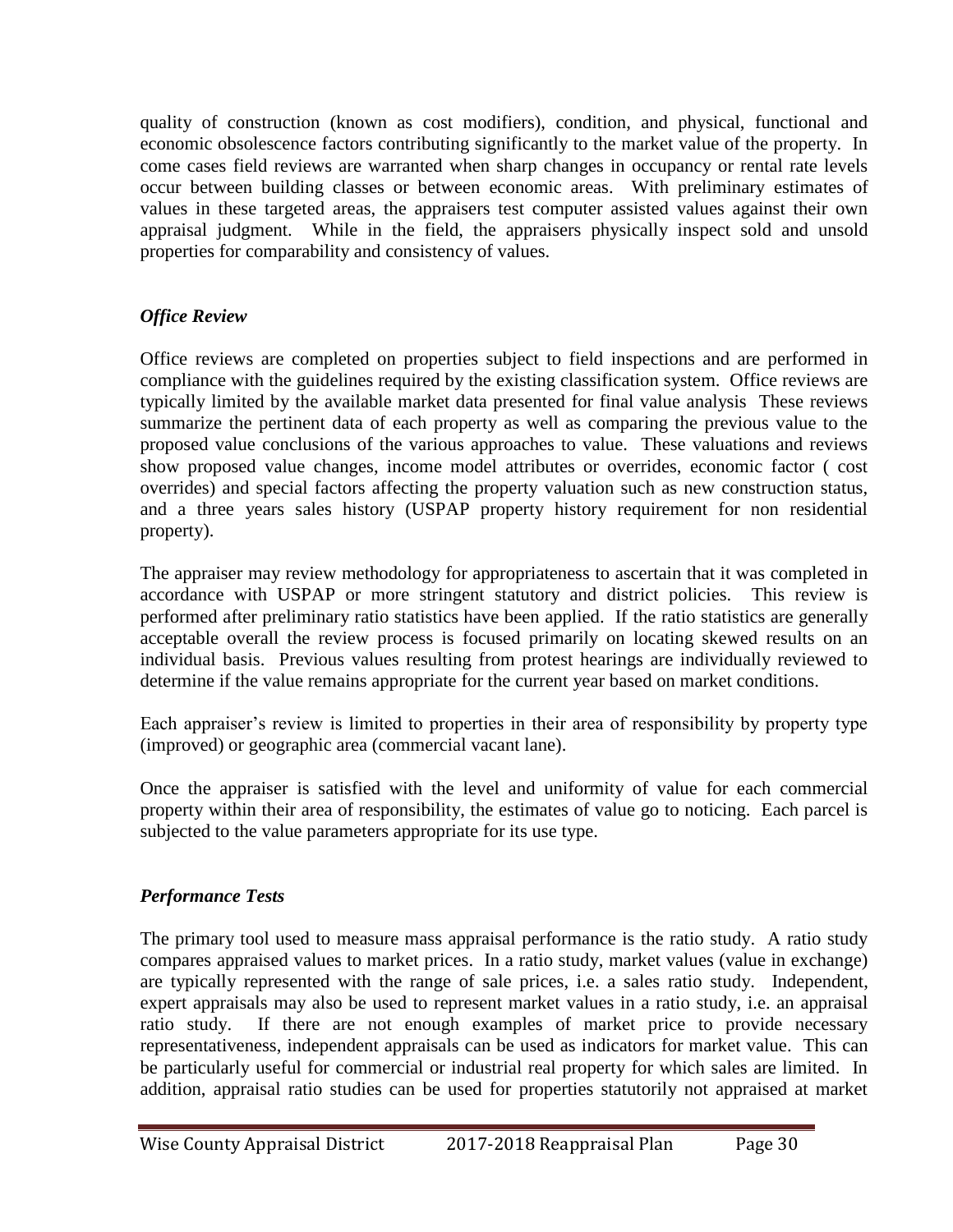value, but reflect the use-value requirement. An example of this are multi-family housing projects subject to subsidized rent provisions or other governmental guarantees as provided by legislative statutes (affordable housing) or agricultural lands to be appraised on the basis of productivity or use value.

Wise CAD has adopted the policies of the IAAO STANDARD ON RATIO STUDIES, circa July 1999 regarding its ratio study standards and practices. Ratio studies generally have six basic steps: (1) determination of the purpose and objectives, (2) data collection and preparation, (3) comparing appraisal and market data, (4) stratification, (5) statistical analysis, and (6) evaluation and application of the results.

### *Sales Ratio Studies*

Sales ratio studies are an integral part of estimating equitable and accurate market values, and ultimately property assessments for these taxing jurisdictions. The primary uses of sale ratio studies include the determination of a need for general reappraisal prioritizing selected groups of property types for reappraisal: identification of potential problems with appraisal procedures; assist in market analyses; and, to calibrate models used to estimate appraised values during valuation or reappraisal cycles. However, these studies cannot be used to judge the accuracy of an individual property appraised value. The Wise County Appraisal Review Board may make individual value adjustments based on unequal appraisal (ratio) protest evidence submitted on a case-by-case basis during the hearing process.

Overall sales ratios are generated by use type quarterly (or more often in specific areas) to allow appraisers to review general market trends in their area of responsibility and for the Property Study from the Property Tax Division of the type (such as apartment, office, retail and warehouse usage or special use). The objective to this evaluation is to determine appraisal performance of sold and unsold properties. Appraisers average unit prices of sales and average unit appraised values of the same parcels and the comparison of average value changes of sold and unsold properties. These studies are conducted on substrata such as building class and on properties located within various economic areas. In the way, overall appraisal performance is evaluated geographically, by specific property type to discern whether sold parcels have been selectively appraised. When sold parcels and unsold parcels are appraised equally, the average unit values are similar. These sales and equity studies are preformed prior to final appraisal and to annual noticing.

# **Business Personal Property Evaluation \_\_\_\_\_\_\_\_\_\_\_\_\_\_\_\_\_\_\_\_\_\_\_\_\_\_\_\_\_\_\_\_\_\_\_\_\_\_\_\_\_\_\_\_\_\_\_\_\_\_\_\_\_\_\_\_\_\_\_\_\_\_**

\_\_\_\_\_\_\_\_\_\_\_\_\_\_\_\_\_\_\_\_\_\_\_\_\_\_\_\_\_\_\_\_\_\_\_\_\_\_\_\_\_\_\_\_\_\_\_\_\_\_\_\_\_\_\_\_\_\_\_\_\_\_\_\_\_\_\_\_\_\_\_\_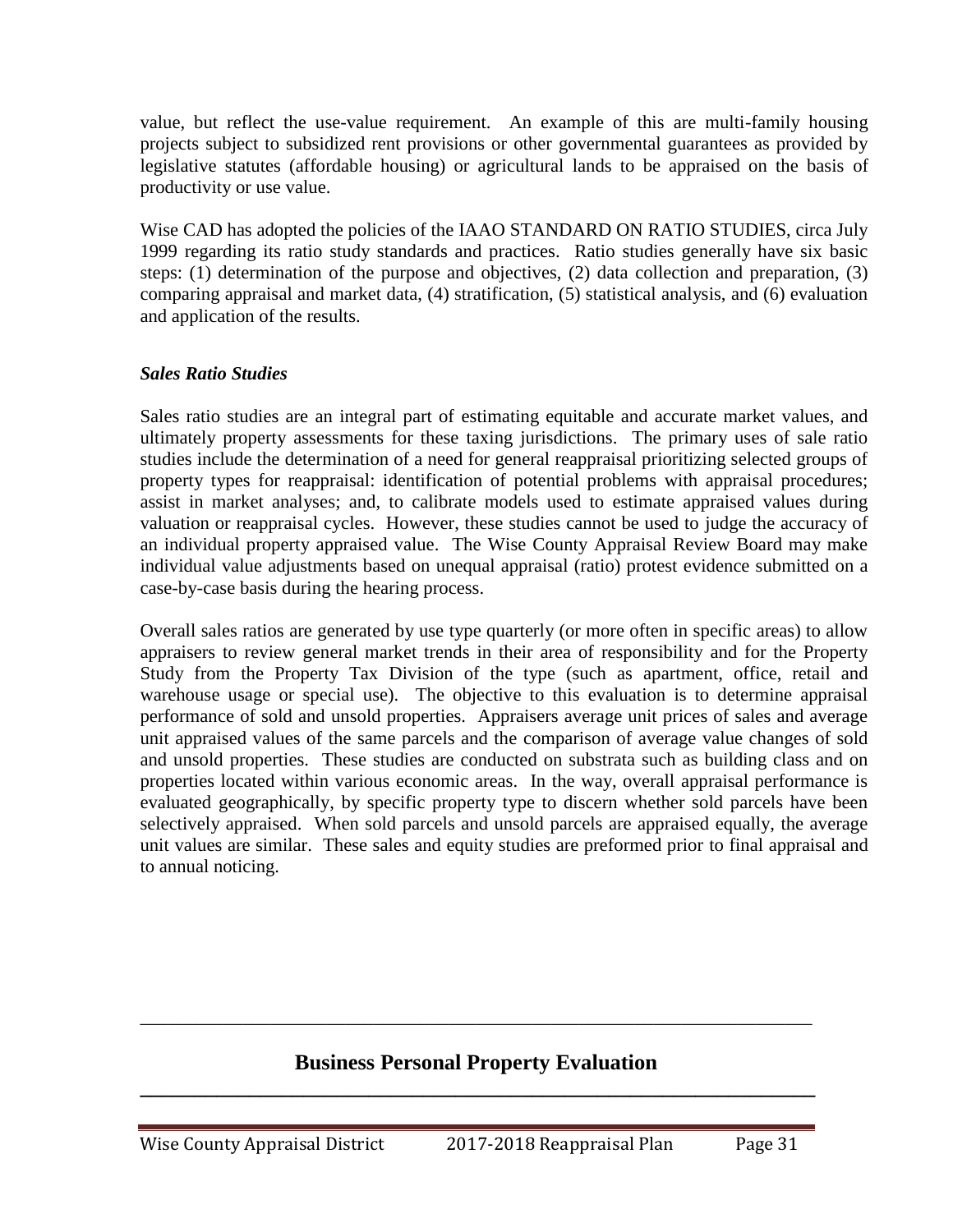### **INTRODUCTION**

#### *Appraisal Responsibility*

There are four different personal property types appraised by the district's personal property section: Business Personal Property accounts; leased assets; vehicles and aircraft; and multilocation assets.

- **Personnel** The personal property staff consists of 1 appraiser and no support staff.
- **Data** A common set of data characteristics for each personal property account in Wise CAD is collected in the field and data entered using a pen pad. The property characteristic data drive the computer-assisted personal property appraisal (CAPPA) system. The personal property appraisers collect the field data and maintain electronic property files making updates and changes gathered from field inspections, newspapers, property renditions, sales tax permit listing and interviews with property owners.

### **VALUATION APPROACH**

#### *SIC Code Analysis*

Business personal property is classified and utilizes a four digit numeric codes, called Standard Industrial Classification (SIC) codes that were developed by the federal government to describe property. These classifications are used by Wise CAD to classify personal property by business type.

SIC code identification and delineation is the cornerstone of the personal property valuation system at the district. All of the personal property analysis work done in association with the personal property valuation process is SIC code specific. SIC codes are delineated based on observable aspects of homogeneity and business use.

### *Highest and Best Use Analysis*

The highest and best use of property is the reasonable and probable use that supports the greatest income and the highest present value as of the date of the appraisal. The highest and best use must be physically possible, legal, financially feasible, and productive to its maximum. The highest and best use of personal property is normally its current use.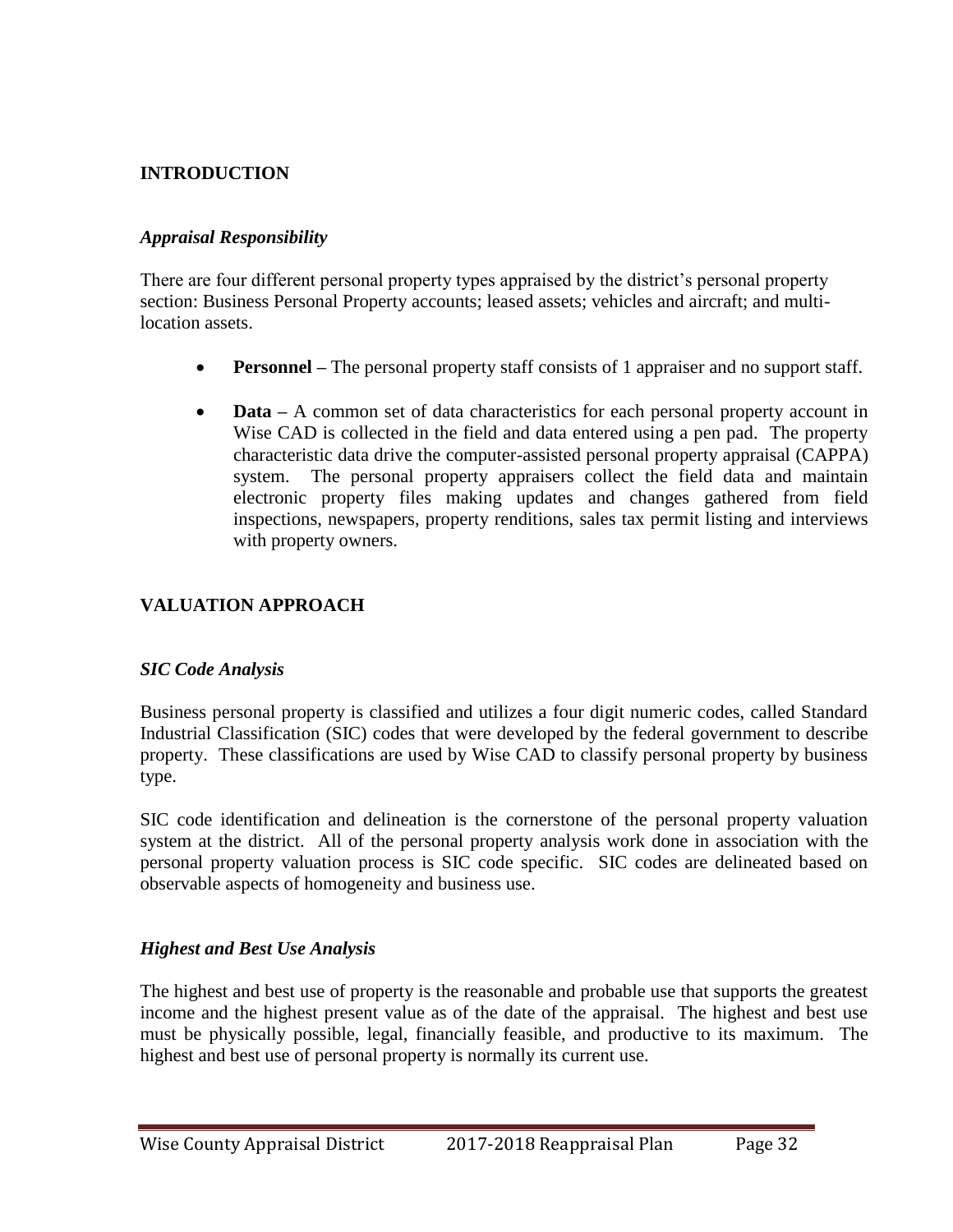## **DATA COLLECTION /VALIDATION**

#### *Data Collection Procedures*

Personal property data collection procedures are published and distributed to all appraisers involved in the appraisal and valuation of personal property. The appraisal procedures are reviewed and revised to meet the changing requirements of field data collection.

#### *Business Personal Property*

The district's property characteristic data was collected through a massive field data collection effort coordinated by the district over the recent past and from property owner renditions. From year to year, reevaluation activities permit district appraisers to collect new data via an annual field inspection. This project results in the discovery of new businesses, changes in ownership, relocation of businesses, and closures of businesses not revealed through other sources. Tax assessors, city and local newspapers, and the public often provide the district information regarding new personal property and other useful facts related to property valuation.

#### *Vehicles*

An outside vendor provides Wise CAD with a listing of vehicles within the jurisdiction. The vendor develops this listing from the Texas Department of Transportation (TX DOT) Title and Registration Division records. Other sources of data include property owner renditions and field inspections.

#### *Leased and Multi-Location Assets*

The primary source of leased and multi-location assets is property owner renditions of property. Other sources of data include field inspections.

### **VALUATION AND STATISTICAL ANALYSIS (model calibration)**

#### *Cost Schedules*

Cost schedules are developed based on the SIC code by the Property Tax Division of the Comptroller's Office and by district personal property valuation appraisers. The cost schedules are developed by analyzing cost data from property owner renditions, hearings, state schedules, and published cost guides. The cost schedules are reviewed as necessary to conform to changing market conditions. The schedules are typically in a price per square foot format, but some exception SIC's are in an alternate price per unit format, such as per room for hotels.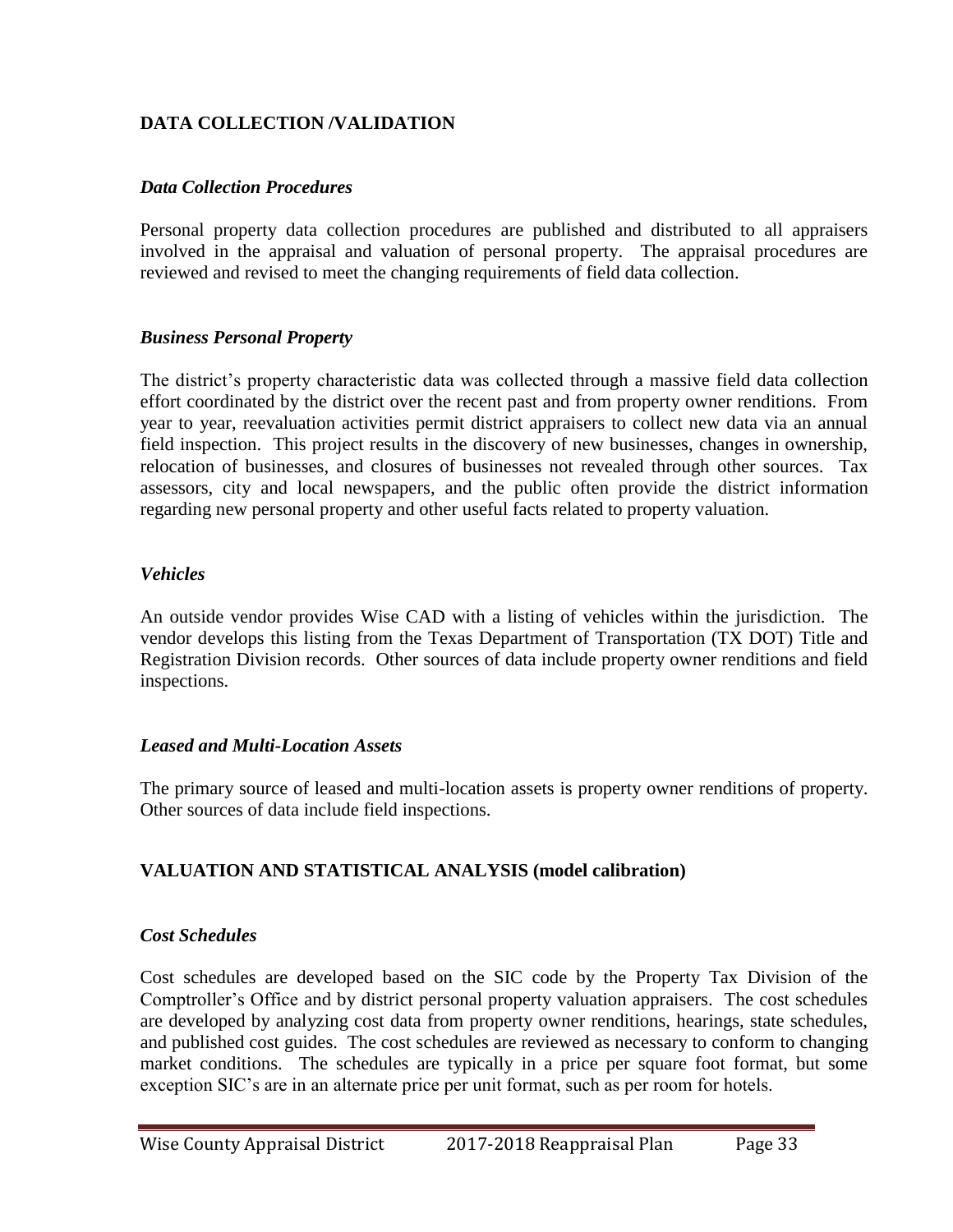### *Statistical Analysis*

Summary statistics including, but not limited to, the median, weighted mean, and standard deviation provide the appraisers a analytical tool by which to determine both the level and uniformity of appraised value by SIC code. Review of the standard deviation can discern appraisal uniformity within SIC codes.

# **Depreciation Schedule and Trending Factors**:

# *Business Personal Property*

Wise CAD's primary approach to the valuation of business personal property is the cost approach. The replacement cost new (RCN) is either developed from property owner reported historical cost or from CAD developed valuation models. The trending factors used by the CAD to develop RCN are based on published valuation guides. The percent good depreciation factors used by Wise CAD are also based on published valuation guides. The index factors and percent good depreciation factors are used to develop present value factors (PVF), by year of acquisition, as follows:

# PVF = INDEX FACTOR x PERCENT GOOD FACTOR

The PVF is used as an "express" calculation in the cost approach. The PVF is applied to reported historical cost as follows:

# MARKET VALUE ESTIMATE = PVF x HISTORICAL COST

This Mass appraisal PVF schedule is used to ensure that estimated values are uniform and consistent within the market and reflect current economic pressures of supply and demand.

### Computer Assisted Personal Property Appraisal (CAPPA)

The CAPPA valuation process has two main objectives: 1) Analyze and adjust estimated asset cost with existing SIC models. 2) Develop new models for business classifications not previously integrated into CAPPA. The Delineated sample is reviewed for accuracy of SIC code, square footage, field data, and original cost information. Models are created and refined using actual original cost data to derive a typical replacement cost new (RCN) per square foot for a specific category of assets. The RCN per square foot is depreciated by the estimated age using the depreciation table adopted for the tax year.

The data sampling process is conducted in the following order. 1) Prioritizing Standard Industrial Classification (SIC) codes for model analysis. 2) Compiling the data and developing reports. 3) Field checking the selected samples. The models are built and adjusted using internally developed software. The models are then tested against the previous year's data. The typical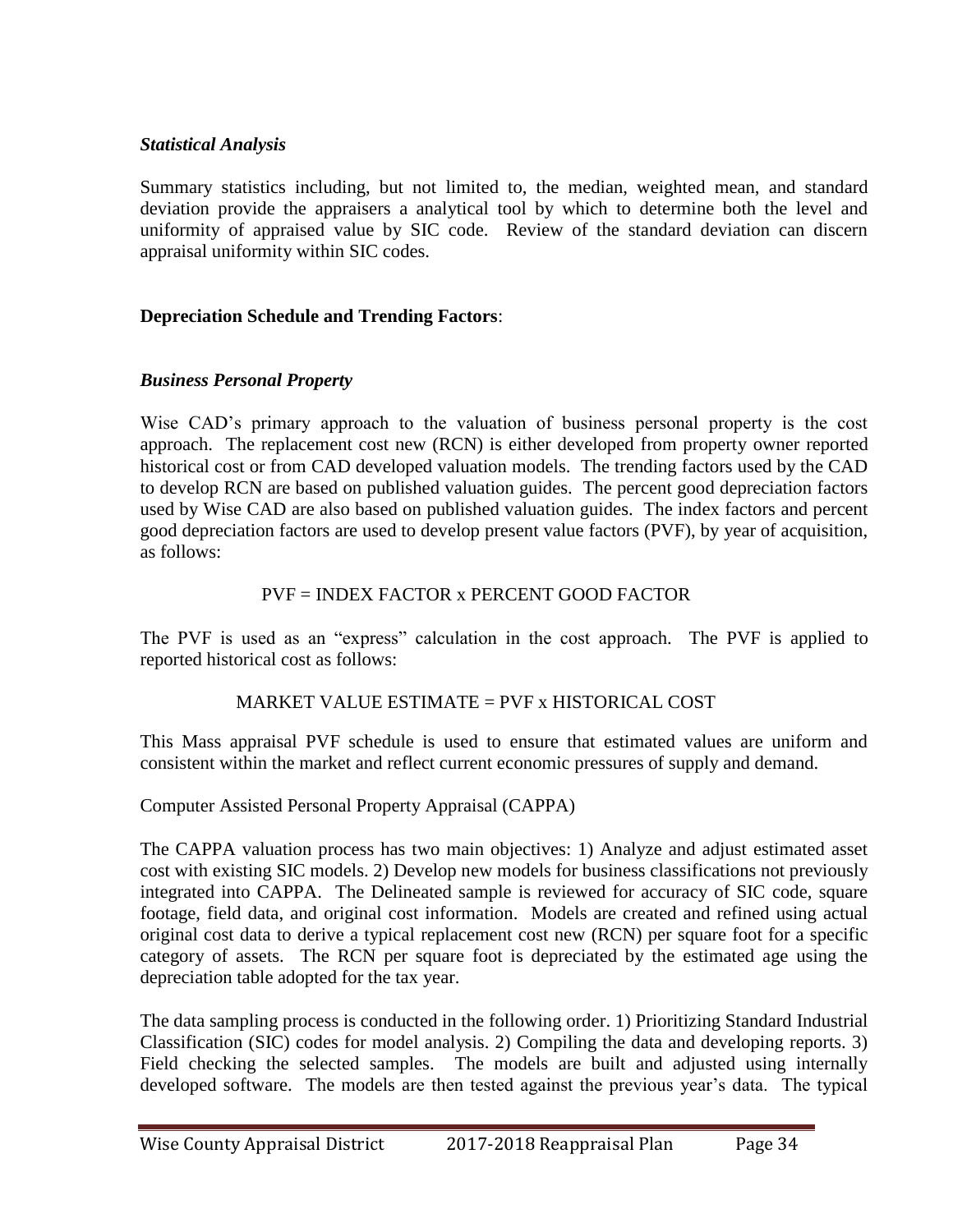RCN per square foot (or applicable unit) is determined by a statistical analysis of the available data.

CAPPA model values are used in the general business personal property valuation program to estimate the value of new accounts for which no property owner's rendition is filed. Model values are also used to establish tolerance parameters for testing the valuation of property for which prior data years' data exist or for which current year rendered information is available. The calculated current year value or the prior years' value is compared to the indicated model value by the valuation program. If the value being tested is within an established acceptable percentage tolerance range of the model value, the account passes that range check and moves to the next valuation step. If the account fails the tolerance range check, it is flagged for individual review. Allowable tolerance ranges may be adjusted from year to year depending on the analysis of the results of the prior year.

## *Vehicles*

Value estimates for vehicles are provided by an outside vendor and are based on Red Book published book values, and there are also considerations available for high mileage. Vehicles that are not valued by the vendor are valued by an appraiser using PVF schedules or published guides.

### *Leased and Multi-Location Assets*

Leased and multi-location assets are valued using the PVF schedules mentioned above. If the asset to be valued in this category is a vehicle, then Policy Management Service values are used.

Assets that are not valued by the vendor are valued by an appraiser using PVF schedules or published guides.

# **INDIVIDUAL VALUE REVIEW PROCEDURES**

### *Office Review*

### Business Personal Property

A district valuation computer program exists in a mainframe environment that identifies accounts in need of review based on a variety of conditions. Property owner renditions, accounts with field or other data changes, accounts with prior hearings, new accounts, and SIC cost table changes are all considered. The accounts are processed by the valuation program and pass or fail preset tolerance parameters by comparing appraised values to prior year and model values. The appraisers review accounts that fail the tolerance parameters.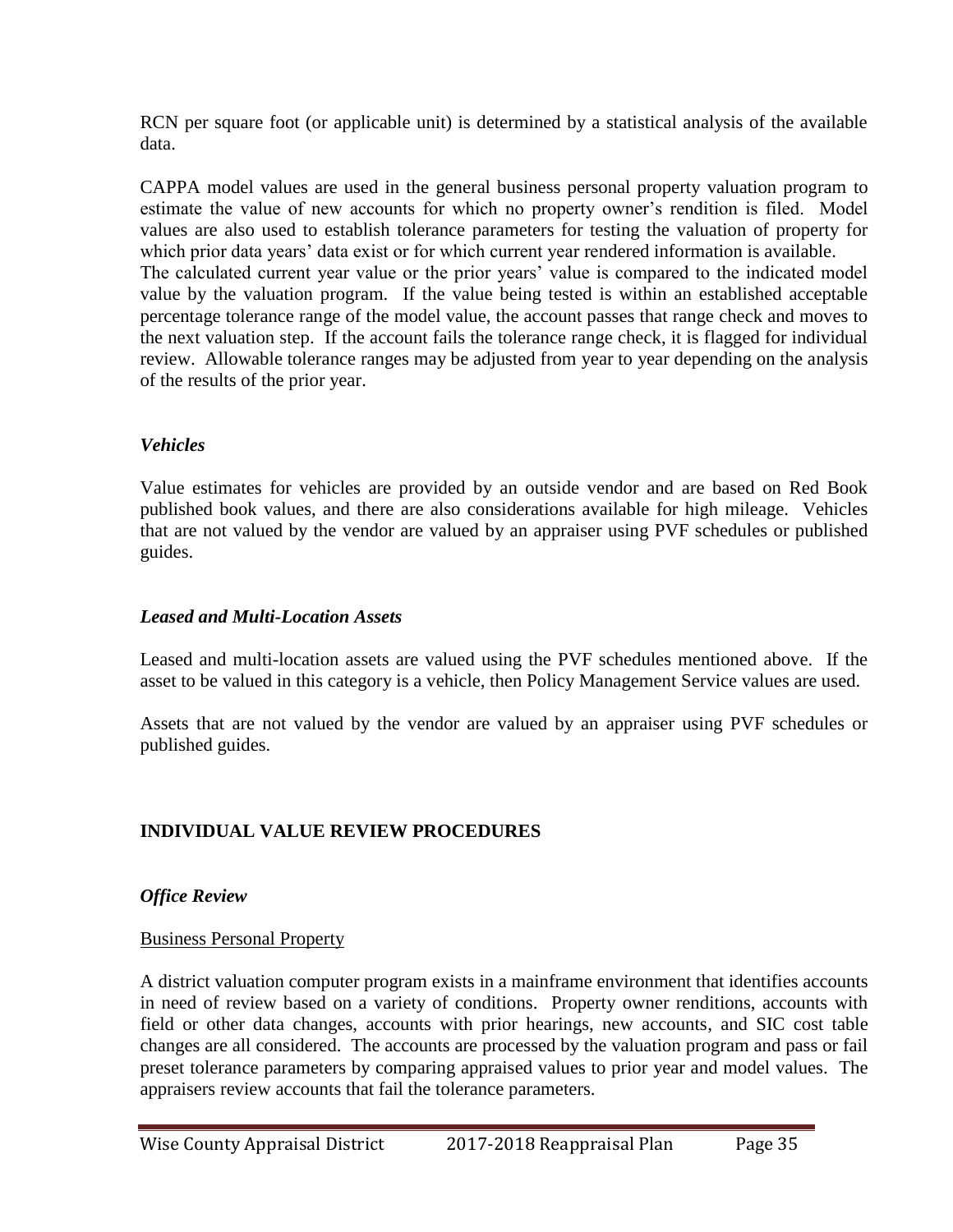#### **PERFORMANCE TESTS**

#### *Ratio Studies*

Each year the Property Tax Division of the state comptroller's office conducts a property value study (PVS). The PVS is a ratio study used to gauge appraisal district performance. Results from the PVS play a part in school funding. Rather than a sales ratio study, the personal property PVS is a ratio study using state cost and depreciation schedules to develop comparative personal property values. These values are then compared to Wise CAD's personal property values and ratios are indicted.

\_\_\_\_\_\_\_\_\_\_\_\_\_\_\_\_\_\_\_\_\_\_\_\_\_\_\_\_\_\_\_\_\_\_\_\_\_\_\_\_\_\_\_\_\_\_\_\_\_\_\_\_\_\_\_\_\_\_\_\_\_\_\_\_\_\_\_\_\_\_\_\_\_\_\_\_\_\_

# **Minerals (Oil and Gas Reserves) Valuation Process**

#### **INTRODUCTION**

#### *Appraisal Responsibility*

Minerals-in-place (oil and gas reserves) are real property. Appraisal of minerals, oil and gas reserves, is based on estimating the present value of the economically recoverable reserves of oil and gas. Mineral rights are property rights and may be separable property interests from the land surface property rights. Minerals being produced are a tangible asset and are appraised for ad valorem taxation. The valuation of minerals-in-place is based on estimating the discounted net present value of the oil and gas production over the economic life of the well(s). Basically, this method of valuation is an income approach using discounted cash flow analysis methodology. Oil and Gas Properties are also marketed based on proven reserves and the unit of comparison in this market is considered in barrels of oil or in cubic feet of natural gas. The market approach is based on sales of property based on barrels of proven reserves.

Mineral interests are commonly divided into property interests known as working interests and royalty interests. The valuation of this property begins with the valuation of the mineral lease and is divided into the property interests according to division orders for each lease. It is the goal and purpose of the CAD to identify every producing mineral property interest within the district and estimate the market value of each property interest listed on the roll.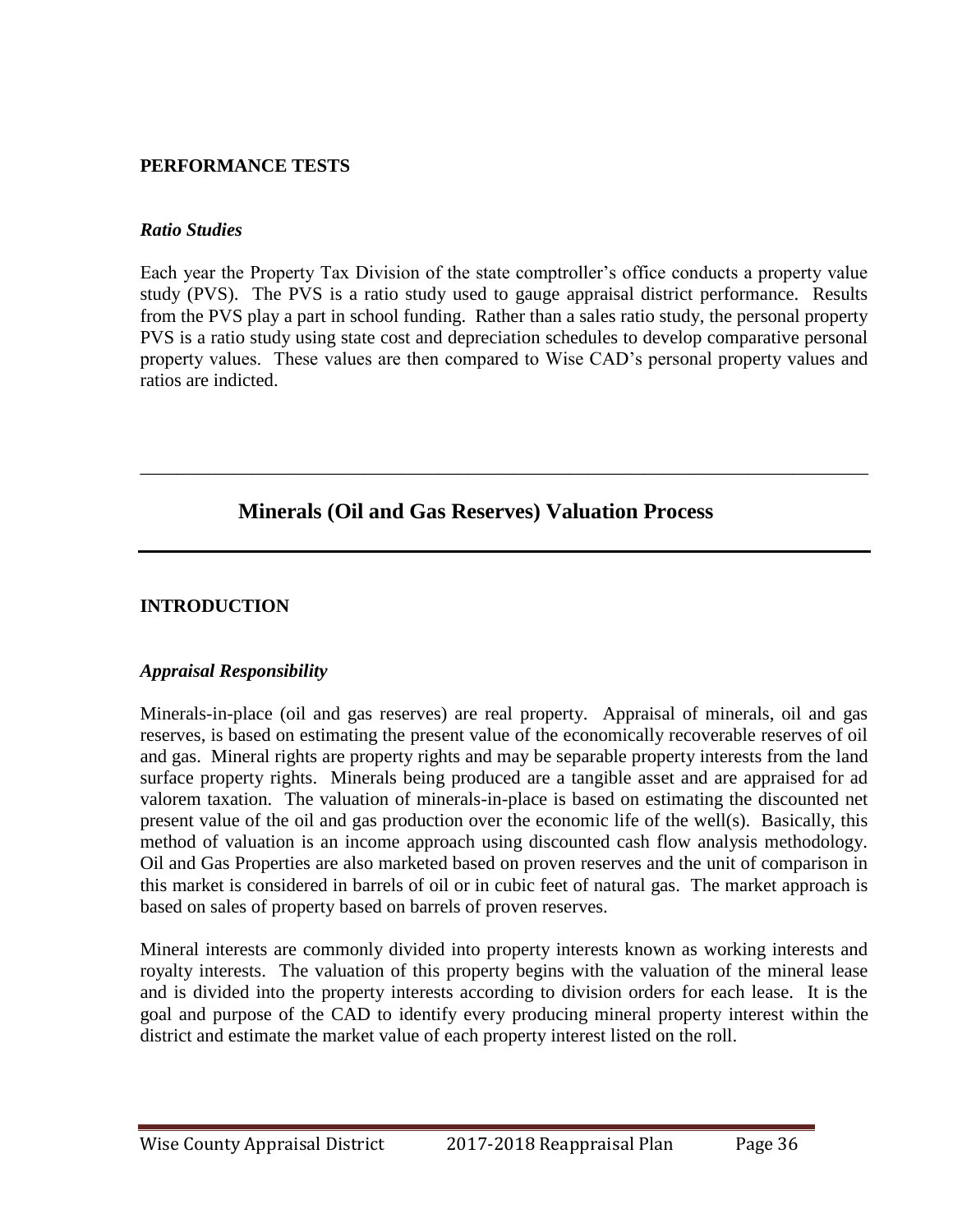#### **Appraisal Resources**

- **Personnel** The mineral property appraisal is contracted with Pritchard & Abbott.
- **Data** A common set of data characteristics for each mineral property account in Wise CAD is collected from the Texas Railroad Commission Records and data entered to the district's computer. The property characteristic data drives the computer-assisted mineral property appraisal system. Railroad Commission records are searched to discover new leases as of January 1 of the year and legal descriptions are gathered to determine the location of the lease within Wise CAD jurisdictional boundaries.
- Records are also reviewed for changes in production for existing wells and for abandoned wells with salvage value for equipment, tanks, and tubular goods. Production history for each mineral lease is gathered from energy production records and from the Texas Railroad Commission. Division Orders on each lease are requested annually from lease operators and checked against the appraisal roll for accuracy of owner name, address, and ownership percentage interest. To assist with operating information, an annual Confidential Lease Operating Expense Survey is mailed to the operator of each active lease requesting lease-specific operating information on oil and gas pricing, operating expenses, and possible market sales of leases.

To assist with the economic parameters influencing these properties, general economic data is gathered for the valuation process. The method of appraisal for minerals-in-place is the discounted cash flow method which looks at the net present value of operating the lease. Current interest rates, market rates of return and levels of discounting the investment are factors to consider when evaluating the returns necessary to attract investment capital for the type property. Capitalization rates are estimated based on data from the general market for oil and gas property. West Texas Intermediate Crude product prices are tracked on a daily basis from Plains Marketing, a regional product gathering and marketing company and the primary buyer for oil and gas produced in the area. Other capital market information and return rates for investors participating in the oil and gas market is taken from the Oil and Gas Journal, Wall Street Journal, Mergent Bond Record, Moody's Corporate Bond Yield Averages, and Value Line Investment Survey "Ratings and Reports".

# **VALUATION AND STATISTICAL ANALYSIS (model calibration)**

*Pricing, Operating Expenses and Reserve Analysis*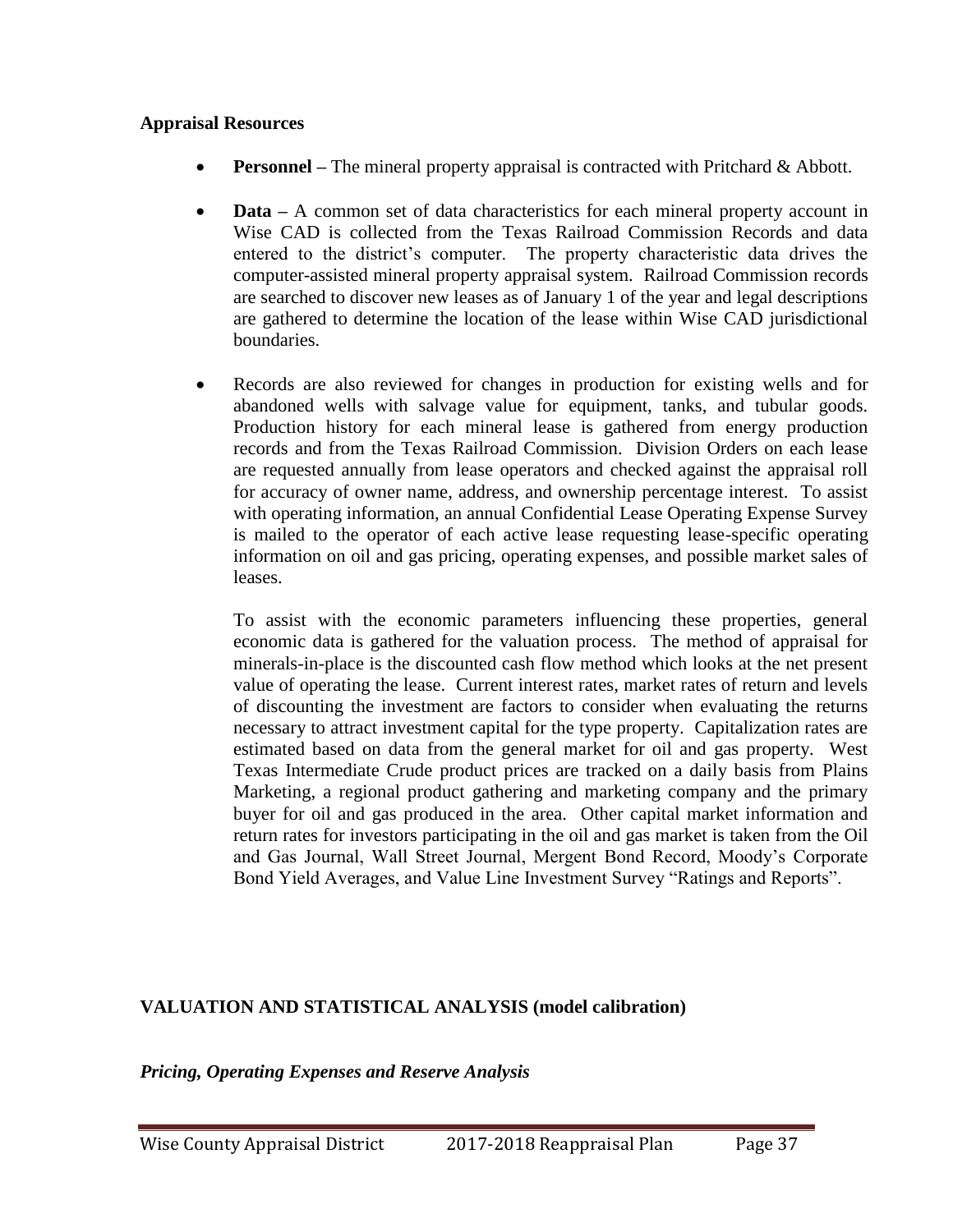Crude oil and natural gas prices are important information in the valuation of mineral property because these prices help determine income to the lease and are a significant factor in determining the economic life of the production from the lease. Price analysis and estimates for crude oil and natural gas produced is based on the previous year's average price as per Texas Property Tax Code (Sec.23.175). Prices paid for production for each lease is analyzed and averaged to evaluate the estimated average for the area.

Lease operating expenses are estimated based on rendered information and actual operating cost and expense from surveys of lease operators in Wise CAD. Decline curve analysis estimates the rate of production decline and is formulated using past production operating expenses and recent operating parameters such as water production, lease repairs, and secondary recovery efforts. Current operating income and expenses for the lease are considered and estimated in a discounted cash flow model to allow the appraiser to evaluate and estimate the net present value of producing oil and gas from the lease. Capitalization rates and discounting return rates are estimated for each lease based upon the particular risks inherent with production of oil and gas from the property. These risks may vary considerably from one lease to another depending on several factors influencing the production from that particular lease. The discounted cash flow model method will allow the appraiser to evaluate current market value of the lease based on the estimated recoverable reserves. This methodology is approved and recommended by the Property Tax Division of the Comptroller's Office and is a recognized method of appraisal by industry standards. We have utilized the discounted cash flow model to estimate the market value of each lease located on Wise CAD.

# *Value Review Procedures*

The method of value review for the type of property is based on the review of the factors estimated within the discounted cash flow analysis methodology such as the discount rate, product prices, and operating expenses. Evaluation and verification of these economic factors as to their validity within current economic times and based on current capital requirements for investment in this type property is re-confirmed and reviewed for reasonableness. Sales of mineral properties are considered but adequate sale data is usually not available due to difficulty in confirming sales. The market for this type of property is neither an active nor an efficient market, there are very few participants and pricing information is mostly confidential. There is no central source for tracking these transactions and property owners are reluctant to reveal market information concerning prices paid or terms of the transaction. Because of a lack of market sales on mineral property, appraised values are regularly compared to similar properties within the same production field, field of exploration, strata of formation, or production history and expense level.

Ratio studies are a source of comparison to evaluation level and uniformity of appraisal. When market sales are available the ratio study is based on a comparison of the appraised value to the sale price. For mineral property, which lacks available market sales, a ratio study is a comparison of another appraisal opinion with the opinion of the district to determine level and uniformity of appraisal.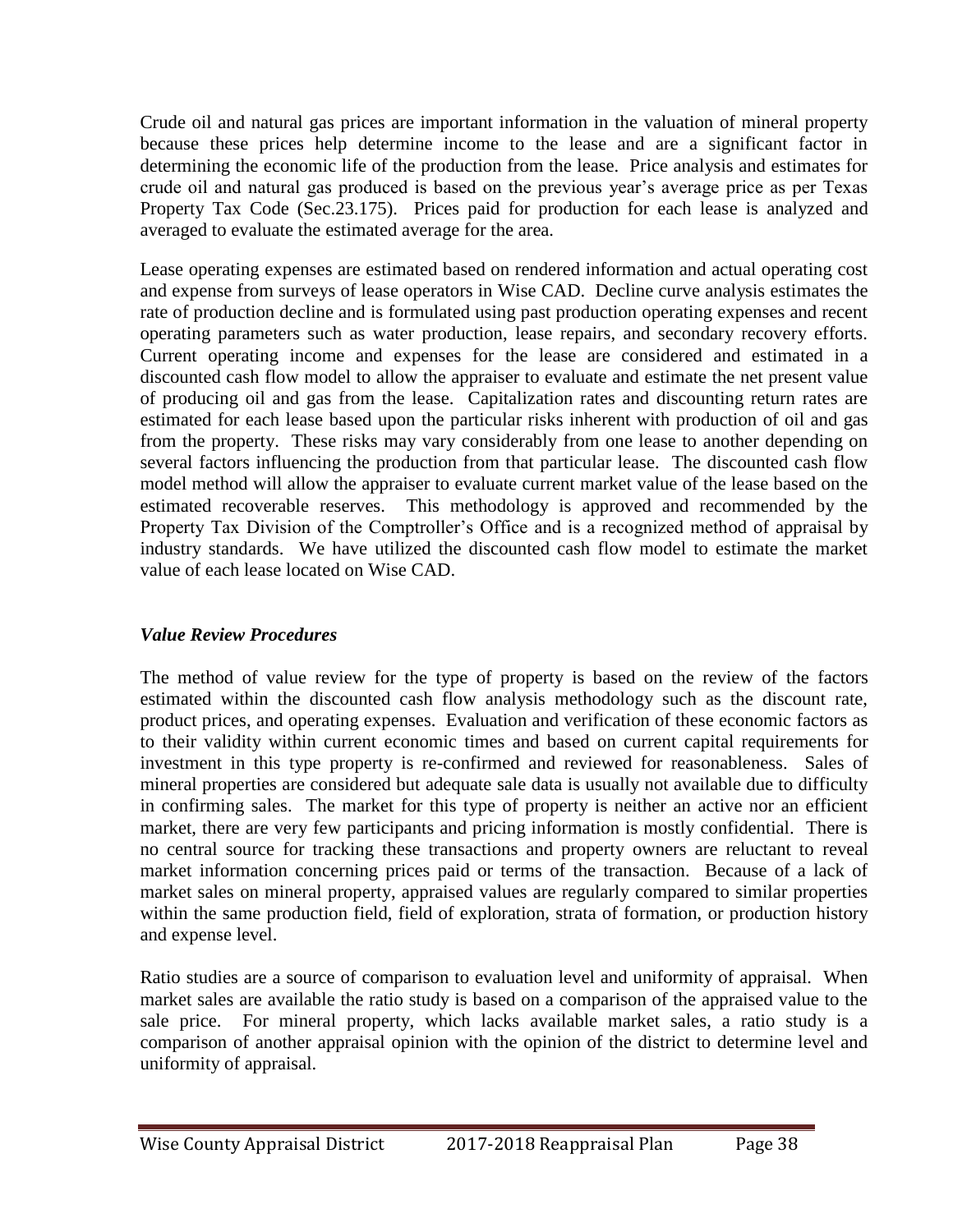The Property Tax Division of the Comptroller's Office conducts an bi-annual ratio study of selected mineral properties to gauge the districts appraisal performance. The PTD utilized the same valuation methodology to appraise individual mineral properties. This opinion of value is then utilized as market evidence with the same significance as if the property sold for that value. The estimated value of the property by Wise CAD is compared to the appraisal by the PTD to calculate the ratio and the indicated level of appraisal. This study indicates the median and mean levels of appraisal for mineral property and is considered reliable as a review and evaluation tool.

# **Utility Property Valuation Process**

# **INTRODUCTION**

### *Appraisal Responsibility*

Utility properties are the tangible assets of various businesses including electric production, transmission, and distribution companies, railroads, petroleum product gathering and delivery pipelines, telephone and communication providers and others. The valuation of these properties is considered to be complex due to the involvement of both tangible and intangible property elements that comprise these businesses and due to the size of some of the utilities that are regional and national companies. The appraisal of these companies becomes complex when considering the valuation of the property as a unit in place, evaluating the property by the approaches to value at the company level. Once the estimated value of the unit is estimated, the estimated market value is allocated based on the tangible property assets that are located within Wise CAD.

### *Appraisal Resources*

# **Personnel – The utility property appraisal is contracted with Pritchard & Abbott.**

Data – A common set of data characteristics for each utility property account in Wise CAD is collected from the various government regulatory agency records, field inspections, and property owner renditions. This data is entered to the district's computer. Individual company financial information is gathered through industry specific governmental filings such as Federal Energy Regulatory Commission Reports, Securities and Exchange Commission 10-k filings, and Public Utility Commission publications. Other company information is gathered from annual reports, internal appraisals, and other in-house and industry publications. Property owner renditions are requested to document and list property owned and located in our particular jurisdictions (i.e.: track mileage, number of meters, pipeline size and mileage, substation and transmission capacity, etc.). The property characteristic data drives the computer-assisted appraisal of the property.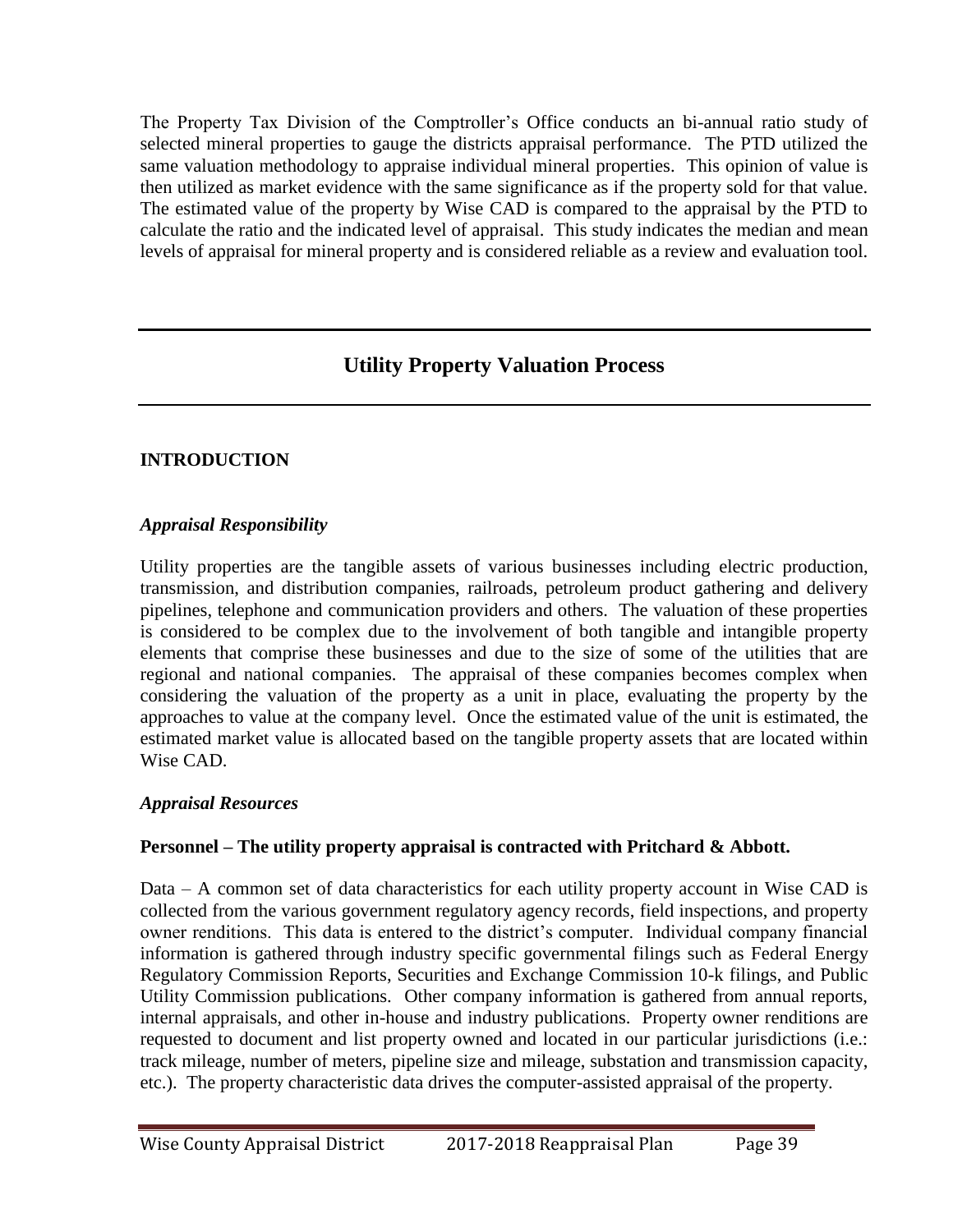The appraisal of utility property utilizes three-approach analysis for form an opinion of value for the property. Financial and capital market information is pertinent to understanding factors affecting valuation of complex property. Gathering financial data to attempt to understand investor and corporate attitudes for capital return expectations giving considering return components such as current interest rates, capital debt structure, bond market rates, and capital supply and demand trends. These financial factors result in overall return rates and capital structure for these companies and affects capitalization rates. The weighted average cost of capital is the most commonly used method of estimating capitalization rates for utility properties. Capitalization rates are estimated using capital return expectations from various publications: Wall Street Journal, Mergent Bond Record, Moody's Corporate Bond Yield Averages, Value Line Investment Survey "Ratings and Reports". Industry specific information is also gathered from web sites, publications, periodicals, and reference manuals. Wise CAD utilizes the weighed average cost of capital to estimate the capitalization rate for utility appraisal under the income approach.

# **VALUATION AND STATISTICAL ANALYSIS (model calibration)**

### *Approaches to Valuation, Reconciliation*

Valuation of tangible assets for utility companies relies primarily on indications of value based on the cost and income approaches to value under the unit value approach. This methodology involves developing and estimating market value considering the entirety of the company's tangible assets and resolving an allocated value for that portion of specific tangible assets located in particular tax jurisdictions. The valuation opinion is based on three approach analysis utilized for the indicated unit appraisal of all company tangible assets, then an estimated allocation of unit value for only assets located in the district and particular jurisdictions. This methodology is approved and recommended by the Property Tax Division of the Comptroller's Office and is an accepted standard within the industry and appraisal community.

# *Value Review Procedures*

Review of the valuation of utility property is based on verifying economic and financial factors utilized in the methodology as relevant to current capital markets and that these factors reflect current return expectations. Market sales of utility properties do occur and are a good source for comparison and review when the price of the tangible assets can be abstracted or allocated from the selling price. Typically, the sale of utility companies involve significant intangible property assets such as customer base, goodwill, favorable contracts, name recognition, etc. and the contributory value and allocation of these assets is subjective and unknown.

In Texas, intangible property assets are exempt from taxation and must not be included on the appraisal roll as taxable property. Therefore, because of the lack of specific market information on sales of utility properties, appraised value is regularly compared to the valuation of similar property within the same set of property characteristics, business type and size. More of comparison for equity concerns on valuation rather than the full recognition of a market level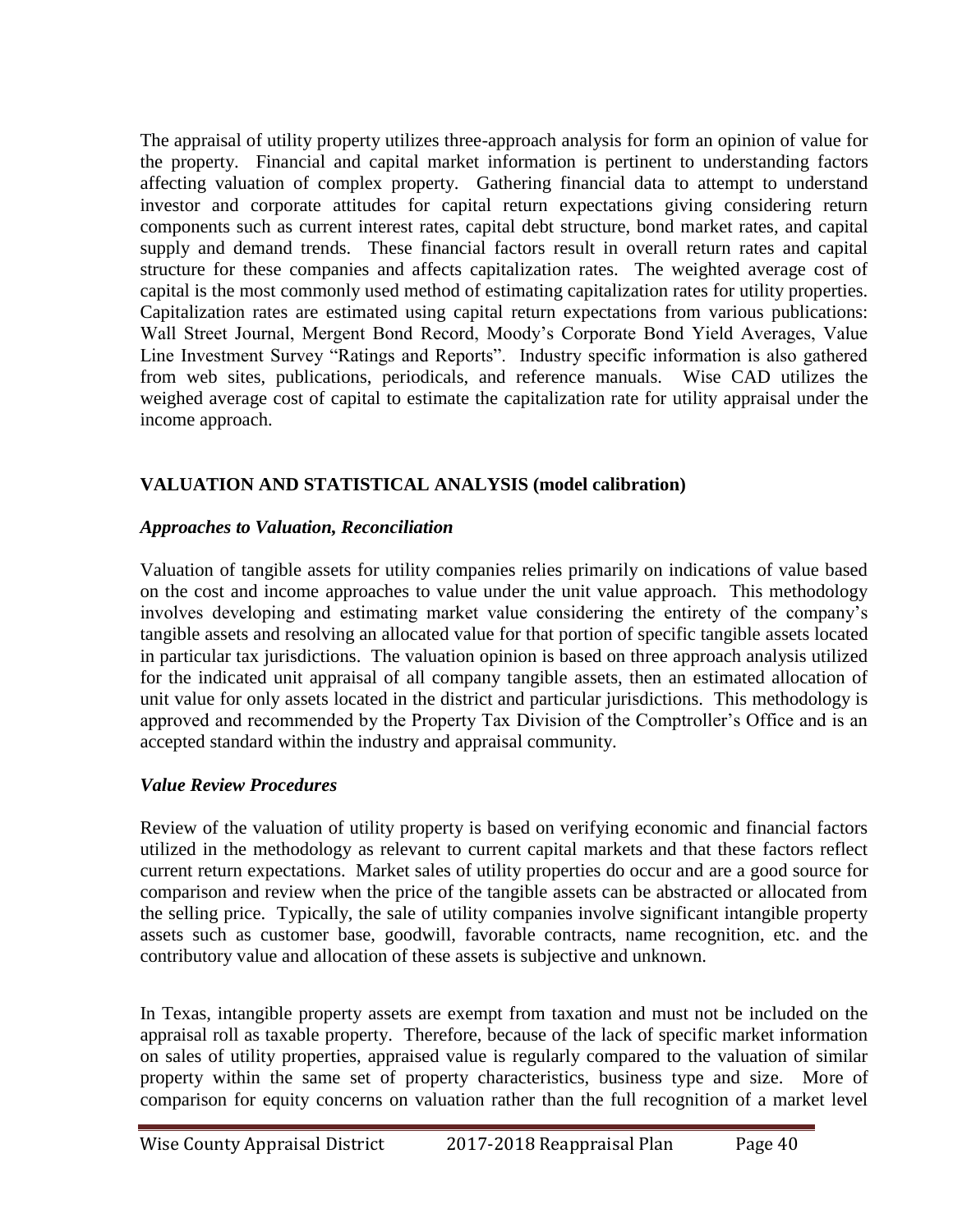certainty about appraisal level. Of course, the estimated value is based on recognized methodology for considering the valuation of these tangible assets, but true market confirmation of these factors may not be possible due to minimal market knowledge and experience.

Ration studies are also a method of review for relevance of appraisal valuation to market value. Again, in the absence of full disclosure of prices paid and without the abstraction of prices paid for the tangible asset components from recent utility property acquisitions or sales, market based analysis and review is not possible. Ratio studies for utility property must rely on a comparison of one appraisal opinion as the basis for the reasonable property valuation with the district's appraised value to determine the ratio for level and uniformity of appraisal. The PTD conducts the annual ratio study of selected utility properties to gauge the appraisal district's performance. The PTD utilizes the same valuation methodology to estimate appraisal valuations of utility properties and the results, when compared to the appraisal valuation estimated by Wise CAD for these properties yield ratios. This ratio study of certain utility properties indicates the level and uniformity of appraisal for the category of property.

A separate policy and statement from Prichard & Abbott Inc. is attached and listed as Exhibit "D" which further defines their role in the Wise County Appraisal District Reappraisal Plan.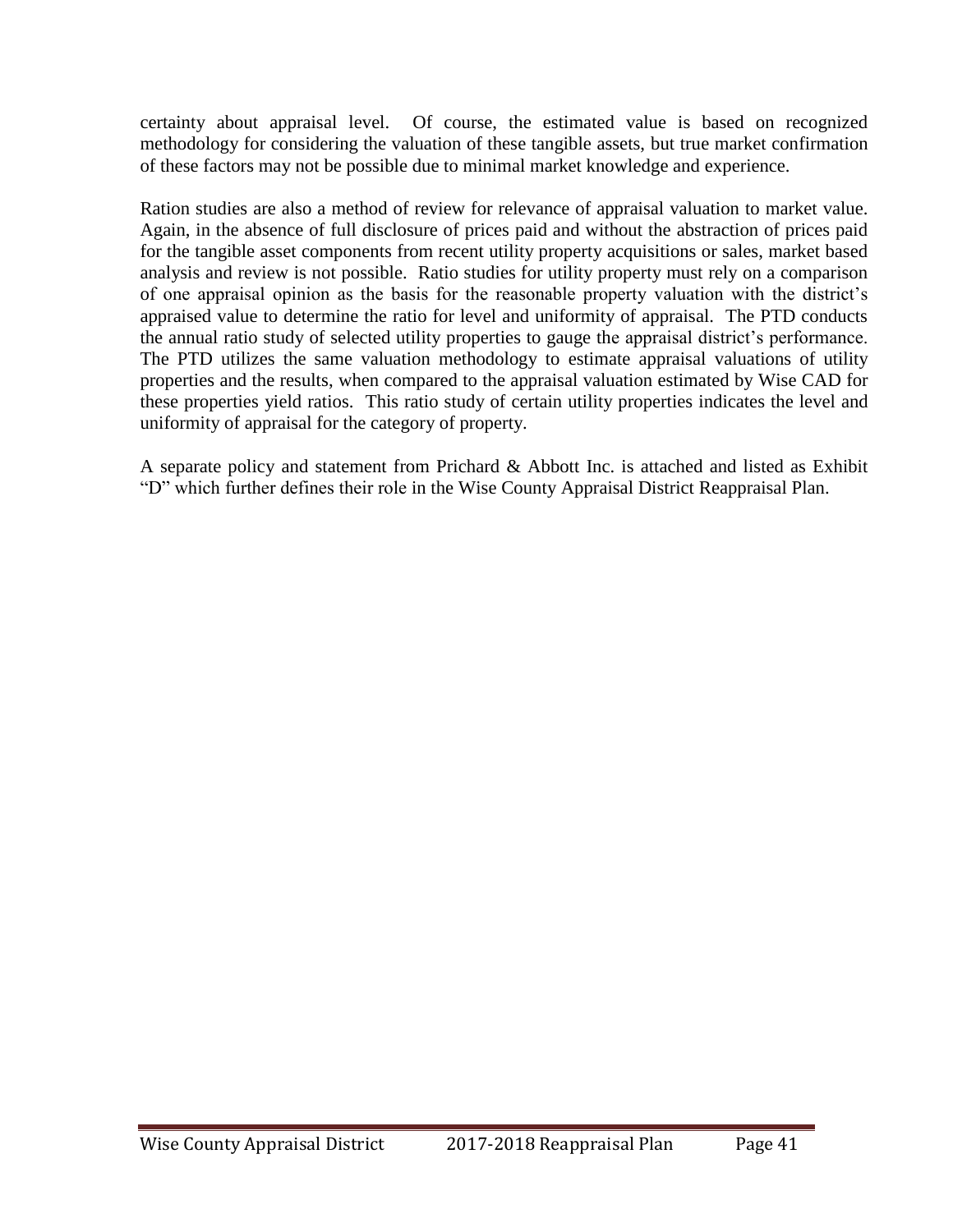**…………………………………………………………………………………………………………………………**

## **LIMITING CONDITIONS**

The appraised value estimates to be conducted under this plan are subject to the following conditions:

- 1. The appraisals will be prepared exclusively for ad valorem tax purposes.
- 2. The property characteristic data upon which the appraisals are based is assumed to be correct. Exterior inspections of the property appraised will be preformed as staff resources and time allow. Some interior inspections of property appraised will be performed at the request of the property owner and required by the district for clarification purposes and to correct property descriptions.
- 3. Validation of sales transactions will be attempted through questionnaires to buyer and seller, telephone survey and field review. In the absence of such confirmation, residential sales data will be obtained from vendors considered reliable.
- 4. I have attached a list of staff that will be providing significant appraisal assistance to the person signing this certification.

#### *Certification Statement:*

"I, Mickey Hand, Chief Appraiser for the Wise County Appraisal District, solemnly swear that I will make a diligent inquiry to ascertain all property in the district subject to appraisal by me, and will be include in the records all property that I am aware of at an appraised value which, to the best of my knowledge and belief, will be determined as required by law."

Mickey Hand Chief Appraiser BTPE # 66407